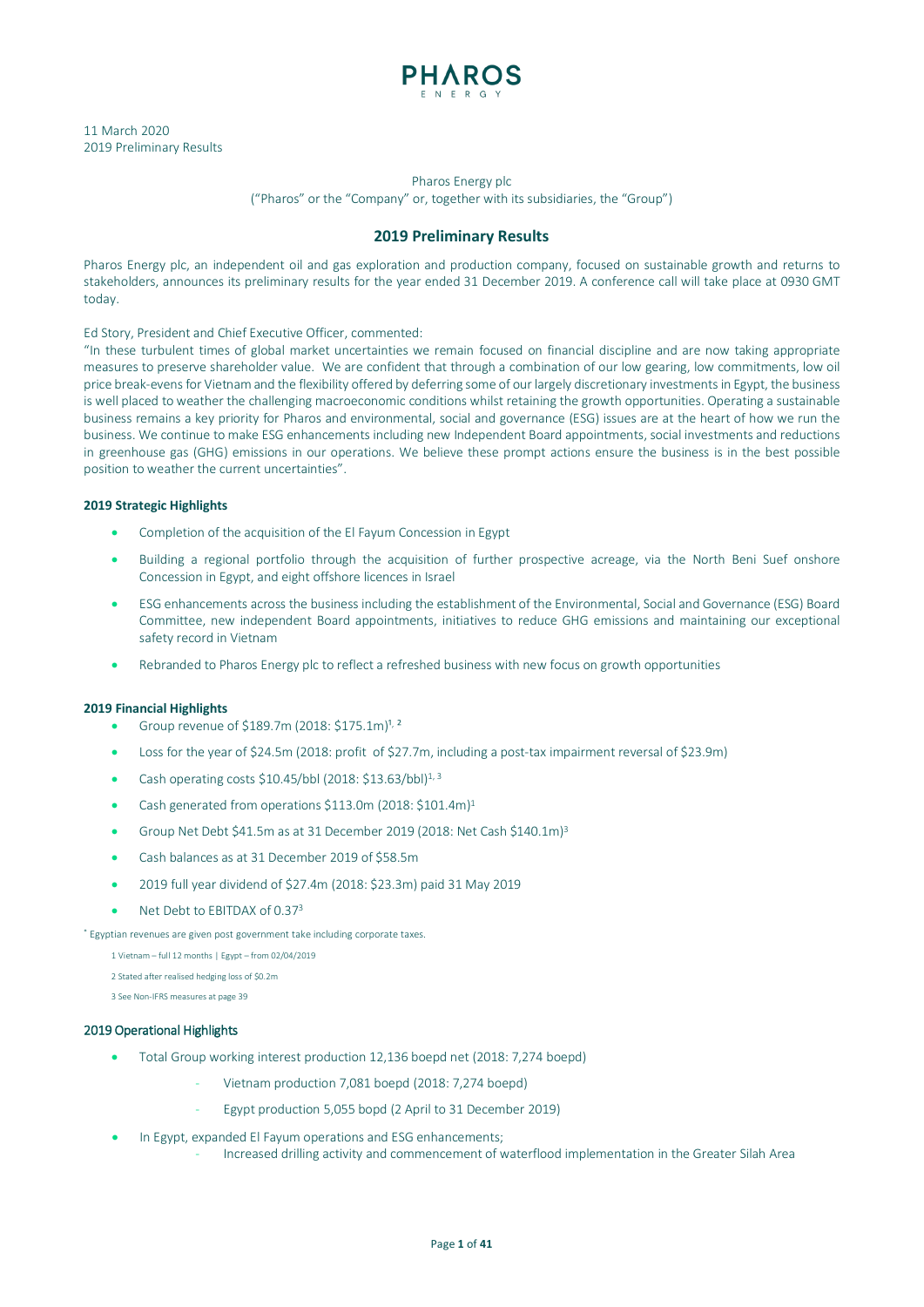

- Reduced GHG emissions through the elimination of 730,000 litres of diesel use per year and associated emissions
	- Achieved a 30% reduction in flared gas at the North Silah Deep site.
- In Vietnam two firm wells approved in the 2019 work programme;
	- First well TGT-H5-31I has been completed as a producer / future water injector
	- Second TGT-H1-15X appraisal/future development well is currently operating. Thiswell will test the commercial potential of a new deeper play, discovered in early 2019, with estimated STOIIP potential of 225 million barrels across the TGT structure, discovered in early 2019.

## **Outlook for 2020**

- Cash capital expenditure in 2020 is now expected to be up to c. \$45m, with an additional c. \$10m of discretionary spend in Egypt under review.
- In light of the new global macroeconomic circumstances, Egypt production guidance issued on 8 January 2020 for the full year 2020 (Egypt: 6,500 to 7,500 bopd) is suspended whilst the scale of our discretionary work programme for the rest of the year is under review. The production guidance for Vietnam remains unchanged for the 2020 full year (5,500 to 6,500 boepd net)
- In Egypt
	- Appropriate pacing of low cost multi-well producer and water-injector programme, to proceed with waterflood implementation to increase production and recovery
	- Phase Two programme of associated gas powered electrical generators is planned to reduce  $CO<sub>2</sub>$  emissions further and the use of solar power sources for electrical generation at satellite wellsite(s) is under investigation
	- The low-cost evaluation of the oil development potential of the recently awarded North Beni Suef Concession which straddles the Nile across both the Western and Eastern Deserts
- In Israel low-cost activities during the first phase of the licences comprise reprocessing of existing 3D seismic data and evaluation of the acreage's potential
- In Vietnam
	- The appraisal and production performance of the deep Oligocene reservoir in the TGT-H1-15X well offshore Vietnam (Target depth reached 28 February 2020)
	- Evaluation of the undrilled Phu Khanh Basin Blocks 125 & 126 offshore Vietnam will continue, but the planned 3D seismic may be deferred until 2021
- We maintain our commitment to paying the dividend of 2.75 pence per share during 2020, as previously announced. However, given the current uncertainties in the global economy, the Board has decided to postpone these dividend payments until the macro environment becomes clearer.
- Careful deployment of capital to maintain a strong balance sheet throughout the period of market uncertainty, with a view to early resumption of our approach to maximising shareholder returns through organic investments or acquisitions that can support cash flow generation and value accretion to underpin a longer-term dividend stream.

#### **Enquiries**

| Pharos Energy plc                                                                                                                                  | Tel: 020 7747 2000 |
|----------------------------------------------------------------------------------------------------------------------------------------------------|--------------------|
| Ed Story, President and Chief Executive Officer                                                                                                    |                    |
| Jann Brown, Managing Director and Chief Financial Officer                                                                                          |                    |
| Mike Watts, Managing Director                                                                                                                      |                    |
| Sharan Dhami, Group Head of Investor Relations                                                                                                     |                    |
| Camarco                                                                                                                                            | Tel: 020 3757 4980 |
| Billy Clegg   Owen Roberts   Monique Perks                                                                                                         |                    |
| Notes to editors                                                                                                                                   |                    |
| Pharos Energy plc is an independent oil and gas exploration and production company with a focus on sustainable growth and returns to stakeholders, |                    |

headquartered in London and listed on the London Stock Exchange. Pharos has production, development and exploration interests in Egypt, Israel and Vietnam.

In Egypt, Pharos holds a 100% working interest in the El Fayum oil Concession in the low-cost and highly prolific Western Desert, one of Egypt's most established and prolific hydrocarbon basins. The Concession produces from 10 fields and is located 80 km south west of Cairo. It is operated by Petrosilah,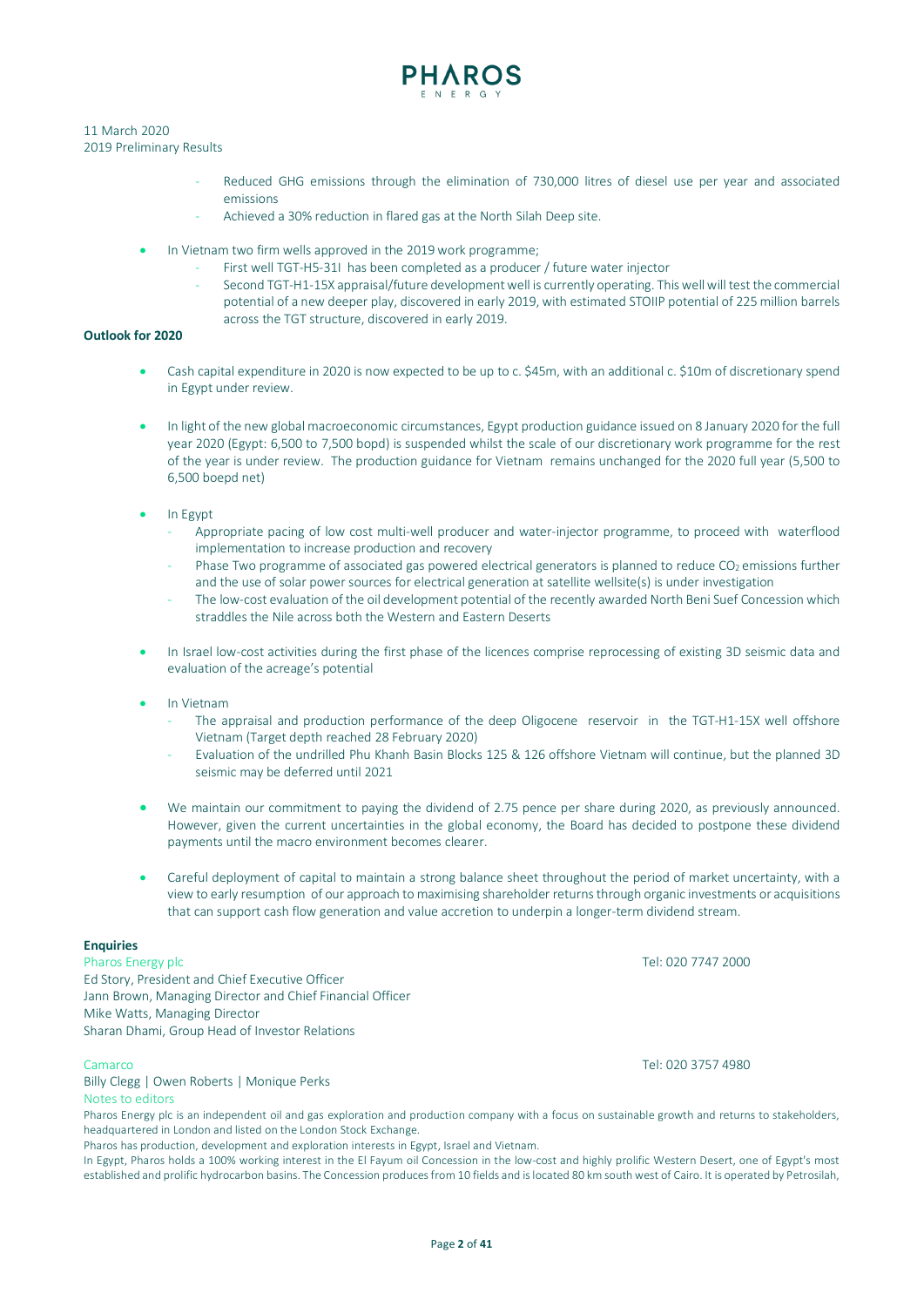

a 50/50 JV between Pharos and the Egyptian General Petroleum Corporation (EGPC). Pharos is also an operator with a 100% working interest in the North Beni Suef (NBS) Concession, which is located immediately south of the El Fayum Concession.

In Israel, Pharos together with Cairn Energy plc and Israel's Ratio Oil Exploration, were successful in their bid for eight blocks in the second offshore bid round in Israel. Each party has an equal working interest and Cairn is the operator.

In Vietnam, Pharos holds a 30.2% unitised working interest in the Te Giac Trang (TGT) Field in Block 16-1, which is operated by the Hoang Long Joint Operating Company and a 25% working interest in the Ca Ngu Vang (CVN) Field in Block 9-2, which is operated by the Hoan Vu Joint Operating Company. Blocks 16-1 and 9-2 are located in the shallow water Cuu Long Basin, offshore southern Vietnam. Pharos also holds a 70% interest in and is designated operator of Blocks 125 & 126, located in the moderate to deep water Phu Khanh Basin, north east of the Cuu Long Basin, offshore central Vietnam.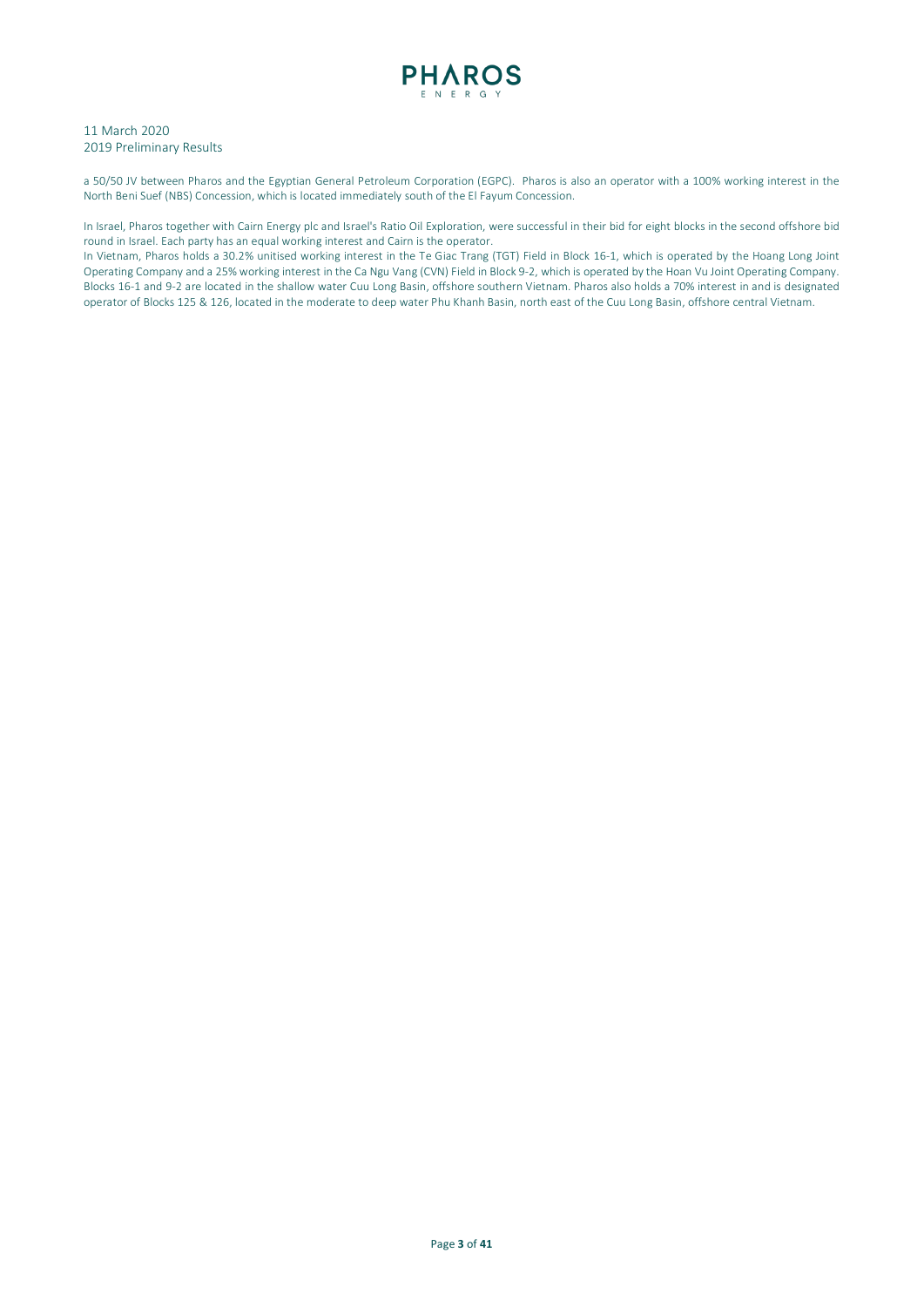

# Chair's Welcome

#### **A sustainable business**

2019 was a year of transition for Pharos.

The highlights of the year include the successful completion of the transaction to acquire the El Fayum Concession in Egypt, the award of new licences in Israel and Egypt, and enhancements of Environment, Social and Governance (ESG) matters throughout the business including new independent Board appointments and the maintenance of our exceptional safety record in Vietnam.

The Egyptian transaction was completed on 2 April 2019. The El Fayum Concession complements and diversifies our portfolio, which now has two separate regional producing centres. This timely achievement is testament to the quality and professionalism of the team and the strong relationships that have been established in country. We welcomed our new colleagues in Cairo and El Fayum, and have worked to integrate the new and existing businesses, at the same time as managing an expanded work programme of activities in Egypt.

To reflect this new phase in our history we rebranded the Company as Pharos Energy plc. The timing and choice of the new name reflect our entry into Egypt and more broadly the Group's new focus on the MENA region in addition to its traditional operating hub in South East Asia. The word Pharos is most commonly associated with the Lighthouse of Alexandria, one of the traditional Seven Wonders of the Ancient World. The name change symbolises the development and evolution of the corporate values of the Group to reflect our continuing commitment to operating a sustainable business and focussing on environmental awareness, safety, openness and good governance.

Safety across our business is paramount and remains the highest priority on the Board agenda. We are pleased to report that our Joint Operations in Vietnam continue to achieve a high level of safe operations with an exceptional record of safety, reporting zero LTIs since operational inception, representing eight production years on TGT and 11 production years on CNV. In Egypt, our activities and forward plans have been focused on improving HSES standards. We are pleased to report zero LTIs since we acquired the Egyptian asset and there have been no LTIs in Egypt since 2015. The Petrosilah Joint Venture has achieved ISO 14001 (Environmental) and ISO 45001 (Health and Safety) certification in Egypt. In evaluating new off-take options for El Fayum crude, HSSE standards were one of the key considerations in identifying a new refinery as our delivery destination point. The transport route to and from the refinery avoids builtup and residential areas and offers safer driving conditions on a fully tarmacked road leading directly to the refinery.

Energy transition is being carefully considered by the Board. In our view demand for oil and gas will continue to be an important component of the global energy mix over many future decades. We see a place for Pharos in responsibly developing oil and gas resources to aid global economic development and in delivering value for all our stakeholders. We believe that in the future, countries such as Egypt and Vietnam can continue to have economic and social benefits from the responsible development of their natural resources and we are committed to doing this in a responsible and sustainable way.

Climate change is one of the key drivers of energy transition and is considered to be a principal risk. Climate change is considered in all our key business decisions, and particularly in any new business opportunities. A key part of the Board's investment decision to bid for the eight licences, prospective for gas, offshore Israel was the opportunity to diversify from mainly oil production to a balanced oil and gas portfolio. We recognise the need to reduce any impact of our operations on the environment and to reduce greenhouse gas emissions (GHG) and are continually assessing initiatives to reduce GHG in our operations. For example, in Egypt, we have moved to using associated-gas powered electricity generators rather than diesel-powered generators to reduce diesel usage and gas going to flare. Another initiative involves investigating ways in which solar panels can be used to generate electrical power at satellite sites. In Vietnam, we work closely with our state-owned partners and the Government to mitigate the impacts of our Joint Operations on climate change.

We have also been active in recognising the growing requirements from our shareholders and other stakeholders for increased transparency concerning the impact on the environment from our business decisions. We continue to provide full disclosure of our emissions, discharges and water usage. From a financial perspective, we support the implementation of the requirements of the Task Force on Climate-related Financial Disclosures (TCFD) and we have begun work on how we can meet these disclosures. Over the past three years, we have also participated in the CDP Climate Change Questionnaire and improved our score from the previous year.

Pharos remains committed to creating value for host countries and local communities as well as for staff and shareholders. In Vietnam commitment to local sourcing, employment, training and industry capacity building has continued with a training levy of \$300,000 per year, in a ring-fenced fund to support developing future Vietnamese expertise in the industry. In Egypt, under the El Fayum and North Beni Suef Concession Agreements, the Company contributes a total of \$200,000 per year split equally between the two Concessions, to support training and development within the industry.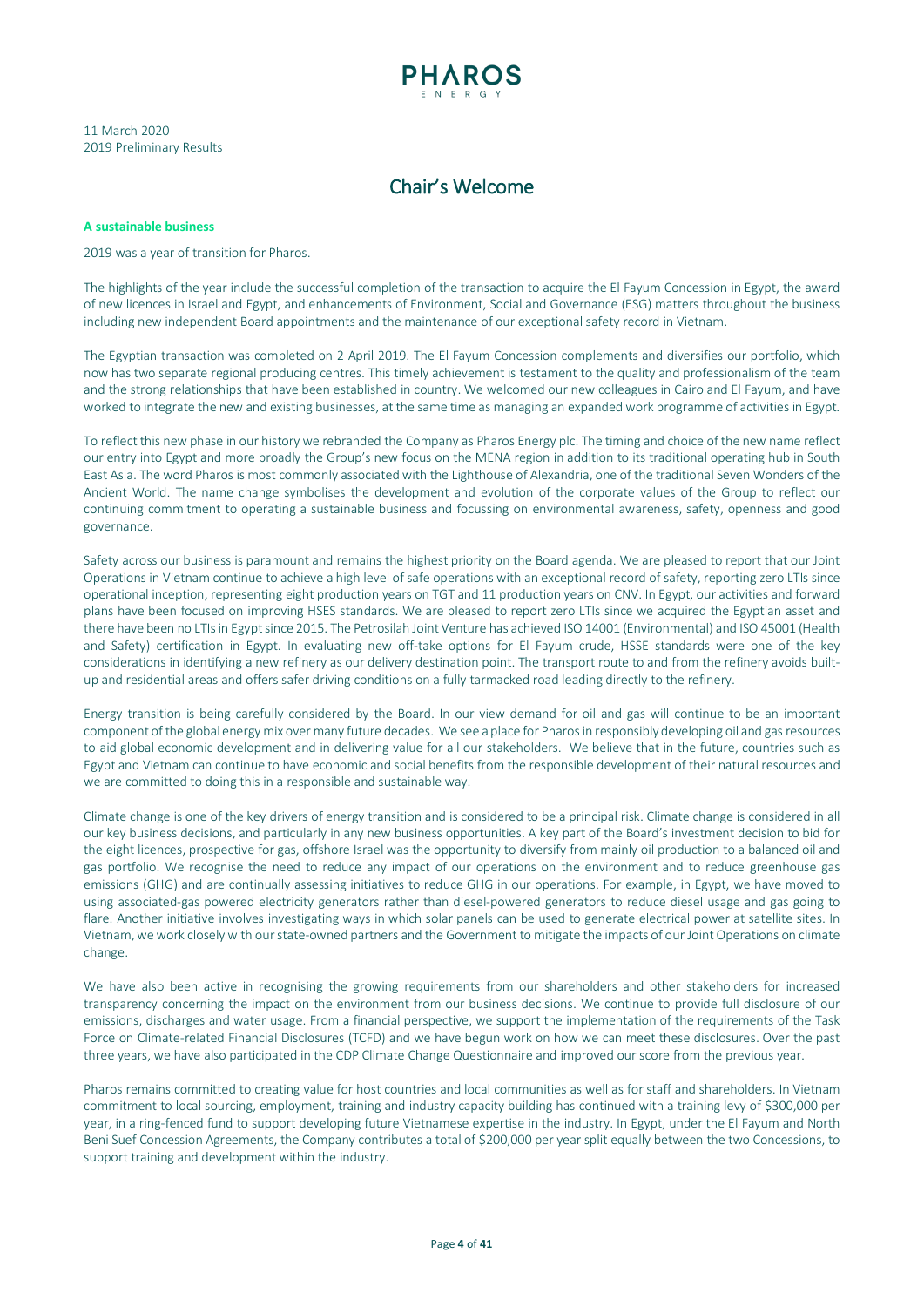

In Vietnam we continue to invest in a programme of long-term social projects through the HLHVJOC Charitable Donation Programme. For example, this year, donations were made to the Hoang Van Thu High School, which has 1,410 students, to replace 400 sets of tables and chairs that were damaged due to flash floods. The programme continued its support of the Light Your Hope Scholarship Fund, which helps students from low-income backgrounds to pursue their academic studies at colleges and universities in Vietnam. In Egypt we are in the process of assessing where we can make the most valuable contribution to long-term social projects, both at the local level and more widely.

To reflect Pharos' ongoing commitment to operating a sustainable business, the Board has established the ESG Committee, with delegated authority from the Board. The ESG Committee, Chaired by John Martin, takes responsibility for overseeing and directing Pharos' work towards the goal of establishing and maintaining the highest operating standards across Environment, Social and Governance matters.

## Culture and values

Pharos Energy represents more than just a name, it represents our values. A staff workshop was held to facilitate a review of our values and culture to reflect the Company we are today. The way we work and do business is based on five guiding principles, which we call The Pharos Way; Safety & Care, Energy & Challenge, Openness & Integrity, Empowerment & Accountability, and Pragmatism & Focus. They are important to the Board and important to our staff. Our approach is driven by the strength, skills and pragmatism of our people, and our shared purpose to have a positive impact on everything we do.

The Board is committed to and engaged in fostering a genuine two-way dialogue between the Company and the workforce. This year a workforce engagement session was held for London staff with John Martin, who is the designated Non-Executive Director for workforce engagement. Feedback from the meeting has resulted in positive changes across the organisation including improved communications and implementation of online HR processes. The Board remains hugely committed to this engagement and looks forward to developing this further.

Diversity and Inclusion remain important in our business. We reap the benefits that staff with diverse experience, perspectives and expertise have on our business. We currently have a team of 30 staff based in our London corporate head office and are very proud of the fact that women represent 60% of this workforce. Five out of six Group Heads of Function posts are also filled by women. Our diversity of experience, nationalities, cultural backgrounds, and genders gives us a broad and well-informed global outlook and helps drive our strategy.

Providing the right development opportunities to ensure existing staff have rewarding careers is also a focus at Pharos. We continue to support the ongoing development of long-term careers in all of our staff and empower them with training, lunch and learn sessions run by the staff and external courses.

In Egypt, we have established a gender-neutral recruitment process and, wherever possible, ensure that any vacancy is filled by an Egyptian national.

#### Board changes

Marianne Daryabegui was appointed as an Independent Non-Executive Director with effect from 15 March 2019. Marianne has extensive experience in oil and gas corporate transactions and capital markets. Ambassador António Monteiro, Non-Executive Director, retired from the Board of Pharos following conclusion of the Annual General Meeting (AGM) on 23 May 2019. In 2020, further Board changes will occur. In January 2020, Pharos announced that Ettore Contini, Non-Executive Director, would not stand for re-election to the Board of Pharos at the AGM on 20 May 2020, following 18 years of service. Geoffrey Green will be appointed as an Independent Non-Executive Director with effect from conclusion of the Company's upcoming AGM. Today, we announced the appointment of Lisa Mitchell, as an Independent Non-Executive Director with effect from 1 April 2020. John Martin, who was appointed as an Independent Non-Executive Director on 7 June 2018, will become Chair of the Board of Directors with effect from 13 March 2020, the date of my retirement. Having previously indicated my intention to retire, this appointment comes after a selection process, with Korn Ferry as search consultants, to identify a successor.

I am delighted that John Martin will succeed me as Chair and I wish him all the best in his new role. John has contributed a great deal of knowledge and expertise during his tenure as Independent non-executive Director. John has breadth and depth of experience in the industry, in leadership and in finance. There is no doubt that John will continue to make a great contribution to the Company and steer it in the right direction as it enters a new phase of return to growth. I would also like to thank Ambassador António Monteiro, Antony Maris, and Ettore Contini for their extensive service and commitment to the Company over the years. I wish them all the very best for the future.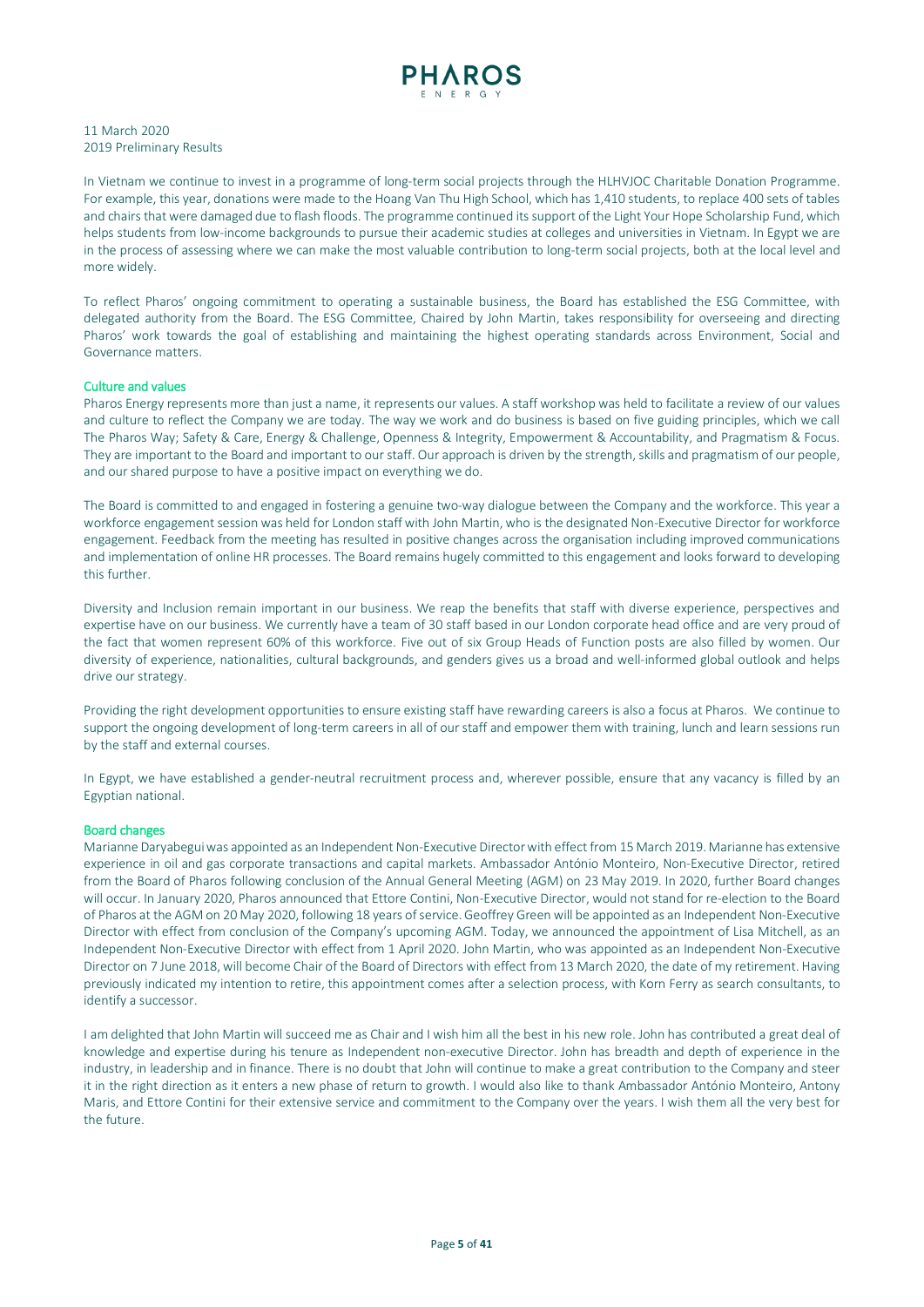

#### Financial discipline

Capital discipline and financial stability are part of the Company's DNA and continue to underpin the business. Capital investment and divestment decisions are taken to allocate capital where it will provide the best risk-adjusted returns. The balance sheet remained strong throughout 2019 and the Company had solid cash flows and low cash operating costs. The Group finished the year with \$58.5m in cash, after returning \$27.4m to shareholders through 5.5 pence per share final dividend for the 2018 financial year and bringing the total return to shareholders since 2006 to approximately \$530m. Overall loss for the year was \$24.5m (2018: \$27.7m profit). We have responded quickly to the current turbulence in the global economy, which has had a significant impact on the oil price. In Vietnam our production continues to command a significant premium to Brent and our business is profitable at low oil prices, while the largely discretionary nature of our planned investments in Egypt gives us considerable operational flexibility. Over the coming weeks and months, we will cut discretionary expenditure as appropriate to preserve balance sheet strength. We maintain our commitment to paying the dividend of 2.75 pence per share during 2020, as previously announced. Given the current uncertainties in the global economy, the Board has however decided to postpone these dividend payments until the macro environment becomes clearer.

#### Outlook - A wealth of organic opportunities, a clear strategy and outlook

Our strategic ambition is to deliver value for all our stakeholders through the responsible management of our current portfolio and the careful selection of growth opportunities in Asia and MENA. Such opportunities include those with near-term low-cost onshore development and, where appropriate, exploration assets with transformative potential.

Our principal strategy is the delivery of sustainable long-term growth whilst maintaining traditional commitment to shareholder returns through financial discipline. We have noted the recent pressure on share prices across the sector, our own included, and it is a source of frustration, given all the progress made by the Company this year. The Board and management team are not complacent about the situation. We are confident that our continued focus on sustainable long-term growth complemented by dividends as part of overall shareholder returns will continue to deliver value to our shareholders.

In Egypt, we have high quality oil production operations, development and exploration assets, and significant opportunities to build scale. Our contractual position offers significant flexibility and committed expenditure is low.

We have valuable established assets in Vietnam, with production from two fields (TGT & CNV) and further potential for growth from two additional exploration blocks (Blocks 125 & 126).

We further diversified our portfolio with eight licences offshore in Israel with the potential for gas with very little committed capital. We will also continue to assess M&A opportunities.

Sustainability is at the heart of everything we do. This applies equally to our financial discipline and commitment to a sustainable dividend, and to our approach to achieving high standards under our Environment, Social and Governance policies and programmes.

The recent outbreak of the COVID-19 virus, which started in China and is now spreading throughout the rest of the world, is impacting on the global economy. The forecast of a sustained period of low economic growth is affecting energy demand, which in turn is reflected in downward pressure on the oil price. In addition the recent geopolitics have put further downward pressure on the oil price resulting in a significant oil price drop. The oil price is one of the factors which drive our revenues and overall profitability and, in the event that the spread of the virus is not contained, and the geopolitical situation does not improve, there may be an impact on our results for the current year and beyond.

In addition, the spread of the virus has the potential to affect our operations in both Vietnam and Egypt. The Pharos Board is closely monitoring developments to ensure that all World Health Organization, Public Health England and all relevant in country advice is taken to protect employees, contractors and stakeholders.

Pharos Energy is guided by a Board with diverse experience, knowledge, skills and backgrounds. I leave you in very capable hands.

I would also like to thank all of our employees and contractors, ably led by the Executive team, for their continued hard work and commitment. At each engagement across the Group, the Board and I have been impressed by the responsibility and enthusiasm amongst our staff, as we continue to build a business with a return to growth.

Rui de Sousa Chair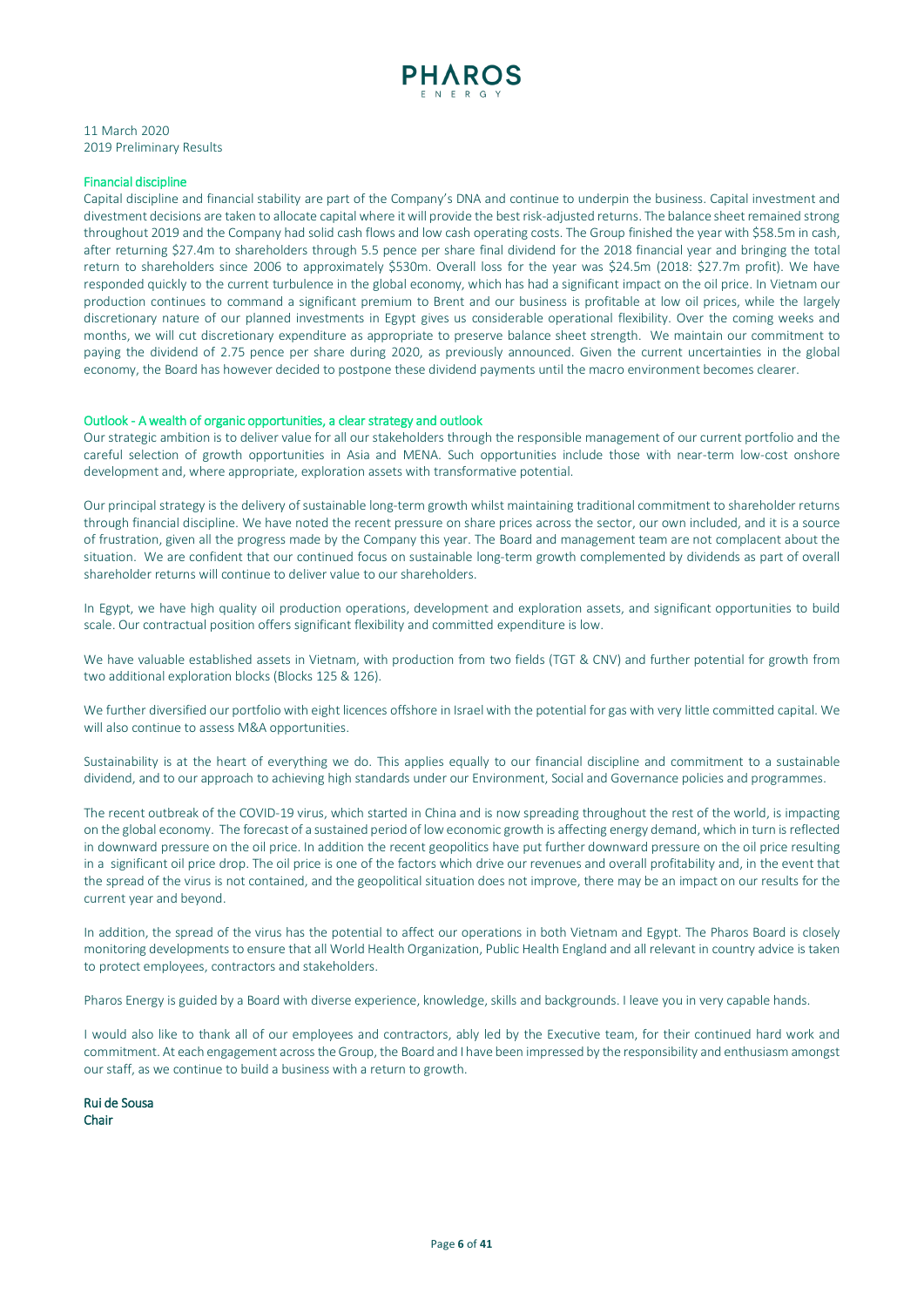

# Chief Executive Officer's statement

During 2019, Pharos' focus has been to integrate the Egyptian business and increase its production, maintain and proactively manage the production from the Vietnam fields and further strengthen the business through pursuit of organic and inorganic growth opportunities in order to build scale, underpinned by our relentless focus on financial discipline. I am pleased with the strategic progress that Pharos has made in 2019. We have diversified our asset base with new oil and gas exploration and production interests in Egypt and Israel, to complement our existing assets in Vietnam. We have further strengthened the Board. We continue to have an excellent safety record in Vietnam, and have enhanced our ESG initiatives across the business. We leave 2019 as a refreshed business, confident that the initiatives we have taken during the year have created an enhanced platform from which we can build future growth.

The strength of our business lies on our low cost commitments and operational flexibility. Operating a sustainable business remains a key focus to Pharos and we continue to make ESG enhancements across the business including new Board appointments, a new Board Committee and initiatives to reduce GHG emissions, and continued commitment to social investment programmes.

## Egypt

The transaction to acquire the Egyptian assets completed on 2 April 2019. Following completion, work activities began, including drilling and waterflood programmes aimed at increasing production. In July 2019, a second drilling rig was contracted which started drilling in mid-July. Production from the El Fayum Concession averaged 5,055 barrels of oil per day (bopd) from 2 April to 31 December 2019. The exit rate of 6,007 bopd achieved at 31 December 2019 was short of the guided exit rate of 6,500 bopd due to operational delays. However, to compensate for these delays, three rigs have been running through 1Q 2020. The rigs have been drilling a combination of production and injection wells in new waterflood areas aimed to increase production.

## Vietnam

Vietnam 2019 production averaged 7,081 boepd net to the Group's working interest. In 2019, activities were focused on increasing well productivity by optimising gas-lift for key wells, improving operational efficiencies and up-time, and significant well intervention. In January 2019, the TGT-H5-31P well drilled through the main reservoir sections and discovered oil in the deeper Oligocene section. The well continued to produce from the Miocene and shallower Oligocene during 2019.

Drilling activity for the approved 2019 work programme of two further firm wells began in late 2019. The first of these two wells, the TGT-H5-32I injector well, spudded in November 2019 and was completed at the end of December. In January 2020, the second well, TGT-H1-15X was spudded. This well is targeting not only Miocene and Oligocene producing sands but also appraising the deeper Oligocene D & E sequence play discovered by the TGT-H5 31P well in January 2019. The well will be fracture stimulated before testing to optimise flow from the deeper tight reservoirs before assessing their potential commerciality. The work on the FPSO gas compressors, which started in 2019, has progressed very well and it is anticipated that completion of the upgrade will be achieved ahead of the targeted 1H 2020. The upgraded compressors will be operating at a higher discharge pressure and we anticipate some production improvement from being able to inject deeper into the wells.

On Blocks 125 & 126 the acquisition of 7,107 km line of new 2D seismic, gravity and magnetic data was completed in May 2019, safely, on time and within budget.

## Growth Opportunities

Pharos has a wealth of complementary oil and gas opportunities in its portfolio within Asia and MENA. We plan to utilise this platform to support further growth in Egypt and in the wider MENA region, both organically and through additional mergers and acquisitions. In December 2019, Israel signed an Egypt Gas Permit, significantly increasing the amount of natural gas it plans to export to Egypt. In October 2019, Pharos, Cairn Energy PLC and Israel's Ratio Oil Exploration, were awarded eight licences offshore Israel, a region of prolific gas discoveries. This complements our current portfolio geographically and diversifies it from our mainly oil producing assets. On 24 December 2019 Pharos signed the onshore North Beni Suef (NBS) Concession in Egypt. The NBS Concession is located immediately south of the El Fayum Concession.

## Finances

Pharos' balance sheet remained strong throughout 2019 and the Group had robust revenue of \$189.7m representing an 8% increase over the prior year (2018: \$175.1m),lower cash operating costs of \$10.45 boe (2018: \$13.63 boe) and solid cash flows, and an overall loss for the year of \$24.5m (2018: \$27.7m profit).The Group finished the year with cash balances as at 31 December 2019 of \$58.5m and net debt of \$41.5m, after funding its operating and capital expenditure programmes and returning \$27.4m to shareholders in its 2018 dividend paid in May 2019.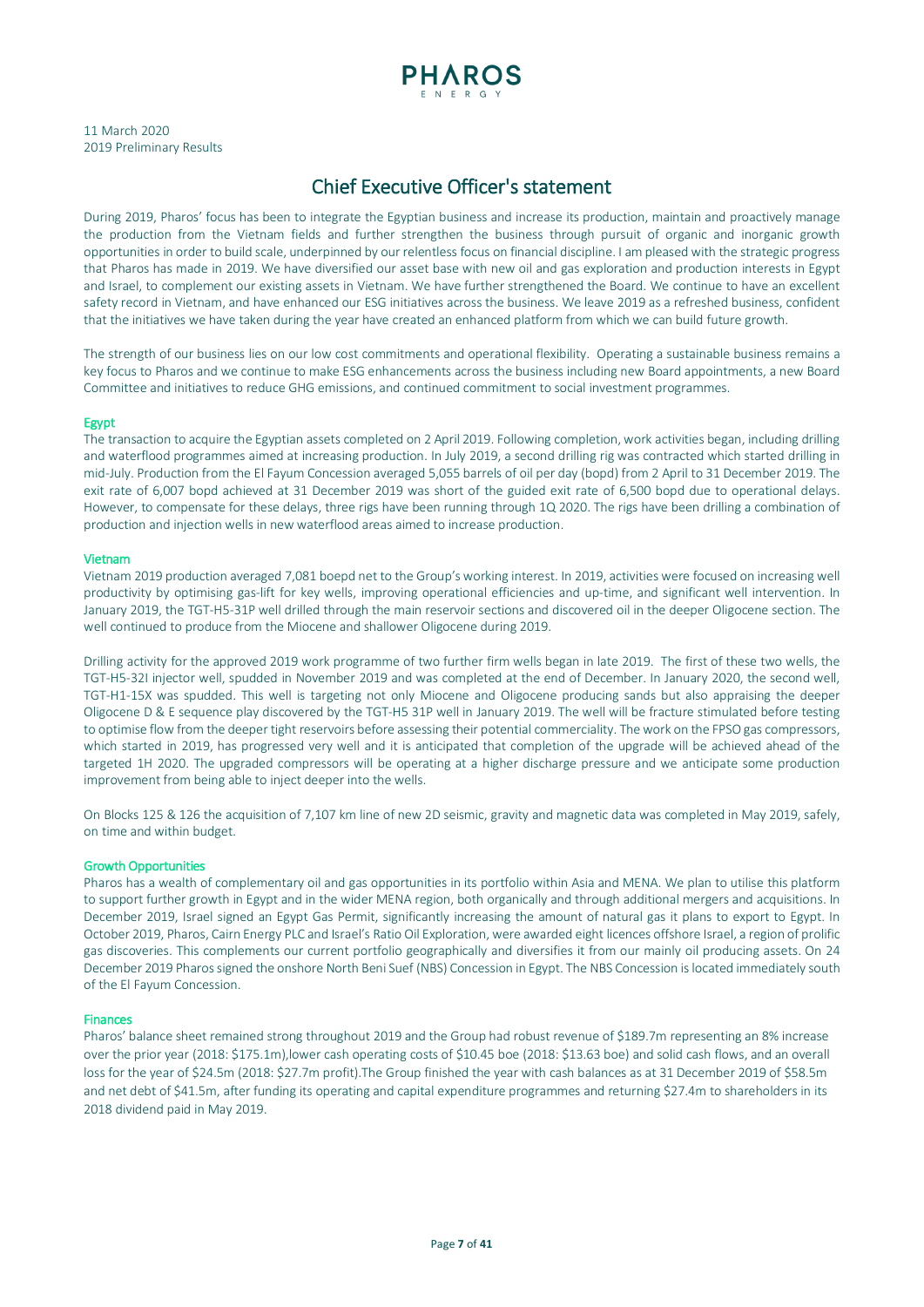

#### Environment, Social and Governance

Safety will always be of the highest priority within the business. Our Joint Operations have achieved an outstanding record of safety in Vietnam, and we will work to continue this success in Egypt. Our goal is to have a responsible and positive presence in the regions in which we operate, resulting in value for host countries, local communities, employees, contractors and shareholders. The JOC's have invested over \$1 billion into its oil and gas projects located offshore southern Vietnam, making Pharos one of the largest UK investors in the country. Pharos' current producing interests in the TGT and CNV Fields, together place Pharos amongst Vietnam's largest oil producers. Pharos' Joint Operations have achieved an outstanding record of safety and have contributed to national economic growth through local sourcing, employment, training and industry upskilling.

Reduction in GHG emissions across our business is important at Pharos. For example, in Egypt, at the North Silah Deep Site, there has been a 30% reduction in flared gas. Another initiative has been the installation of associated-gas powered electricity generators eliminating 730,000 litres of diesel use per year and associated emissions in Phase One, with further Phase Two reductions in progress.

Our people drive the value from our assets. Pharos is guided by experienced and committed teams in the UK, Vietnam and Egypt and I would like to take this opportunity to thank all of our staff for their hard work and contributions.

Another change in 2019 was the announcement of a new Chair after Rui de Sousa, the current Chair, expressed his intention to retire. Rui has been Chair during some of our most exciting but also some of our most challenging years and I would like to thank him for his committed service throughout his tenure. Rui has been a valued colleague and friend and I wish him all the very best for the future. John Martin, current Independent Director and Chair of the Audit and Risk Committee will succeed Rui. I look forward to continuing to work with John as the Company delivers on our strategy of sustainable long-term growth. I wish John all the best in his new role. I also look forward to welcoming and working with Geoffrey Green and Lisa Mitchell who are joining the Board of Pharos as Independent Non-Executive Directors.

#### **Outlook**

Our distinctive and diverse portfolio in Asia and MENA supports our strategy of delivering long-term, sustainable growth and returns. We are focusing on both growth and cash flow from our current portfolio and potential M&A opportunities.

Our focus is on growth opportunities in Asia and MENA that provide near-term low-cost onshore development and, where appropriate, exploration assets with transformative potential.

Despite the macroeconomic challenges, there is much to look forward to for 2020 and beyond;

- The continuation of a low cost multi-well producer and water-injector programme to optimise the phasing of the development of the discovered oil resources in El Fayum, consistent with current markets conditions.
- The continued high value production from the TGT and CNV Fields in Vietnam
- The production performance of the deep Oligocene tight oil potential at TGT in offshore Vietnam
- The assessment of a number of low-cost and low-risk conventional exploration targets and an unconventional resource play in El Fayum
- The evaluation of the low-cost oil potential of the recently awarded North Beni Suef Concession in Egypt, which straddles the Western and Eastern Deserts. We will seek to defer our commitments wherever possible.
- The low cost data evaluation of possibly transformational:
	- Gas potential of our material acreage position in Israel and;
	- Oil potential in Blocks 125 & 126 in the undrilled Phu Khanh Basin offshore Vietnam

All of these activities are underpinned by our capital discipline, a consistently strong and efficient balance sheet, a portfolio of assets with a competitive low operating cost, steady cash flows and a highly experienced and committed management team. Times are challenging but we believe we have the assets and the people to weather the storm and flourish.

## Ed Story President and Chief Executive Officer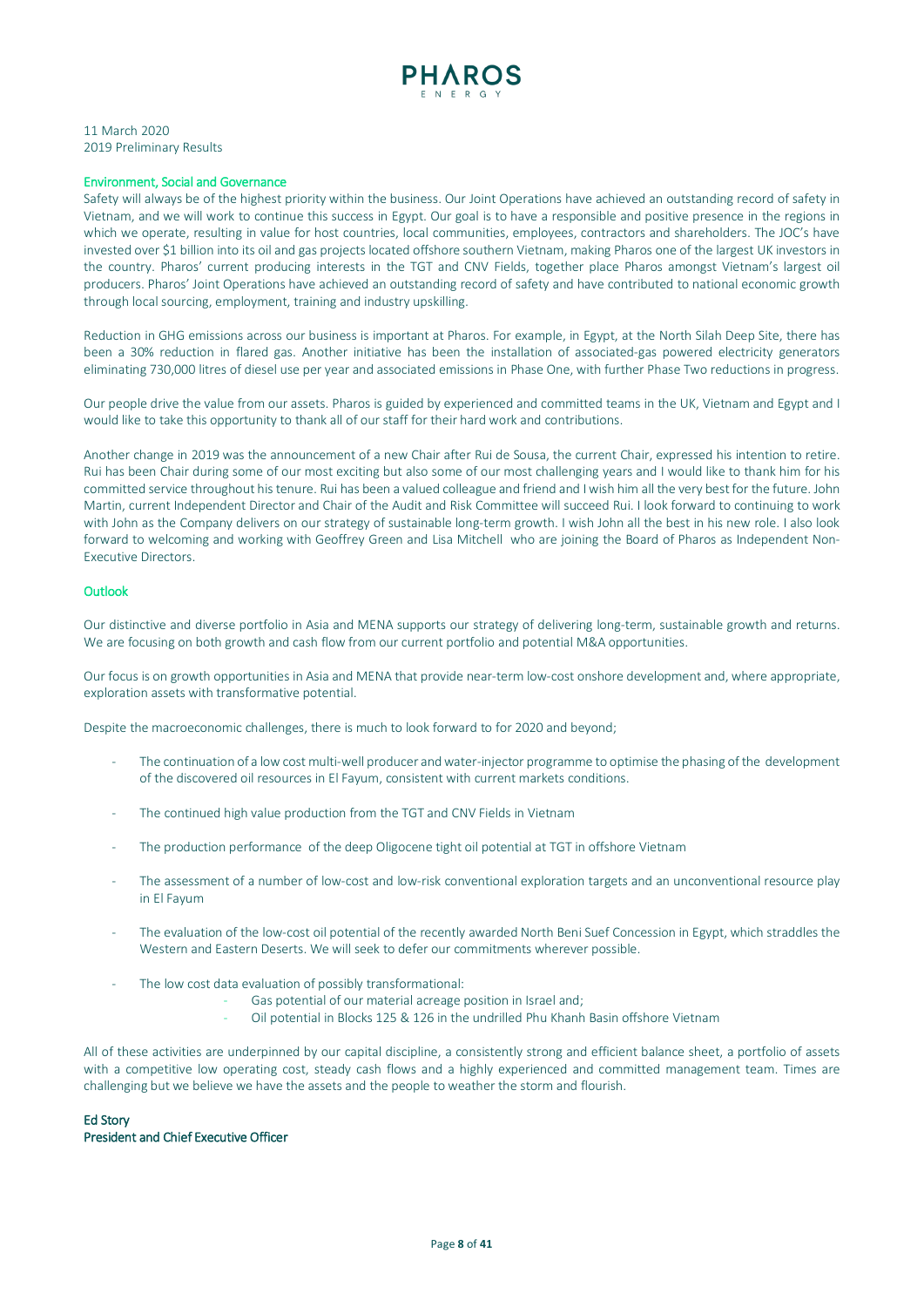

# Review of Operations

## **Egypt**

In Egypt, Pharos holds a 100% working interest in the El Fayum Concession in the low-cost and highly oil prolific Western Desert, c.80km south west of Cairo and in proximity to local energy infrastructure. It is operated by Petrosilah, a 50/50 JV between Pharos and Egyptian General Petroleum Corporation (EGPC). The concession has 10 oil fields, the largest three of which form the Greater Silah Area.

The acquisition of the Egyptian assets was completed on 2 April 2019.

The El Fayum Concession has 1,564km<sup>2</sup> of exploration acreage, of which c.70% is covered by existing 3D seismic, with multiple identified exploration prospects and leads set in proven petroleum systems, as well as a large under explored area in the northern portion of the concession and deep untested pre-Kharita potential in the south.

## Egypt Production

Production from the El Fayum Concession averaged 5,055 barrels of oil per day (bopd) from 2 April to 31 December 2019. The exit rate of 6,007 bopd achieved at 31 December 2019 was short of the guided exit rate of 6,500 bopd due to operational delays.

Egypt production guidance for 2020 (6,500 to 7,500 bopd) as announced on 8 January 2020 is suspended whilst the scale of our discretionary work programme for the rest of the year is under review.

#### Egypt Development and Operations

El Fayum (100% Participating interest; operated by Petrosilah JOC)

Other than four outstanding exploration commitment wells, the forward drilling programme is discretionary providing the company with significant operational flexibility.

Since completion of the acquisition, ten development wells and three injector wells have been drilled within the Concession area. This drilling programme has been focused on increasing production from the core areas of the Greater Silah Area and on further appraisal and development of the North East Tersa satellite field.

At the time of completion in April 2019, one drilling rig was operating on the concession. A second drilling rig, which had been cold stacked, commenced operations in mid-July. In August, the same rig underwent a 45-day maintenance programme, after which its performance improved. A third drilling rig was contracted and commenced operations in December 2019 All three drilling rigs will be operating through 1Q 2020 to compensate for the earlier operational delays, after which the drilling programme will revert to two rigs.

Operations have focused on optimising existing waterflood areas, improving artificial lift performance, and restoring production from inactive wells. The workover rig count was increased from two to three in October to accelerate new well completions and perform well maintenance activities.

Reprocessing of the 3D seismic data across El Fayum started in August, to improve resolution for future in-fill wells, and to optimise the location of new wells in the waterflood areas. The proposed new 3D seismic acquisition in the northern, under-explored parts of El Fayum awaits military approval and clearance of unexploded ordinance.

Exploration drilling activity is currently on hold while we focus on development, production and cash flow.

## 2020 Work Programme

The forward plan calls for a combination of production and injection wells to augment waterflood deployment and increase production. Subsurface static and dynamic models are being updated for the results of the 2019 drilling campaign. This will allow further optimisation of waterflood patterns and well spacing which will in turn improve sweep efficiency and increase well deliverability. The discretionary drilling programme provides the company with flexibility as to the number of rigs contracted but each rig is expected to drill on average one well per month.

## El Fayum Exploration

Over 100m of core in Abu Roash F (AR F) section was acquired in the Al Medina 1X exploration well drilled in January 2019. Special core analysis has confirmed high total organic content, and subsequent geochemical analyses have confirmed that the AR F at the depth in the well has just entered the generative oil window at this location. Additional wells to the north, where the section deepens and should be optimal for expulsion, will be required to test the commercial feasibility of this unconventional resource play in due course.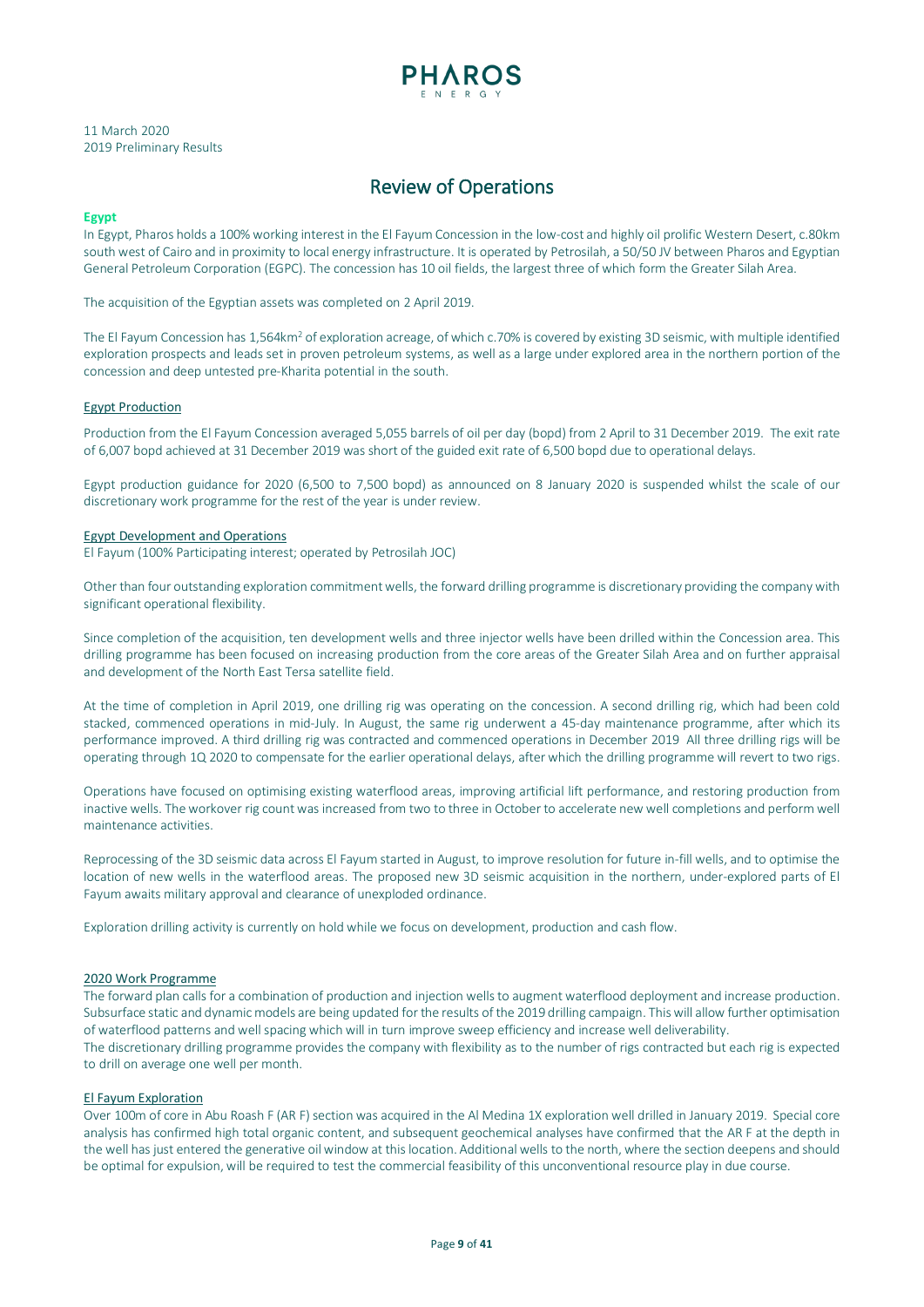

#### Egypt Operational Outlook

- 2020 Production guidance of 6,500-7,500 bopd is suspended whilst the scale of our discretionary work programme for the rest of the year is under review
- Phase Two programme of associated gas powered electrical generators is planned to further reduce GHG emissions
- Implementation of studies to further reduce GHG emissions such as investigating satellite wellsite(s) solar power sources
- Continue in-fill drilling across the fields in the Greater Silah area and selective drilling in satellite fields
- Proceed with waterflood deployment
- Continue defining appraisal targets/mature exploration targets in areas covered by existing 3D seismic in El Fayum and newly acquired North Beni Suef Concession

#### **Vietnam**

Blocks 16-1 and 9-2, which contain the TGT and CNV fields respectively, are located in shallow water in the hydrocarbon-rich Cuu Long Basin, near the Bach Ho Field, the largest field in the region with production already in excess of one billion barrels of oil equivalent. The Blocks are operated through non-profit Joint Operating Companies in which each partner holds an interest equivalent to its share in the respective Petroleum Contract. The Group holds a 30.5% working interest in Block 16-1 and a 25% working interest in Block 9-2 and its partners in both blocks are PetroVietnam Exploration and Production, a subsidiary of the national oil company of Vietnam and PTTEP, the national oil company of Thailand.

#### Vietnam Production

Production in 2019 from the TGT and CNV fields net to the Group's working interest average was 7,081 boepd (2018: 7,274 boepd). This is in line with production guidance of 6,500-7,500 boepd.

TGT 2019 production averaged 17,847 boepd gross and 5,382 boepd net to Pharos (2018: 18,857 boepd gross and 5,686 boepd net). CNV production averaged 6,793 boepd gross and 1,699 boepd net to Pharos (2018: 6,352 boepd gross and 1,588 boepd net).

The Group's Vietnam production guidance for 2020 of 5,500-6,500 boepd net, as announced on 8 January 2020, remains unchanged. Actual production at the higher end of this range will depend on several operational factors, including the performance of the two new wells in TGT, the results of the planned well intervention program and general field reservoir performance.

#### Vietnam Development and Operations

#### Block 9-2 – CNV Field (25% working interest; operated by HVJOC)

The CNV Field is located in the western part of Block 9-2, offshore southern Vietnam and is operated by the HVJOC. The CNV Field reservoir is fractured granitic basement, which produces a volatile oil with a high gas to oil ratio. Exploitation is dependent on the fracture interconnectivity to deplete the reservoir efficiently. Accordingly, traditional reservoir properties and Stock Tank Oil Initially In Place (STOIIP) calculations are not straightforward, but managed properly the fractured basement reservoir declines at a much slower rate than is commonly seen in clastic reservoirs.

Hydrocarbons produced from CNV are transported via subsea pipeline to the Bach Ho Central Processing Platform (BHCPP), where wet gas is separated from oil and transported via pipeline to an onshore gas facility for further distribution. The crude oil is stored on a floating, storage and offloading FPSO vessel prior to sale, and realises a significant premium to Brent.

### 2019 Activity on CNV

In October 2019, temporary conversion of the water injection pipeline to gas lift was completed and the JOC is now focussed on improving CNV-5P-ST2 well performance. Later in 2020, conversion of the pipeline will be made permanent allowing increased gas lift volumes. At that point it will be possible to flow test the CNV 6PST1.

No further drilling activities are currently planned on the CNV field.

## Block 16-1 – TGT Field (30.5% interest; operated by HLJOC)

TGT 2019 production averaged 17,847 boepd gross and 5,382 boepd net to Pharos (2018: 18,857 boepd gross and 5,686 boepd net).

The TGT field is located in the north eastern part of Block 16-1, offshore southern Vietnam and is operated by the HLJOC. The Block 16- 1 petroleum contract was signed in December 1999, with the first commercial discovery made in 2005. TGT is a simple structure, with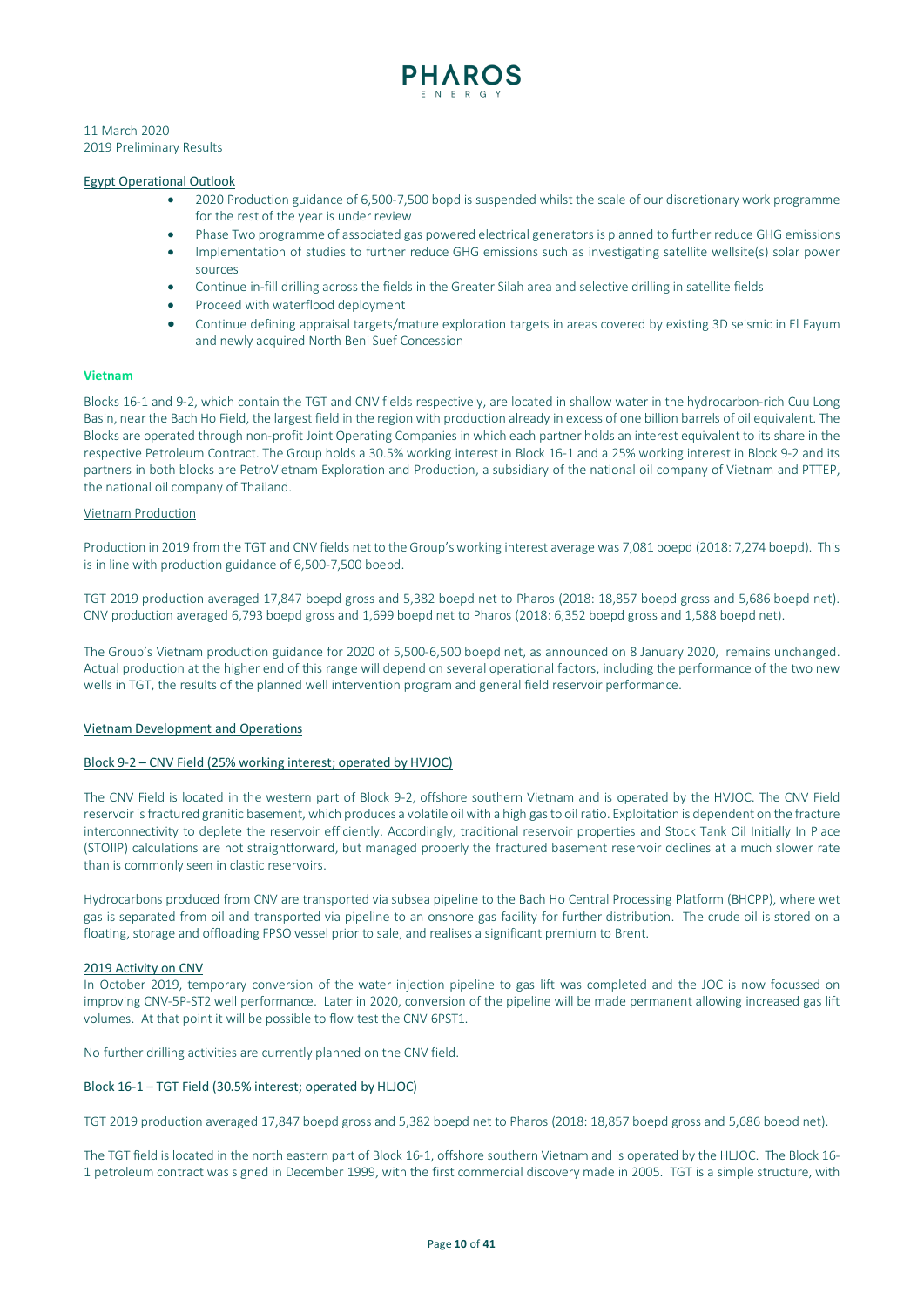

a complex series of stacked producing intervals, extending over 16km and with hydrocarbons located in at least five major fault blocks. The producing reservoirs comprise a complex series of over 80 clastic reservoir intervals of Miocene and Oligocene age. Each interval requires individual reservoir management to optimise field recovery. The TGT field continues to be a rewarding investment for Pharos Energy, with its attractive fiscal terms, low operating costs and an oil quality which realises a significant premium to Brent.

The first well head platform, H1-WHP, came on stream in August 2011, followed by the H4-WHP in July 2012 and the H5-WHP in August 2015. Crude oil from TGT is transported via subsea pipeline to the FPSO, where it is processed, stored and exported by tankers to regional oil refineries. Gas produced from the field is exported by pipeline to the nearby Bach Ho facilities for processing and onward transportation to shore by pipeline to supply the Vietnamese domestic market.

## 2019 Activity on TGT

A programme of well intervention activity was the prime focus of TGT operations in 2019. In addition, in January 2019, the TGT-H5-31P well was drilled through the main reservoir sections and discovered oil in the deeper reservoirs of the Oligocene. A single DST was conducted, and oil flowed to surface from the deeper D & E sections under controlled conditions. The well continues to produce from the shallower main reservoirs in the Oligocene and Miocene section.

The rig, contracted through PV Drilling, executed the approved 2019 work programme of two firm and two contingent infill wells. The first of the two firm wells, the TGT-H5-31I, injector well, spudded in November 2019. The well was initially completed as an oil producer but will be shortly converted to water injection.

The rig then moved to the north to drill the TGT-H1-15X well, which is targeting not only the Miocene and Oligocene producing sands but also appraising the deeper Oligocene D & E sequence play discovered by the TGT-H5-31P well in January 2019. The well spudded on 19 January 2020, reached target depth (TD) on 28 February 2020, and is to be fracture stimulated and completed as a dual producer. Operations are expected to be completed in 2Q 2020.

The production performance of the TGT-H1-15X well deeper section will be an important factor in assessing the ultimate recovery factor and hence commercial potential of this new HPHT play for which the STOIIP estimate across the entire structure is approximately 225 million barrels.

## TGT Compressors and FPSO Tie-In Agreement (TIA)

Delivery of the upgraded bundles for the Gas Turbine compressors for the Leased FPSO was made in December and completion of the upgrade has progressed well and is anticipated to complete ahead of the expected 1H 2020. The upgraded compressors will be operating at a higher discharge pressure and we anticipate some production improvement from being able to inject gas deeper into the wells.

Negotiations on the TIA between the HLJOC and the current counterparty, Thang Long Joint Operating Company (TLJOC) continue.

#### 2020 Work Programme

Operations are focussed on completing testing and producing from the TGT-H1-15X well.

An updated Full Field Development Plan (FFDP), which includes drilling six TGT producer wells in 2021 has been issued to all partners. We anticipate approvals from partners, and final approvals from PetroVietnam and the Vietnamese Government in 2Q 2020.

## Vietnam Exploration

#### Blocks 125 & 126 (70% operated working interest)

Exploration Blocks 125 & 126 are in moderate to deep waters in the under-explored Phu Khanh Basin.

The Phu Khanh is similar in geological style to all the productive Tertiary basins across South East Asia and a small oil discovery in the shallow inboard part of the basin confirms that it contains an active petroleum system.

The acquisition of 7,107 km of 2D seismic, gravity and magnetic data was completed on 31 May 2019 on time and within budget. Initial interpretation of the seismic confirms multiple structural and stratigraphic plays across the basin. The forward work plan is to acquire a 3D seismic survey (minimum 500 km²) in 2020-2021 over high-graded prospective areas.

### Vietnam Outlook

- 2020 production guidance 5,500 6,500 boepd net
- Proactively manage the existing producing reservoirs
- Production performance of the new deeper Oligocene D & E sequence play at TGT
- 2D interpretation and 3D Seismic acquisition over selected areas of Blocks 125 & 126 maybe deferred until 2021
- Approval of the updated TGT FFDP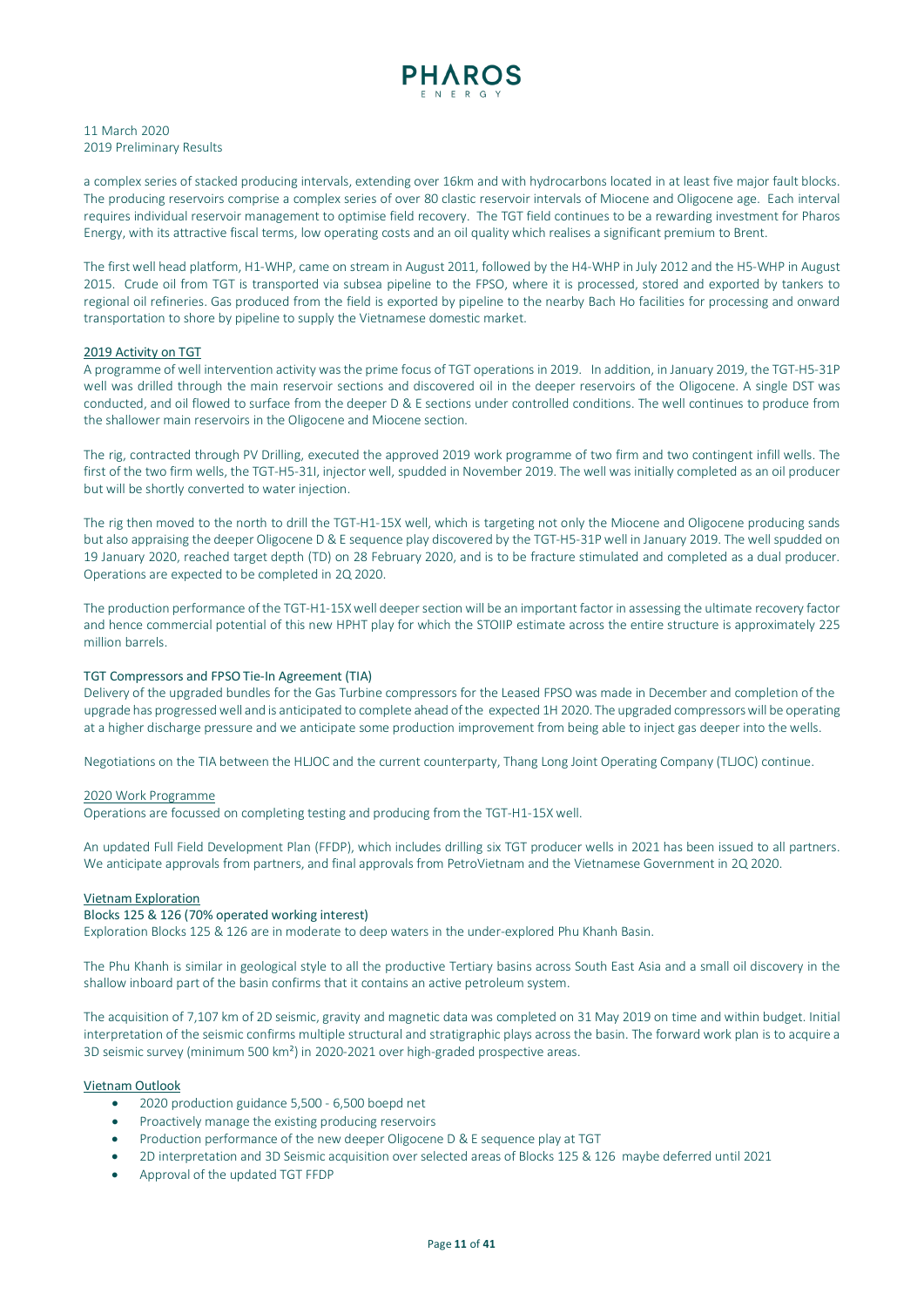

#### **HSES**

Safety is the highest priority in our business, and we are committed to operating safely and responsibly at all times and to providing a safe and healthy working environment for staff and contractors.

In Vietnam, we continue to work with our partners to maintain a high level of safety and we are proud of our record of zero Lost time Injury (LTI) frequency rate with more than 25 million man-hours since inception. In Egypt, the Petrosilah JV obtained zero lost time injury frequency rate with 9.7 million man-hours since completion of Merlon acquisition on 2 April 2019. The Company is looking at ways it can reduce GHG emissions across its operations. One such initiative in Egypt, includes the use of associated -gas-powered generators. The gas comes from the wells themselves and replaces diesel usage at the sites. Phase One utilisation of these generators started in June 2019. Reductions in GHG emissions were achieved through the elimination of 730,000 litres of diesel use per year and associated emissions. There was also a 30% reduction in flared gas at the North Silah Deep site.

A Phase Two associated gas generator programme is planned to reduce CO2e emissions by a further 2,330 tonnes and is currently expected to start in May 2020. Satellite wellsite(s) solar power sources are also under investigation.

We support local capacity building during the exploration or development phases of a project to ensure a positive imprint and legacy. Our licence agreements include a degree of local content, which commits us to hire locally where possible and provide training to develop new skills. In Vietnam, a training levy of \$150,000 for each JOC, a total of \$300,000 per year, is a ring-fenced fund to support the development of future Vietnamese expertise in the industry. In Egypt, under the El Fayum and North Beni Suef Concession Agreements, the Company commits to a total of \$200,000, which is split equally between the two concessions, for development and training of employees.

We understand that our success is reliant upon building strong relationships and being welcomed as a responsible partner in our host communities. We invest in social projects for their long-term benefit. In 2019, our social investment in Vietnam was through the HLHVJOC Charitable Donation programme as set out in our licence terms to which we contributed \$245,379. This supported 12 community and charitable investment partnerships mainly in education and healthcare support. In Egypt, we are in the process of assessing where we can make the most valuable contribution to long-term social projects, both at the local level and more widely.

### **New Business**

In addition to the acquisition of the El Fayum Concession, which is a high quality oil concession with significant development upside and exploration optionality, Pharos further diversified its portfolio in 2019 through acquiring further exploration acreage in Egypt and in Israel.

## Egypt - North Beni Suef

On 24 December 2019, Pharos signed the North Beni Suef (NBS) Concession Agreement, which was awarded in February 2019 during the EGPC 2018 International Bid Round. The NBS Concession is located onshore immediately south of the El Fayum Concession. Pharos is the operator with 100% working interest.

#### Israel

On 28 October 2019, Pharos, together with Cairn Energy PLC and Israel's Ratio Oil Exploration signed eight offshore licences that were awarded during the second offshore bid round in Israel. Each party has an equal working interest and Cairn is the designated operator.

In 2020, Pharos and its partners are intending to commence reprocessing of all the existing 3D seismic vintages across the eight licences to provide a uniform data set.

Pharos continues to evaluate M&A opportunities by reference to our strategic, financial and operational criteria and to only pursue transactions if they are determined by the Board to be in the best interest of shareholders. The Company continues to evaluate a number of opportunities in accordance with these criteria.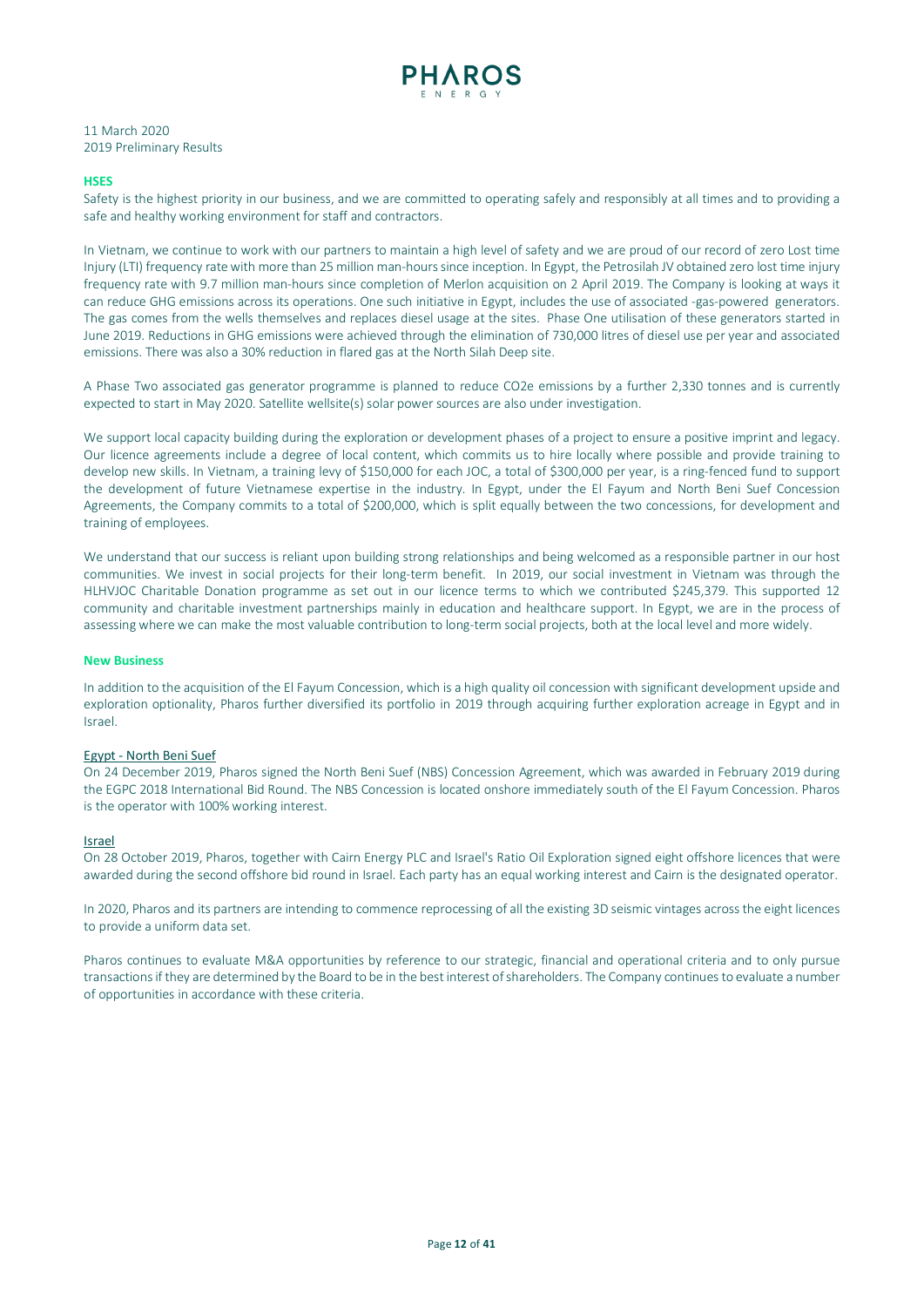

## **Group Reserves and Contingent Resources**

The Group Reserves Statistics table below summarises our reserves and contingent resources based on the company's unitised working interest in each field. Gross reserves and contingent resources have been independently audited by RISC Advisory Pty Ltd (RISC) for Vietnam and McDaniel & Associates Consultants Ltd. (McDaniel) for Egypt.

#### **Group Reserves Statistics**

| <b>Net Working Interest (mmboe)</b>                                 | <b>TGT</b> | <b>CNV</b> | Vietnam $3$ | Egypt <sup>4</sup> | Group |
|---------------------------------------------------------------------|------------|------------|-------------|--------------------|-------|
| Oil & Gas 2P Commercial Reserves 1,2                                |            |            |             |                    |       |
| As of 1 January, 2019                                               | 16.2       | 6.8        | 23.0        | ٠                  | 23.0  |
| As at acquisition date (2 April 2019)                               |            | ۰          | ۰           | 21.6               | 21.6  |
| Production                                                          | (2.0)      | (0.6)      | (2.6)       | (1.4)              | (4.0) |
| Revision                                                            | 1.2        | (0.2)      | 1.0         | 8.3                | 9.3   |
| 2P Commercial Reserves as of 31 December 2019                       | 15.4       | 6.0        | 21.4        | 28.5               | 49.9  |
| Oil & Gas 2C Contingent Resource 1,2                                |            |            |             |                    |       |
| As of 1 January, 2019                                               | 12.2       | 4.2        | 16.4        |                    | 16.4  |
| As at acquisition date (2 April 2019)                               |            | ٠          | ٠           | 22.3               | 22.3  |
| Revision                                                            | (3.7)      | 0.4        | (3.3)       | 1.2                | (2.1) |
| 2C Contingent Resources as of 31 December 2019                      | 8.5        | 4.6        | 13.1        | 23.5               | 36.6  |
| <b>Total Group 2P Reserves &amp; 2C Contingent Resources</b><br>3,4 | 23.9       | 10.6       | 34.5        | 52.0               | 86.5  |
| As of 31 December 2019                                              |            |            |             |                    |       |

(1) Reserves and contingent resources are categorised in line with 2018 SPE standards.

(2) Assumes an oil equivalent conversion factor of 6,000 standard cubic feet per barrel of oil equivalent.

(3) Reserves and Contingent Resources have been independently audited by Risc Advisory Pty Ltd.

(4) Reserves and Contingent Resources have been independently audited by McDaniels.

The company's reserves and resources more than doubled as a result of the acquisition of the El Fayum asset in Egypt, which completed on 2 April 2019.

#### **Vietnam Reserves and Contingent Resources**

In accordance with the requirements of its Reserve Base Lending Facility, the company commissioned RISC to provide an independent audit of gross (100% field) reserves and contingent resources for TGT and CNV as of 31 December 2019.

### **Vietnam Reserves Statistics**

| Net Working Interest (mmboe)                                                               | <b>TGT</b> | <b>CNV</b> | <b>Vietnam</b> |
|--------------------------------------------------------------------------------------------|------------|------------|----------------|
| Oil & Gas 2P Commercial Reserves 1,2                                                       |            |            |                |
| As of 1 January, 2019                                                                      | 16.2       | 6.8        | 23.0           |
| Production                                                                                 | (2.0)      | (0.6)      | (2.6)          |
| Revision                                                                                   | 1.2        | (0.2)      | 1.0            |
| 2P Commercial Reserves as of 31 December 2019                                              | 15.4       | 6.0        | 21.4           |
| Oil & Gas 2C Contingent Resource 1,2                                                       |            |            |                |
| As of 1 January, 2019                                                                      | 12.2       | 4.2        | 16.4           |
| Revision                                                                                   | (3.7)      | 0.4        | (3.3)          |
| 2C Contingent Resources as of 31 December 2019                                             | 8.5        | 4.6        | 13.1           |
| Total Vietnam 2P Reserves & 2C Contingent Resources <sup>3</sup><br>As of 31 December 2019 | 23.9       | 10.6       | 34.5           |

(1) Reserves and contingent resources are categorised in line with 2018 SPE standards.

(2) Assumes an oil equivalent conversion factor of 6,000 standard cubic feet per barrel of oil equivalent.

(3) Reserves and contingent resources have been independently audited by RISC.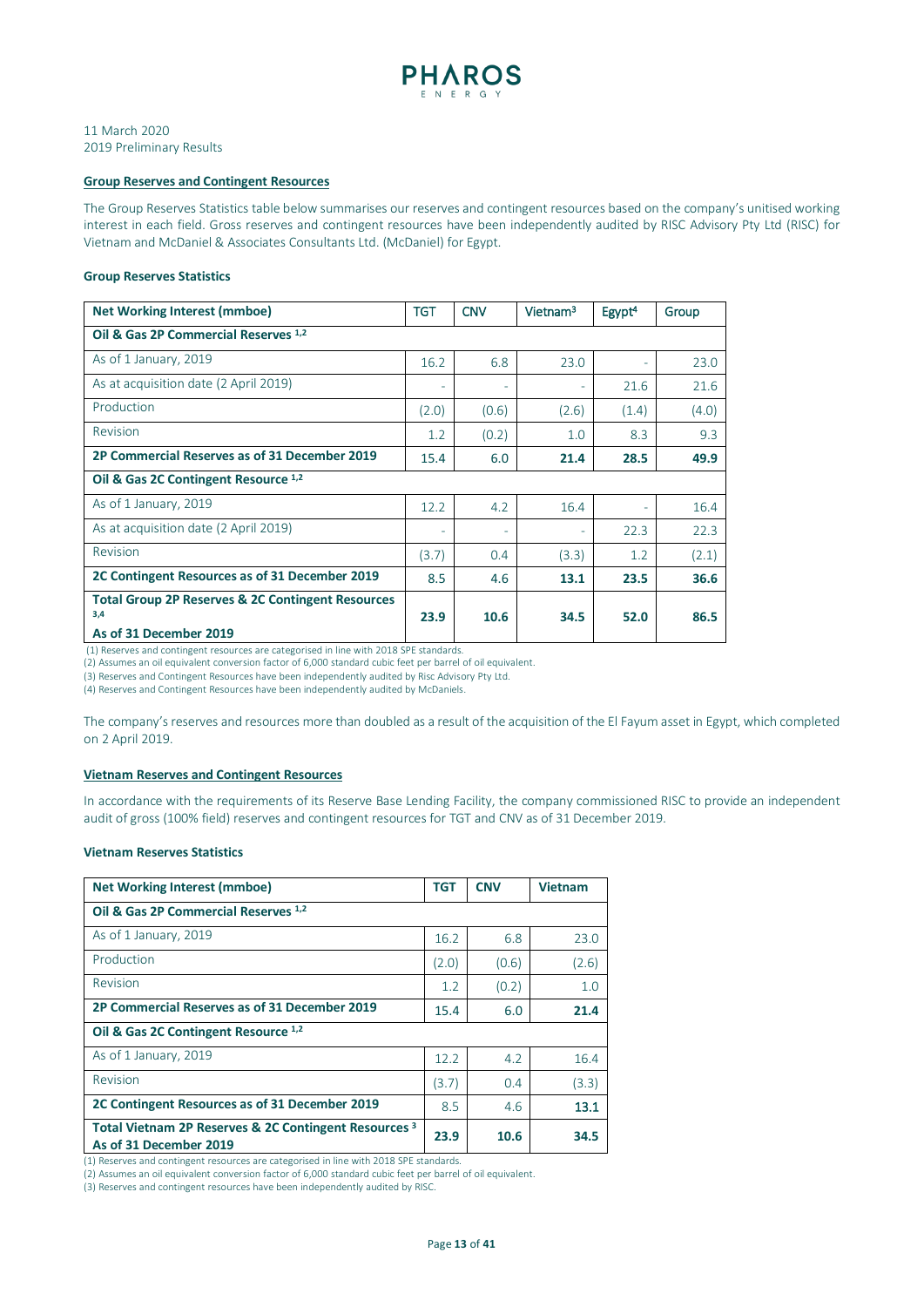

On TGT, 2P reserves were revised higher as a result of the inclusion of additional wells in the revised Full-Field Development Plan (FFDP). TGT contingent resources were revised downwards due to a corresponding reduction in potential new wells in the 2C category in the revised FFPD.

On CNV, the 2P reserves position at 31 December 2019 was revised slightly downwards as one of the wells drilled in late 2018 has been cleaning-up at slower rate than previously anticipated. CNV contingent resources have been revised upwards because of the inclusion of a potential future sidetrack to an existing producer.

## **Egypt Reserves and Contingent Resources**

## **Egypt Reserves Statistics**

| <b>Net Working Interest (mmbbl)</b>                                           | Egypt |
|-------------------------------------------------------------------------------|-------|
| Oil & Gas 2P Commercial Reserves 1,2                                          |       |
| As of 1 January, 2019                                                         |       |
| As at acquisition date (2 April 2019)                                         | 21.6  |
| Production                                                                    | (1.4) |
| Revision                                                                      | 8.3   |
| 2P Commercial Reserves as of 31 December 2019                                 | 28.5  |
| Oil & Gas 2C Contingent Resource 1,2                                          |       |
| As of 1 January, 2019                                                         | ۰     |
| As at acquisition date (2 April 2019                                          | 22.3  |
| Revision                                                                      | 1.2   |
| 2C Contingent Resources as of 31 December 2019                                | 23.5  |
| Total Egypt 2P Reserves & 2C Contingent Resources 3<br>As of 31 December 2019 | 52.0  |

(1) Reserves and contingent resources are categorised in line with 2018 SPE standards.

(2) Assumes oil equivalent conversion factor 6,000 scf/boe.

(3) Reserves and Contingent Resources have been independently audited by McDaniel.

This is the first time the company has reported Egypt reserves following completion of the El Fayum acquisition on 2 April 2019. McDaniel estimates of 2P reserves are higher than previous estimates supporting the acquisition as more definitive drilling plans have facilitated the re-categorisation of some 2C volumes to 2P.

### **Group's Working Interest Reserves and Contingent Resources**

#### **El Fayum Fields at 31 December 2019 (mmboe)**

| Reserves                                              | 1 P         | 2P      | 3P      |
|-------------------------------------------------------|-------------|---------|---------|
| Oil                                                   | 17.7        | 28.5    | 33.1    |
| <b>Contingent Resources</b>                           | 1 $\subset$ | 2C      | ЗC      |
| Oil                                                   | 15          | 23.5    | 41.5    |
| Sum of Reserves and Contingent Resources <sup>1</sup> | 1P & 1C     | 2P & 2C | 3P & 3C |
| <b>Total</b>                                          | 19.2        | 52.0    | 74.6    |

(1) Reserves and Contingent Resources have been audited independently by McDaniel's

#### **TGT Field at 31 December 2019 (mmboe)**

| Reserves <sup>3</sup>             | 1P   | 2P   | 3P   |  |
|-----------------------------------|------|------|------|--|
| Oil                               | 10.4 | 14.6 | 18.5 |  |
| Gas <sup>1</sup>                  | 0.4  | 0.8  | 1.3  |  |
| Total                             | 10.8 | 15.4 | 19.8 |  |
| Contingent Resources <sup>3</sup> |      | 2С   | ЗC   |  |
| Oil                               | 4.8  | 8.2  | 11.5 |  |
| Gas <sup>1</sup>                  | 0.1  | 9.2  | 0.4  |  |
| Total                             | 4.9  |      | 11.9 |  |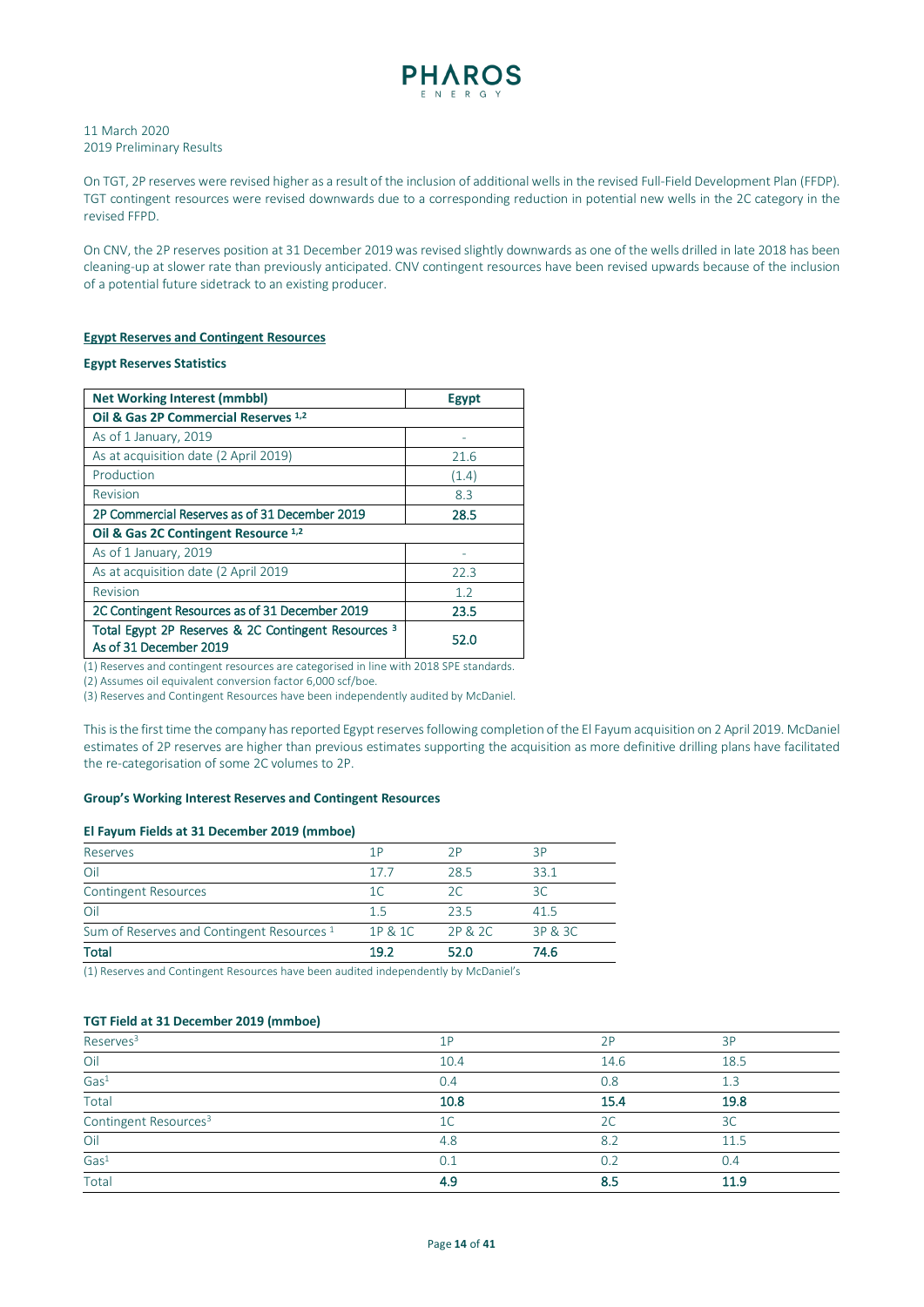

| Sum of Reserves and Contingent Resources <sup>2</sup> | 1P & 1C | 2P & 2C | 3P & 3C  |
|-------------------------------------------------------|---------|---------|----------|
| Oil                                                   | 15.2    |         | 29.9     |
| Gas <sup>1</sup>                                      | U.S     |         | <b>.</b> |
| Total                                                 | 15.7    | 23.9    | 31.      |

(1) Assumes oil equivalent conversion factor of 6,000 standard cubic feet per barrel of oil equivalent.

(2) The summation of Reserves and Contingent Resources has been prepared by the Company.

(3) Reserves and Contingent Resources have been audited independently by RISC.

## **CNV Field at 31 December 2019 (mmboe)**

| Reserves <sup>3</sup>                                 | 1P             | 2P      | 3P      |
|-------------------------------------------------------|----------------|---------|---------|
| Oil                                                   | 2.9            | 4.0     | 5.1     |
| Gas <sup>1</sup>                                      | 1.4            | 2.0     | 2.5     |
| Total                                                 | 4.3            | 6.0     | 7.6     |
| Contingent Resources <sup>3</sup>                     | 1 <sup>C</sup> | 2C      | 3C      |
| Oil                                                   | 1.2            | 3.1     | 5.0     |
| Gas <sup>1</sup>                                      | 0.6            | 1.5     | 2.5     |
| Total                                                 | 1.8            | 4.6     | 7.5     |
| Sum of Reserves and Contingent Resources <sup>2</sup> | 1P & 1C        | 2P & 2C | 3P & 3C |
| Oil                                                   | 4.1            | 7.1     | 10.1    |
| Gas <sup>1</sup>                                      | 2.0            | 3.5     | 5.0     |
| Total                                                 | 6.1            | 10.6    | 15.1    |

(1) Assumes oil equivalent conversion factor of 6,000 standard cubic feet per barrel of oil equivalent.

(2) The summation of Reserves and Contingent Resources has been prepared by the Company.

(3) Reserves and Contingent Resources have been audited independently by RISC.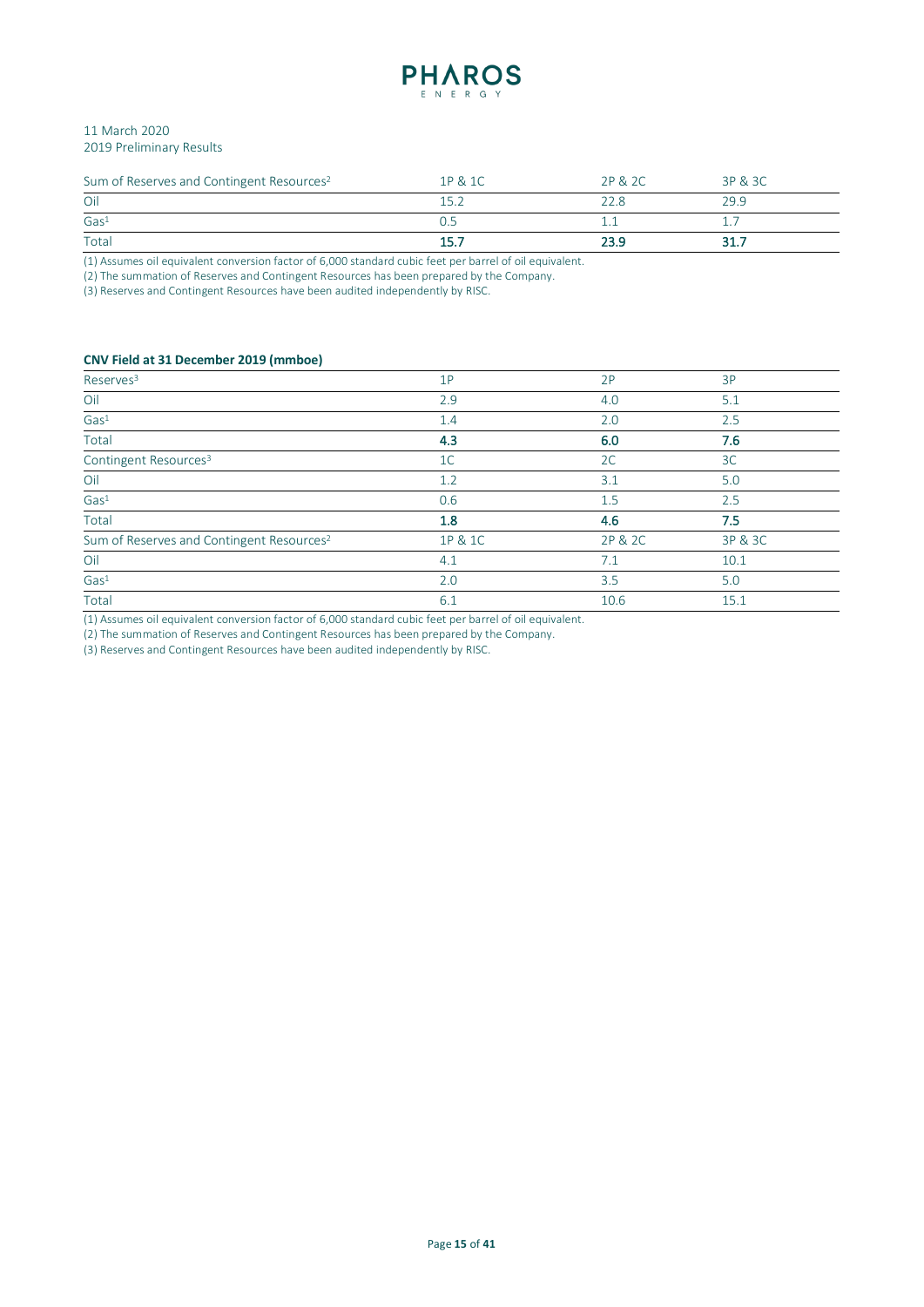

# Financial Review

#### **Finance strategy**

Our finance strategy continues to underpin the Group's business model and goes hand in hand with our commitment to building shareholder value through capital growth and sustainable dividends.

The finance strategy is founded on three core areas – capital discipline, capital allocation and capital return.

In this current period of turmoil, with oil prices at a multi-year low, these three core areas come into sharp focus and will guide the business to preserve capital and balance sheet strength at this time.

Pharos' results for this year-end are the first to include our new concession in Egypt, El Fayum, acquired on 2 April 2019 through the Merlon acquisition.

The acquisition is a significant step forward in Pharos' key objective of expanding and diversifying its resource base to create a full-cycle, growth orientated E&P Company of scale. Our new presence in Egypt has created a platform from which we can build future growth in Egypt and the wider Middle East & North Africa (MENA) region.

The consideration for the transaction was a mixture of cash and shares, with the cash element funded from internally generated free cash flow together with a Reserve Based Lending facility (RBL) over our assets in Vietnam.

| Consideration                                 | Sm    |
|-----------------------------------------------|-------|
| Cash paid to Merlon shareholders              | 136.1 |
| Value of shares issued to Merlon shareholders | 59.7  |
| Repayment of Merlon RBL                       | 194   |
| Total consideration                           | 2152  |

All assets and liabilities acquired in the El Fayum business as at 2 April 2019 have been brought on to the balance sheet at fair value and the results of that business from that date forward are included as a new and separate business segment.

### **Operating performance**

The Group continued to deliver robust revenue of \$189.7m, representing an 8% increase over the prior year (2018: \$175.1m). The revenue for Vietnam of \$155.5m (2018: \$175.1m) reduced year on year largely as a result of the lower average realised crude oil price of \$68.48/bbl (2018: \$74.34/bbl), a premium to Brent of \$4/bbl (2018: \$3/bbl), and a slight decline in production from 7,274 boepd to 7,081 boepd. On 2 April 2019 we completed the acquisition of the Egyptian assets and the revenue over the period to year end was \$34.4m. Revenues from the El Fayum Concession are stated after accounting for government entitlements. There was a small realised loss on our hedge position in the year of \$0.2m (2018: \$nil).

Group cash operating costs were \$41.5m1 (2018: \$36.2m). Vietnam decreased over 24% from \$36.2m to \$27.6m mainly as a result of the improved terms of the extended FPSO and bareboat charter contracts. The cash operating costs of the Egyptian assets feature for the first time and were \$13.9m for the period following completion to end of 2019. The Group operating cost per barrel was \$10.45 (2018: \$13.63), an improvement of 23%. In Vietnam, the per barrel cost was \$10.69/boe (2018: \$13.63), a decrease of over 21%. In Egypt the operating cost per barrel was \$10.01/boe.

Group DD&A associated with producing assets increased to \$74.4m (2018: \$51.8m). This was partly due to the introduction of the Egyptian assets for the first time, which added \$14.2m, plus an increase of \$8.4m reflecting the reserves adjustments on both TGT and CNV made at the beginning of the year.

Administrative expenses for the year totalled \$23.1m (2018: \$28.4m). After adjusting for the non-cash items under IFRS 2 Share Based Payment and IFRS 16 Leases, the administrative expense is \$18.8m (2018: \$26.0m), which included \$1.8m (2018: \$9.6m) on new venture third party costs, reflecting continued effort on portfolio rationalisation and capturing new business, as well as \$1.8m for the Egyptian assets following completion.

1 See Non-IFRS measures at page 39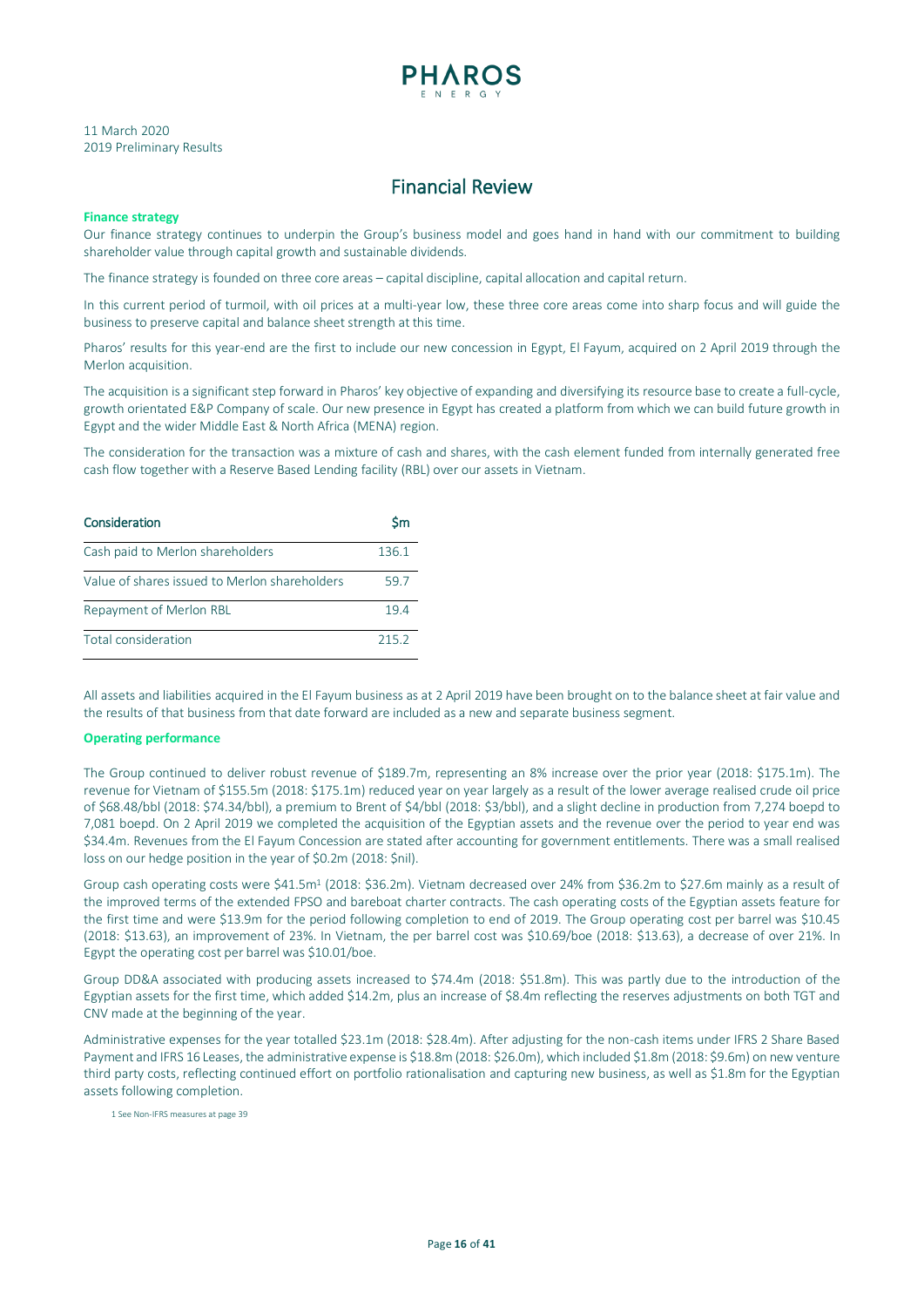

Operating profit from continuing operations for the year was \$38.0m (2018: \$42.1m, excluding a \$37.8m reversal of an impairment charge on CNV), reflecting the lower commodity price environment throughout the year.

Other/exceptional expenses for the year totalled \$16.7m (2018: \$0) of which \$13.6m related to the assignment fee for the acquisition of El Fayum and \$3.1m was incurred for redundancy payments to staff.

Finance costs increased to \$11.5m (2018: \$2.5m). This was mainly due to \$7.0m (2018: \$0) of RBL related interest and expenses and \$2.7m (2018: \$0.6m) amortisation of capitalised borrowing costs.

#### **Taxation**

The tax expense for the year relates exclusively to tax charges in Vietnam as no taxable profit arose in Egypt. The charge decreased to \$38.2m (2018: \$42.1m, excluding the impact of the reversal of the impairment charge \$13.9m) in line with profit. The Group's effective tax rate approximates to the statutory tax rate in Vietnam of 50%, after adjusting for non-deductible expenditure and tax losses not recognised after expenditure. In Egypt, under the terms of the concession all local taxes arising are settled by EGPC.

#### **Loss/Profit post tax**

The post tax loss for the year from continuing operations and prior to exceptional costs was \$9.8m (2018: loss \$13.7m, prior to reversal of impairment). Overall loss for the year was \$24.5m (2018: \$27.7m profit).

#### **Cash flow**

Net cash flow from continuing operations amounted to \$72.3m (2018: \$55.9m).

Net operating cash flow for the year (before working capital movements) was \$117.2m (2018: \$96.7m).

Capital expenditure on continuing operations for the year was \$63.4m (2018: \$22.4m). This increase year on year is due to the ramp up of activity, with the acquisition of 2D seismic data on Blocks 125 & 126 in Vietnam, commencement of the TGT drilling programme and continuous drilling activity within Egypt.

Net cash flows from investing activities included a cash outflow for the cash consideration of El Fayum of \$153.1m.

A final dividend for the year of \$27.4m (2018: \$23.3m) was paid to shareholders in May 2019 following approval at the 2019 AGM of a final dividend of 5.50p (2018: 5.25p) per share.

| Cash operating cost per barrel*          | 2019          | 2018 ** |
|------------------------------------------|---------------|---------|
|                                          | $\mathsf{Sm}$ | \$m     |
| Cost of sales                            | 128.6         | 104.6   |
| Less:                                    |               |         |
| Depreciation, depletion and amortisation | (74.4)        | (51.8)  |
| Production based taxes                   | (12.3)        | (15.1)  |
| Inventories                              | 3.5           | (0.1)   |
| Other cost of sales                      | (3.9)         | (1.4)   |
| Cash operating costs                     | 41.5          | 36.2    |
| Production (BOEPD)                       | 12,136        | 7,274   |
| Cash operating cost per BOE $(5)$        | 10.45         | 13.63   |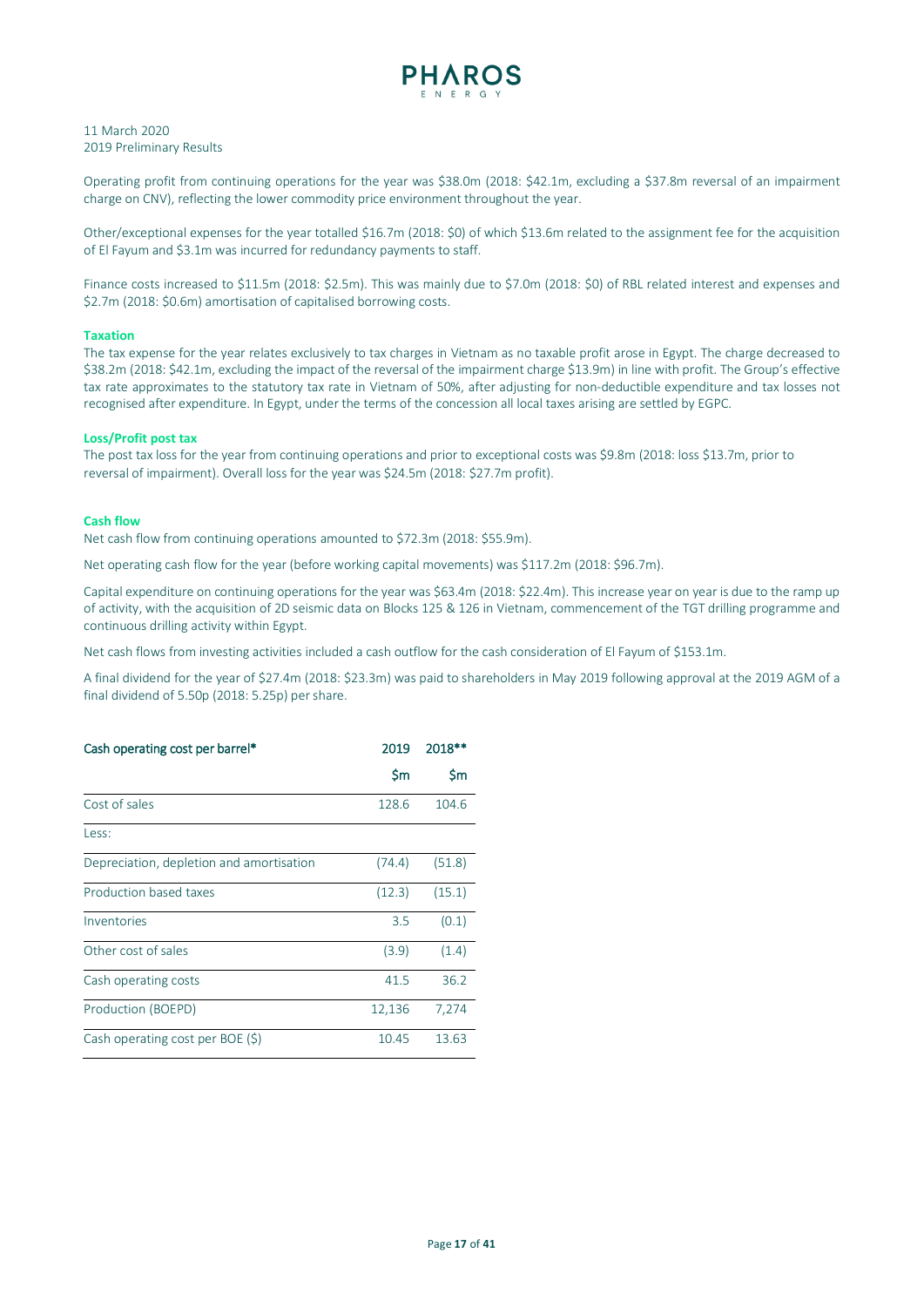

| DD&A per barrel*                         | 2019      | 2018** |
|------------------------------------------|-----------|--------|
|                                          | <b>Sm</b> | Sm     |
| Depreciation, depletion and amortisation | 74.4      | 51.8   |
| Production (BOEPD)                       | 12.136    | 7.274  |
| DD&A per BOE (\$)                        | 18.74     | 19.51  |

\*Cash operating cost per barrel and DD&A per barrel are alternative performance measures.

| Cash operating cost per barrel by Segment | Vietnam<br>$\mathsf{Sm}$ | Egypt***<br>Sm | Total<br>\$m |
|-------------------------------------------|--------------------------|----------------|--------------|
| Cost of sales                             | 99.1                     | 29.5           | 128.6        |
| Less:                                     |                          |                |              |
| Depreciation, depletion and amortisation  | (60.2)                   | (14.2)         | (74.4)       |
| Production based taxes                    | (12.3)                   |                | (12.3)       |
| Inventories                               | 3.5                      |                | 3.5          |
| Other cost of sales                       | (2.5)                    | (1.4)          | (3.9)        |
| Cash operating costs                      | 27.6                     | 13.9           | 41.5         |
| Production (BOEPD)                        | 7,081                    | 5,055          | 12,136       |
| Cash operating cost per BOE (\$)          | 10.69                    | 10.01          | 10.45        |

| DD&A per barrel by Segment               | Vietnam<br><b>Sm</b> | $E$ gypt***<br>\$m | Total<br>$\mathsf{S}$ m |
|------------------------------------------|----------------------|--------------------|-------------------------|
| Depreciation, depletion and amortisation | 60.2                 | 14.2               | 74.4                    |
| Production (BOEPD)                       | 7.081                | 5,055 12,13        | 6                       |
| DD&A per BOE $(\$)$                      | 23.29                | 10.25 18.74        |                         |

\*\* 2018 included Vietnam only<br>\*\*\* Equat from the date of acqui

Egypt from the date of acquisition

#### **Tax strategy and total tax contribution**

Tax is managed proactively and responsibly with the goal of ensuring that the Group is compliant in all countries in which it holds interests. Any tax planning undertaken is commercially driven and within the spirit as well as the letter of the law. This approach forms an integral part of Pharos' sustainable business model.

The Group's Code of Business Conduct & Ethics seeks to build open, cooperative and constructive relationships with tax authorities and governmental bodies in all territories in which it operates. The Group supports greater transparency in tax reporting to build and maintain stakeholder trust. We have a number of overseas subsidiaries which were set up some time ago and the Group is now proactively planning to bring these into the UK tax net to ensure greater transparency and comparability. No additional taxes are expected to be due as a result of this exercise.

During 2019, the total payments to governments for the Group amounted to \$232.7m (2018: \$202.4m), of which \$165.5m or 71% (2018: \$196.5m or 97%) was related to the Vietnam producing licence areas, of which \$113.5m (2018: \$133.0m) was for indirect taxes based on production entitlement. Egypt was paid a total of \$63.1m of which \$46.4m relates to indirect taxes based on production entitlement.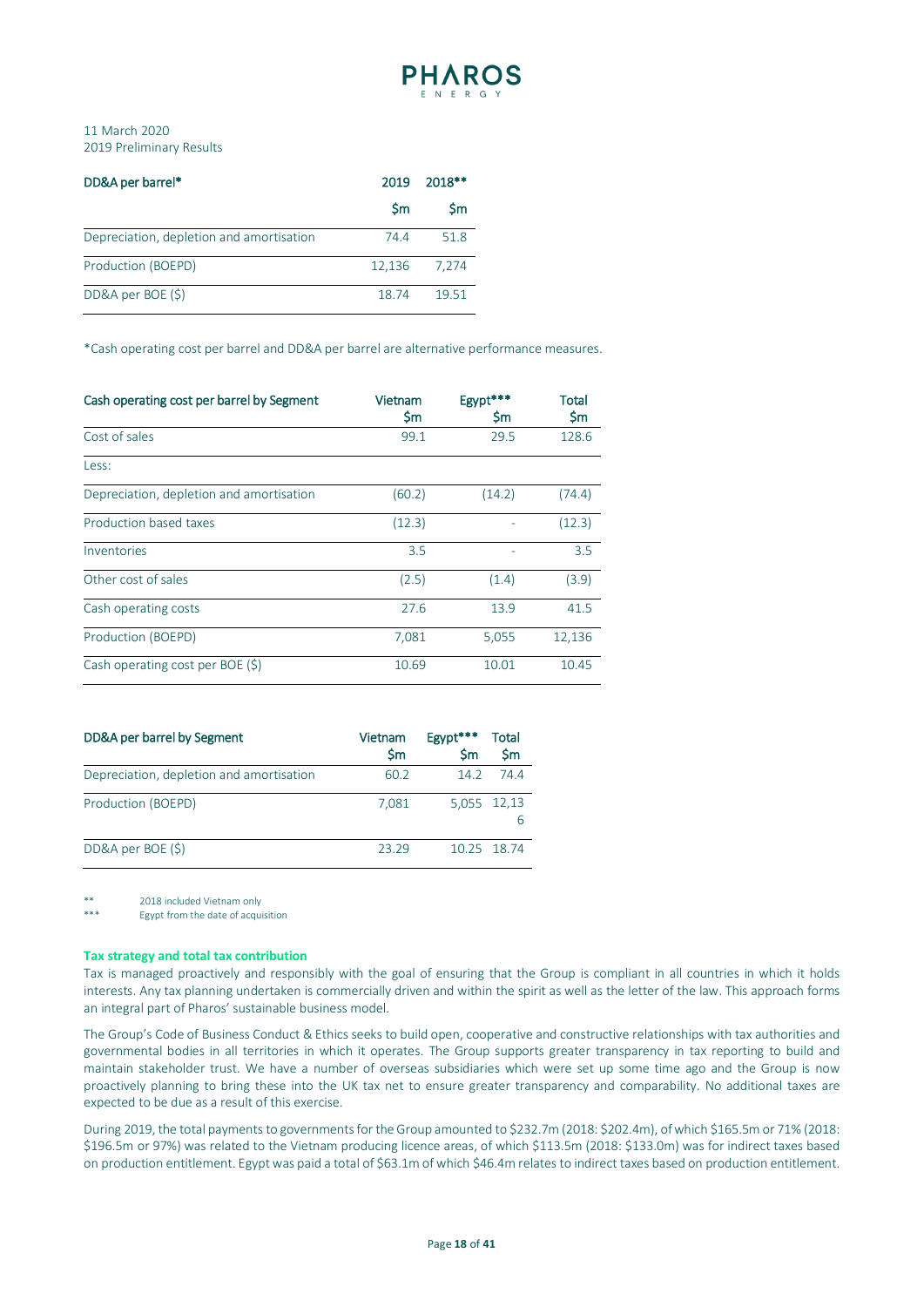

The breakdown of other contributions, including payroll taxes and other taxes is contained within the additional information in the 2019 Annual Report and Accounts.

| Movements in Property, Plant and Equipment | 2019<br>$\mathsf{Sm}$ | 2018<br>$\mathsf{Sm}$ |
|--------------------------------------------|-----------------------|-----------------------|
| As at 1 Jan                                | 507.2                 | 505.9                 |
| Egypt assets acquired                      | 184.7                 |                       |
| Capital spend                              | 53.3                  | 15.5                  |
| Revision in decommissioning assets         | 7.2                   |                       |
| DD&A- Oil and gas properties               | (74.4)                | (51.8)                |
| DD&A - Other assets                        | (1.1)                 | (0.2)                 |
| Reversal of impairment                     |                       | 37.8                  |
| As at 31 Dec                               | 676.9                 | 507.2                 |
|                                            |                       |                       |
| Property, Plant and Equipment              | 669.6                 | 37.8                  |
| Right-to-use-Asset (IFRS 16 Impact)        | 7.3                   | 507.2                 |
| As at 31 Dec                               | 676.9                 | 507.2                 |

#### **Balance sheet**

Intangible assets increased during the period to \$20.4m (2018: \$5.8m). \$10.1m was added in relation to Blocks 125 & 126 in Vietnam where 2D seismic was acquired. In Egypt \$4.2m was incurred, including \$2.4m for North Beni Suef. The remaining \$0.3m relates to the assets acquired in Israel in the bid round. Licences were signed in October 2019.

The movements in the Property, Plant and Equipment asset class are shown above.

There are no impairments to the Group's producing assets (2018: Impairment reversal \$37.8m)

Cash is set aside into abandonment funds for both TGT and CNV. These abandonment funds are operated by PetroVietnam and, as the Group retains the legal rights to the funds pending commencement of abandonment operations, they are treated as other non-current assets in our financial statements.

Oil inventory was \$8.2m at 31 December 2019 (2018: \$4.1m), of which \$7.7m related to Vietnam and \$0.5m to Egypt. Trade and other receivables increased to \$41.2m (2018: \$19.6m) of which \$19.3m (2018: \$17.3m) relates to Vietnam and \$21.3m to Egypt, mainly due to timing of crude oil cargos.

Cash and cash equivalents decreased to \$58.5m (2018: \$240.1m) mainly due to cash consideration for the acquisition of El Fayum of \$136.1m and \$19.4m for the repayment of the Merlon RBL.

Trade and other payables increased to \$35.5m (2018: \$22.9m), of which \$18.8m relates to the newly acquired Egypt payables. Tax payable was \$8.8m (2018: \$5.2m).

Borrowings increased to \$98.1m (2018: \$95.6m) mainly due to the amortisation of the capitalised borrowing cost \$2.7m (2018: \$0).

Long-term provisions comprise the Group's decommissioning obligations in Vietnam which have increased from \$51.7m at 2018 yearend to \$60.5m at 2019 mainly due to new provisions and changes in estimates of \$7.2m and the unwinding of the discount of \$1.6m. No decommissioning obligation exists in Egypt under the terms of the Concession Agreement.

#### **Own shares**

The Pharos EBT holds ordinary shares of the Company for the purposes of satisfying long-term incentive awards for senior management. At the end of 2019, the trust held 2,897,094 (2018: 2,897,094), representing 0.71% (2018: 0.85%) of the issued share capital.

In addition, as at 31 December 2019, the Company held 9,122,268 (2018: 9,122,268) treasury shares, representing 2.24% (2018: 2.67%) of the issued share capital.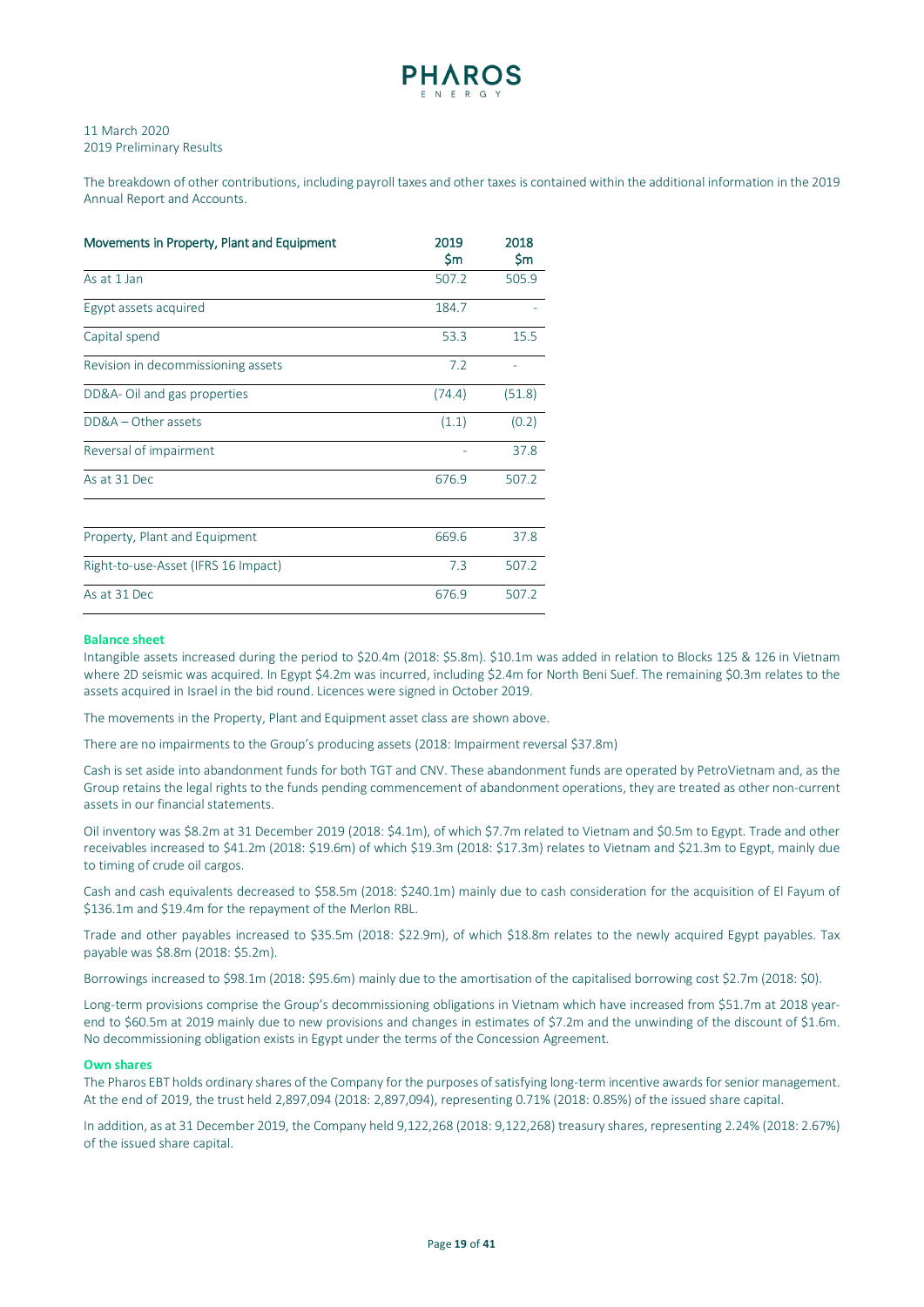

#### **Going concern**

Pharos regularly monitors its business activities, financial position, cash flows and liquidity through detailed forecasts. Scenarios and sensitivities are also regularly presented to the Board, including changes in commodity prices and in production levels from the existing assets, plus other factors which could affect the Group's future performance and position.

The key assumptions and related sensitivities include a "Reasonable Worst Case" (RWC) sensitivity with a reduction in Brent oil to \$54/bbl in 2020 and \$58.5/bbl thereafter. The Board has considered the risk of further oil price falls as a result of the recent impact on commodity prices of the global outbreak of the COVID-19 virus and Saudi Arabia's decision to increase production. An additional sensitivity has been developed based on a Brent oil price of \$30/bbl in 2020, increasing by \$5/bbl in each quarter of 2021, concurrent with reductions in Vietnam production compared to our base case of 5%. In such a scenario, we have identified appropriate mitigating actions, including the deferral of additional uncommitted capital expenditure, which would be available to us.

This analysis has required us to stress test at significantly lower levels due to the recent drop in the oil price. The hedging that has already been put in place for 2020 covers 70% of the Group's forecast H1 2020 entitlement volumes securing a minimum price for this hedged volume of \$61.3 per barrel, which stands us in good stead.

Our business in Vietnam remains robust at oil prices of less than \$25/bbl .We have limited expenditure commitments over the whole business most of which fall outside 2020. All of our debt is secured against the Vietnam assets. Finally, our business in Egypt provides a high degree of flexibility through the use of short-term drilling contracts, which can be terminated with 60 days notice.

The forecasts outlined above show that the Group will have sufficient financial headroom for the 12 months from the date of approval of the 2019 Accounts. Based on this analysis, the Directors have a reasonable expectation that the Group has adequate resources to continue in operational existence for the foreseeable future. Therefore, they continue to use the going concern basis of accounting in preparing the annual Financial Statements.

#### **Annual dividend and Company distributable reserves**

Pharos remains committed to paying a dividend. During the year, the Company paid a final dividend to shareholders in respect of the financial year ended 31 December 2018 of 5.50 pence per Ordinary Share (2018: 5.25 pence), at a cost to the Company of \$27.4m (2018: \$23.3m).

We announced in January of this year, our intention to pay a dividend of 2.75 pence per Ordinary Share in 2020. We have now entered a period of global economic uncertainty, driven by the outbreak of COVID-19 and the pressure that this is putting on oil price against this backdrop. The Company is focused on preserving balance sheet strength and has therefore decided to defer all discretionary expenditure including the dividend until such time as the medium to long term outlook is clearer.

#### **Financial outlook**

Pharos' financial strength is founded on our long-term approach to managing capital to provide risk adjusted full cycle returns, which has allowed us to return significant amounts of capital to shareholders. The new assets added in Egypt and in Israel provide low-cost opportunities to create value and generate cash flow to underpin the sustainability of the dividends over the longer term. The acquisition of El Fayum in Egypt creates an entry into the MENA region and provides not just a platform for organic growth but also a base from which we can explore further growth opportunities in 2020 and beyond.

The Pharos business plan is built for long term resilience - our leverage is modest, our commitments manageable and in Vietnam life of field Brent breakeven prices are c.\$12/bbl for CNV and c.\$24/bbl for TGT. In Egypt, the breakeven prices are higher but our contractual positions give us the flexibility to defer our capital expenditure, and we are currently planning to do so.

These measures set us up to weather the current storm and to preserve our capital. We are significantly protected by our hedges over production in H1 2020 and we preserve the financial flexibility while the global situation prevails.

#### Jann Brown

#### Managing Director and Chief Financial Officer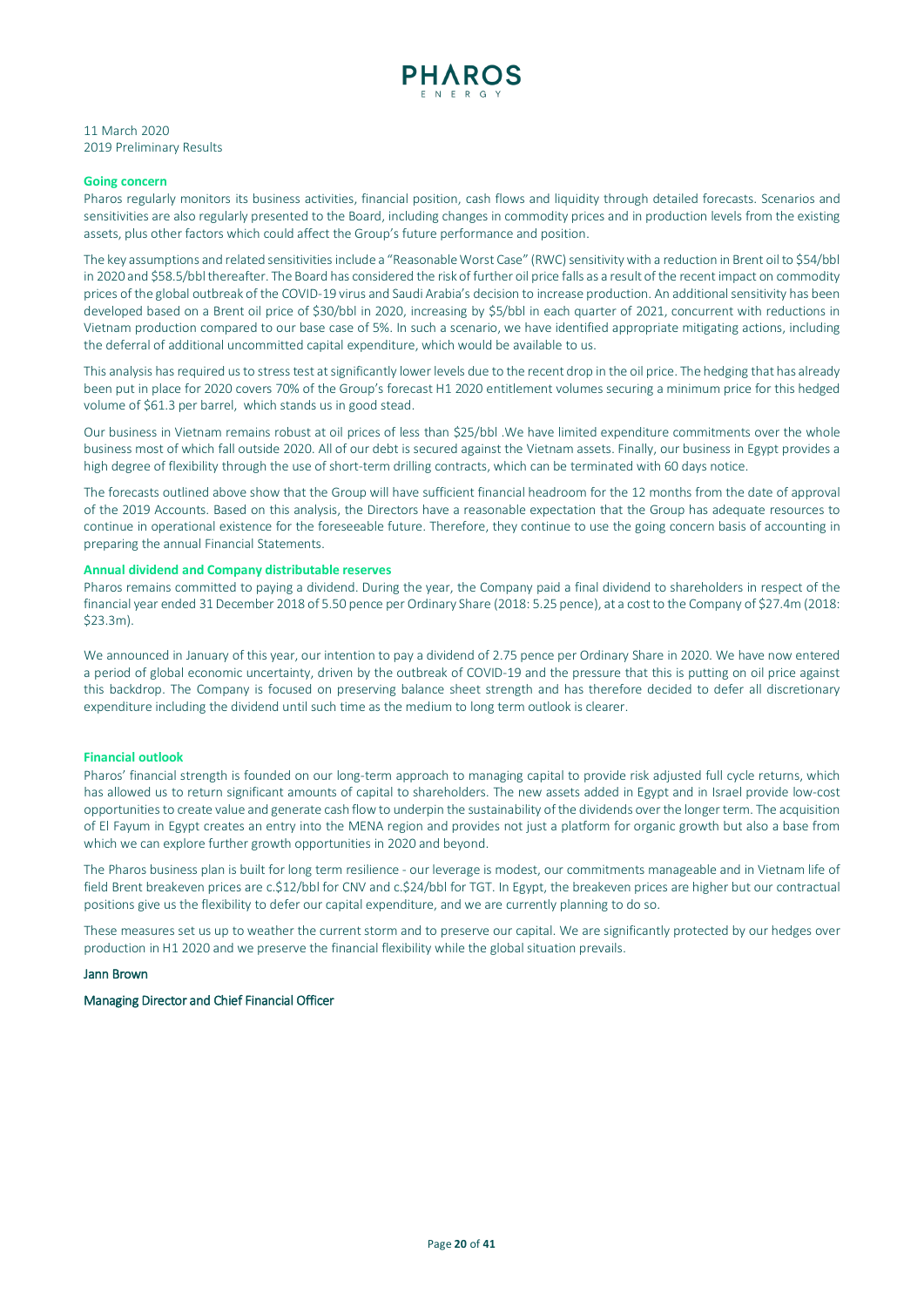

## **INDEPENDENT AUDITOR'S REPORT TO THE SHAREHOLDERS OF PHAROS ENERGY PLC ON THE PRELIMINARY ANNOUNCEMENT OF PHAROS ENERGY PLC**

As the independent auditor of Pharos Energy plc we are required by UK Listing Rule LR 9.7A.1(2)R to agree to the publication of Pharos Energy plc's preliminary announcement statement of annual results for the period ended 31 December 2019.

The preliminary statement of annual results for the period ended 31 December 2019 includes the preliminary results, chair's welcome, chief executive officer's statement, review of operations, financial review, the condensed consolidated income statement, the condensed consolidated statement of comprehensive income, the condensed consolidated balance sheets, the condensed consolidated statements of changes in equity, the condensed consolidated cash flow statements, the related notes 1 to 17 and the non-IFRS measures. We are not required to agree to the publication of the preliminary results presentation.

The directors of Pharos Energy plc are responsible for the preparation, presentation and publication of the preliminary statement of annual results in accordance with the UK Listing Rules.

We are responsible for agreeing to the publication of the preliminary statement of annual results, having regard to the Financial Reporting Council's Bulletin "The Auditor's Association with Preliminary Announcements made in accordance with UK Listing Rules".

## **Status of our audit of the financial statements**

Our audit of the annual financial statements of Pharos Energy plc is complete and we signed our auditor's report on 10 March 2020. Our auditor's report is not modified and contains no emphasis of matter paragraph.

Our audit report on the full financial statements sets out the following key audit matters which had the greatest effect on our overall audit strategy; the allocation of resources in our audit; and directing the efforts of the engagement team, together with how our audit responded to those key audit matters and the key observations arising from our work:

## **1.1. Fair value acquisition accounting of Merlon**

| <b>Key audit matter</b><br>description | The acquisition of Merlon Petroleum El Fayum Company ("Merlon") was completed on<br>2 April 2019 for a consideration of \$215.2 million, settled through the payment of<br>\$136 million cash and the issuance of 65,561,041 new shares. The fair value of net<br>assets acquired was considered equal to the consideration amount of \$215.2 million<br>and hence no goodwill was recognised on acquisition. This is considered a key audit<br>matter due to the significant judgements and estimates involved in assessing the fair<br>value of the assets acquired and liabilities assumed as part of the acquisition, in<br>particular the fair value of the oil & gas property, plant and equipment ("PP&E"). |
|----------------------------------------|--------------------------------------------------------------------------------------------------------------------------------------------------------------------------------------------------------------------------------------------------------------------------------------------------------------------------------------------------------------------------------------------------------------------------------------------------------------------------------------------------------------------------------------------------------------------------------------------------------------------------------------------------------------------------------------------------------------------|
|                                        | Management have estimated the fair value of the oil & gas PP&E acquired using<br>discounted post-tax cash flows. The key assumptions included:<br>oil price forecasts, being \$65/bbl in 2020, plus inflation of 2% thereafter;<br>post-tax nominal discount rate of 12%;<br>reserves and resources estimates and associated production profiles.                                                                                                                                                                                                                                                                                                                                                                  |
|                                        | The reserve estimates used by Management were estimated 2P Reserves together<br>with a share of estimated 2C Contingent Resources, with the underlying data for such<br>reserves and resources based on the Competent Persons Report ("CPR") prepared for<br>the purposes of the transaction. The CPR was prepared by a third party reservoir<br>engineering expert as of 31 December 2018 using standard industry reserve<br>estimation methods and definitions, which has then been adjusted by Management<br>for production up to the date of acquisition.                                                                                                                                                      |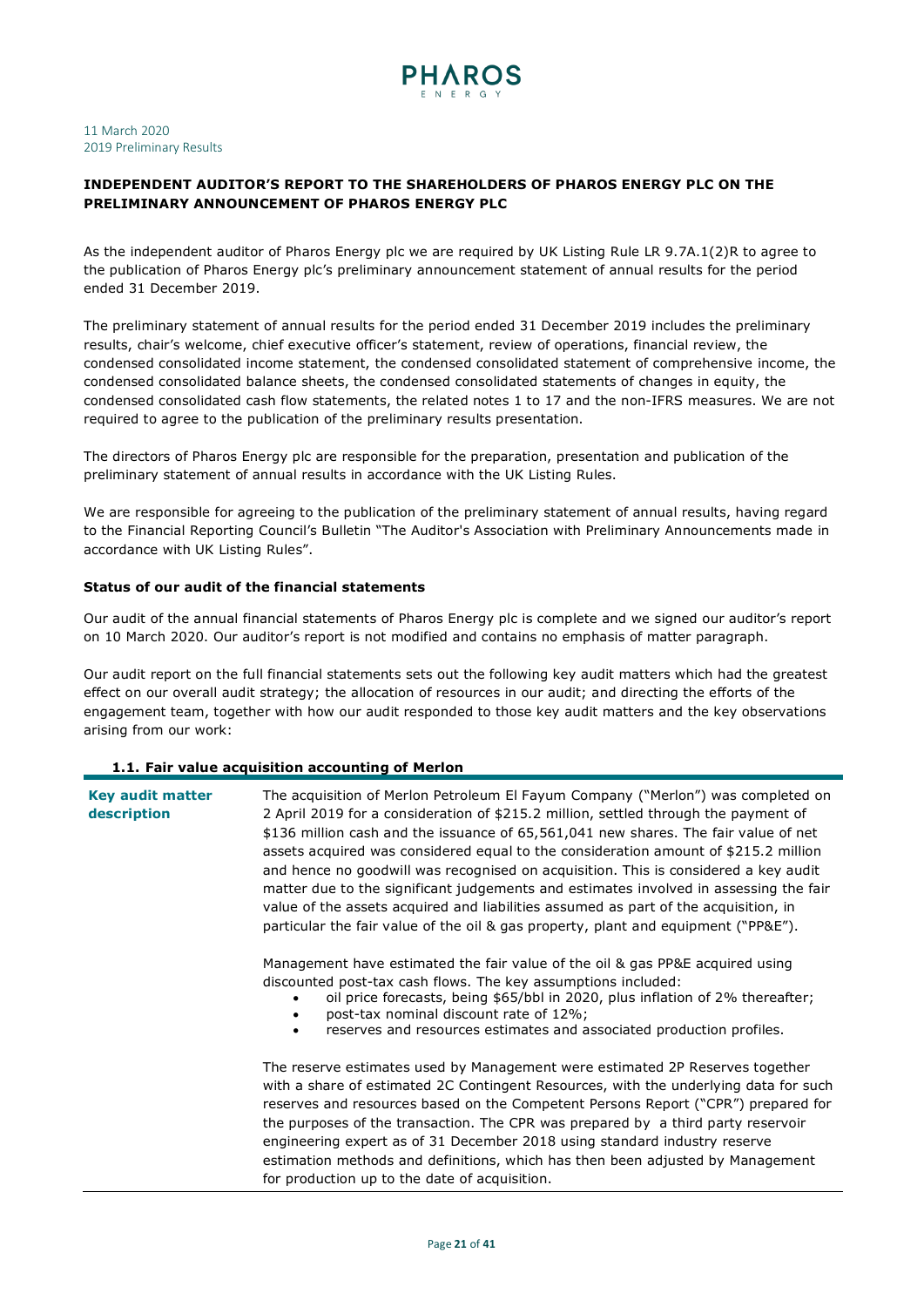

|                                                                    | Further details of the key assumptions used by management in their fair value<br>estimates for this transaction are provided in note 15 of the preliminary<br>announcement.                                                                                                                                                                                                                                                                                                                                                                                                                                                                                                                                                                                                                                                                                                                                                                                                                                                                                                                                                                                                                                                                                                                                                                                                                                                                                                                                                                                                                                                                                                                                                                                                                     |
|--------------------------------------------------------------------|-------------------------------------------------------------------------------------------------------------------------------------------------------------------------------------------------------------------------------------------------------------------------------------------------------------------------------------------------------------------------------------------------------------------------------------------------------------------------------------------------------------------------------------------------------------------------------------------------------------------------------------------------------------------------------------------------------------------------------------------------------------------------------------------------------------------------------------------------------------------------------------------------------------------------------------------------------------------------------------------------------------------------------------------------------------------------------------------------------------------------------------------------------------------------------------------------------------------------------------------------------------------------------------------------------------------------------------------------------------------------------------------------------------------------------------------------------------------------------------------------------------------------------------------------------------------------------------------------------------------------------------------------------------------------------------------------------------------------------------------------------------------------------------------------|
| How the scope of our<br>audit responded to<br>the key audit matter | For the fair valuation of net assets acquired and net liabilities assumed in relation to<br>this acquisition, we performed the following procedures:<br>we obtained an understanding of controls relevant to the preparation of the<br>fair value estimates;<br>we understood the process by which management has derived its fair value<br>$\bullet$<br>estimates;<br>we compared oil price assumptions with third party forecasts and publicly<br>$\bullet$<br>available forward curves;<br>we involved our internal valuation specialists to perform an independent<br>$\bullet$<br>recalculation of the discount rate used at the date of acquisition;<br>we understood the process used by management to derive their reserves<br>estimates and associated production profiles and how they provide<br>information to, and interact with, the third party expert;<br>we reviewed the third party expert's report on Merlon's reserves estimates<br>$\bullet$<br>and communicated directly with them to discuss and assess their scope of<br>work, and evaluate their competence, capabilities and objectivity;<br>we assessed, with the involvement of Deloitte reserves experts, whether it<br>was appropriate to include a share of estimated 2C Contingent Resources in<br>the reserve estimates used in the fair value estimates;<br>we assessed the other assumptions used by Management by reference to<br>third party information, our knowledge of Merlon and industry and also<br>budgeted and forecast performance;<br>we tested management's fair value calculations for mechanical accuracy;<br>and<br>we considered whether management's presentation and disclosures relating<br>to the acquisition were appropriate and in accordance with IFRS 3 Business<br>Combinations. |
| <b>Key observations</b>                                            | We are satisfied that the fair values recorded by the group are appropriate, and that<br>no goodwill arose on the acquisition. We are satisfied that the presentation and<br>disclosure of the acquisition in note 15 of the preliminary announcement are in<br>accordance with the requirements of IFRS 3 Business Combinations.                                                                                                                                                                                                                                                                                                                                                                                                                                                                                                                                                                                                                                                                                                                                                                                                                                                                                                                                                                                                                                                                                                                                                                                                                                                                                                                                                                                                                                                               |
| 1.2. Impairment of producing assets                                |                                                                                                                                                                                                                                                                                                                                                                                                                                                                                                                                                                                                                                                                                                                                                                                                                                                                                                                                                                                                                                                                                                                                                                                                                                                                                                                                                                                                                                                                                                                                                                                                                                                                                                                                                                                                 |
| <b>Key audit matter</b><br>description                             | The value of property, plant and equipment relating to the group's producing oil and<br>gas assets as at 31 December 2019 was \$661.8 million (2018: \$506.9 million). This is<br>considered as a key audit matter due to the significant judgements and estimates<br>involved in assessing whether any impairment has arisen at year-end, and in<br>quantifying any such impairments. In addition, we considered that there was a risk of<br>impairment due to the potential impact of climate change on long term oil prices.<br>$C1$ the importance of producing posite to the quoup and the judgemental nature of                                                                                                                                                                                                                                                                                                                                                                                                                                                                                                                                                                                                                                                                                                                                                                                                                                                                                                                                                                                                                                                                                                                                                                           |

Given the importance of producing assets to the group and the judgemental nature of the inputs used in determining the recoverable amounts, we also considered there to be a potential for fraud in this area.

Management reviewed its two producing assets in Vietnam, being Te Giac Trang ('TGT') and Ca Ngu Vang ('CNV'), and its one producing asset in Egypt, being El Fayum, for indicators of impairment. As a result of ongoing oil price volatility, Management concluded that there was an indicator of impairment for all three of these fields. Management has estimated the recoverable amount of each field, being its fair value less costs to sell, and compared this to its balance sheet carrying amount. The recoverable amount for each field was above the carrying amount and as such, Management considered that no impairment was required. Management's fair value estimates were based on key assumptions which included: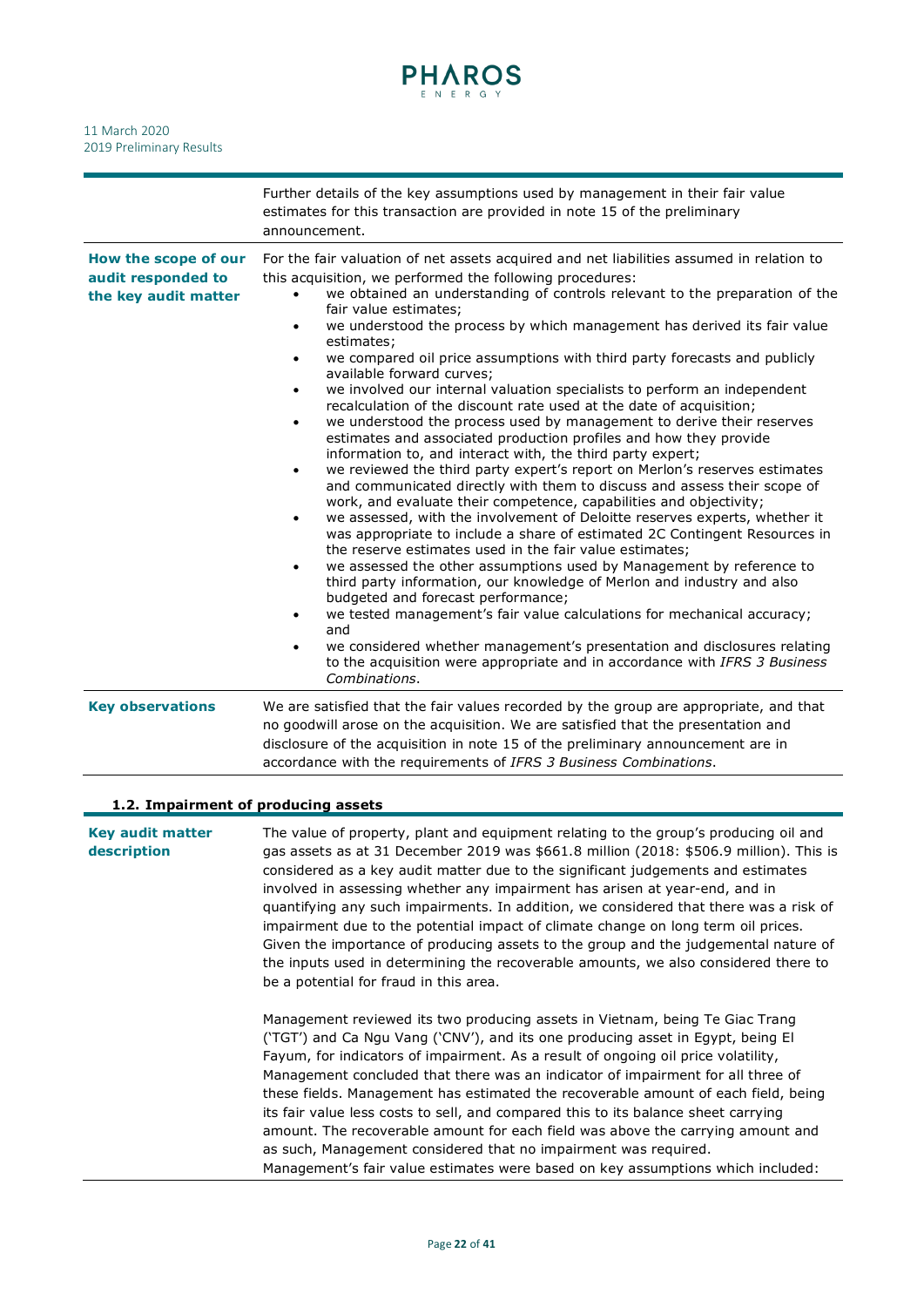

|                                                                    | oil price forecasts, being \$65/bbl in 2020, plus inflation of 2% thereafter;<br>$\bullet$<br>reserves estimates and production profiles;<br>post-tax nominal discount rates, which were consistent with prior year at<br>٠<br>10% for TGT and CNV, and for El Fayum were consistent with the acquisition<br>date assumption of 12%; and<br>operating and capital expenditure.<br>$\bullet$                                                                                                                                                                                                                                                                                                                                                                                                                                                                                                                                                                                                                                                                                                                                                                                                                                                                                                                                                                                                                                                                                                                                                                                                                                                                                                                                                                                                                                                                                                                                                                                        |
|--------------------------------------------------------------------|------------------------------------------------------------------------------------------------------------------------------------------------------------------------------------------------------------------------------------------------------------------------------------------------------------------------------------------------------------------------------------------------------------------------------------------------------------------------------------------------------------------------------------------------------------------------------------------------------------------------------------------------------------------------------------------------------------------------------------------------------------------------------------------------------------------------------------------------------------------------------------------------------------------------------------------------------------------------------------------------------------------------------------------------------------------------------------------------------------------------------------------------------------------------------------------------------------------------------------------------------------------------------------------------------------------------------------------------------------------------------------------------------------------------------------------------------------------------------------------------------------------------------------------------------------------------------------------------------------------------------------------------------------------------------------------------------------------------------------------------------------------------------------------------------------------------------------------------------------------------------------------------------------------------------------------------------------------------------------|
|                                                                    | In relation to reserves estimates Management have engaged third party reservoir<br>engineering experts to provide an independent report on the group's reserves<br>estimates using standard industry reserve estimation methods and definitions for<br>each of the CNV, TGT and El Fayum fields. Consistent with the approach adopted in<br>relation to the acquisition date fair values of Merlon, Management has included a<br>share of estimated 2C Contingent Resources in their estimate of El Fayum reserves,<br>based on underlying data in the third party reserves report for that field. Management<br>have explained the scope of work of the third party experts and their findings in the<br>operations review.                                                                                                                                                                                                                                                                                                                                                                                                                                                                                                                                                                                                                                                                                                                                                                                                                                                                                                                                                                                                                                                                                                                                                                                                                                                       |
|                                                                    | Further details of the key assumptions used by management in their impairment<br>evaluation are provided in note 9 of the preliminary announcement. The disclosures in<br>note 9 include the sensitivity of the impairment assessments to changes in key<br>assumptions, including the impact of adopting a long term oil price consistent with a<br>scenario described as being compliant with achieving the 2015 COP 21 Paris<br>agreement goal to limit temperature rises to well below 2°C ("Paris 2°C Goal").                                                                                                                                                                                                                                                                                                                                                                                                                                                                                                                                                                                                                                                                                                                                                                                                                                                                                                                                                                                                                                                                                                                                                                                                                                                                                                                                                                                                                                                                 |
| How the scope of our<br>audit responded to<br>the key audit matter | For the TGT, CNV and El Fayum impairment assessments, we performed the following<br>procedures :<br>we understood the basis for Management's conclusion as to the existence or<br>$\bullet$<br>otherwise of impairment triggers for TGT, CNV and El Fayum;<br>we obtained an understanding of controls relevant to the preparation of the fair<br>$\bullet$<br>value estimates;<br>we understood the process by which management has derived its estimate of fair<br>$\bullet$<br>value less costs to sell;<br>we compared oil price assumptions with third party forecasts and publicly<br>٠<br>available forward curves. This included comparison with a third party forecast<br>described as being consistent with the Paris 2°C Goal;<br>we understood the process used by management to derive their reserves<br>٠<br>estimates and associated production profiles and how they provide information<br>to, and interact with, the third party experts;<br>we reviewed the third party expert's reports on Pharos' reserves estimates as<br>summarised in the operations review and evaluated whether these estimates<br>were used consistently throughout the accounting calculations reflected in the<br>financial statements;<br>we communicated directly with the third party reserves experts to discuss and<br>assess their scope of work, and evaluate their competence, capabilities and<br>objectivity;<br>we involved our internal valuation specialists to perform an independent<br>recalculation of the discount rates used for TGT, CNV and El Fayum;<br>we assessed management's other assumptions by reference to third party<br>٠<br>information, our knowledge of the group and industry and also budgeted and<br>forecast performance;<br>we tested the fair value estimates for mechanical accuracy; and<br>we considered whether management's presentation and disclosures relating to<br>impairment and associated estimation uncertainty were adequate. |
| <b>Key observations</b>                                            | We are satisfied that Management's decision that no impairment charge is required on<br>TGT, CNV or El Fayum is appropriate. We are also satisfied that appropriate<br>disclosures relating to Management's impairment assessment have been provided in<br>note 9.                                                                                                                                                                                                                                                                                                                                                                                                                                                                                                                                                                                                                                                                                                                                                                                                                                                                                                                                                                                                                                                                                                                                                                                                                                                                                                                                                                                                                                                                                                                                                                                                                                                                                                                 |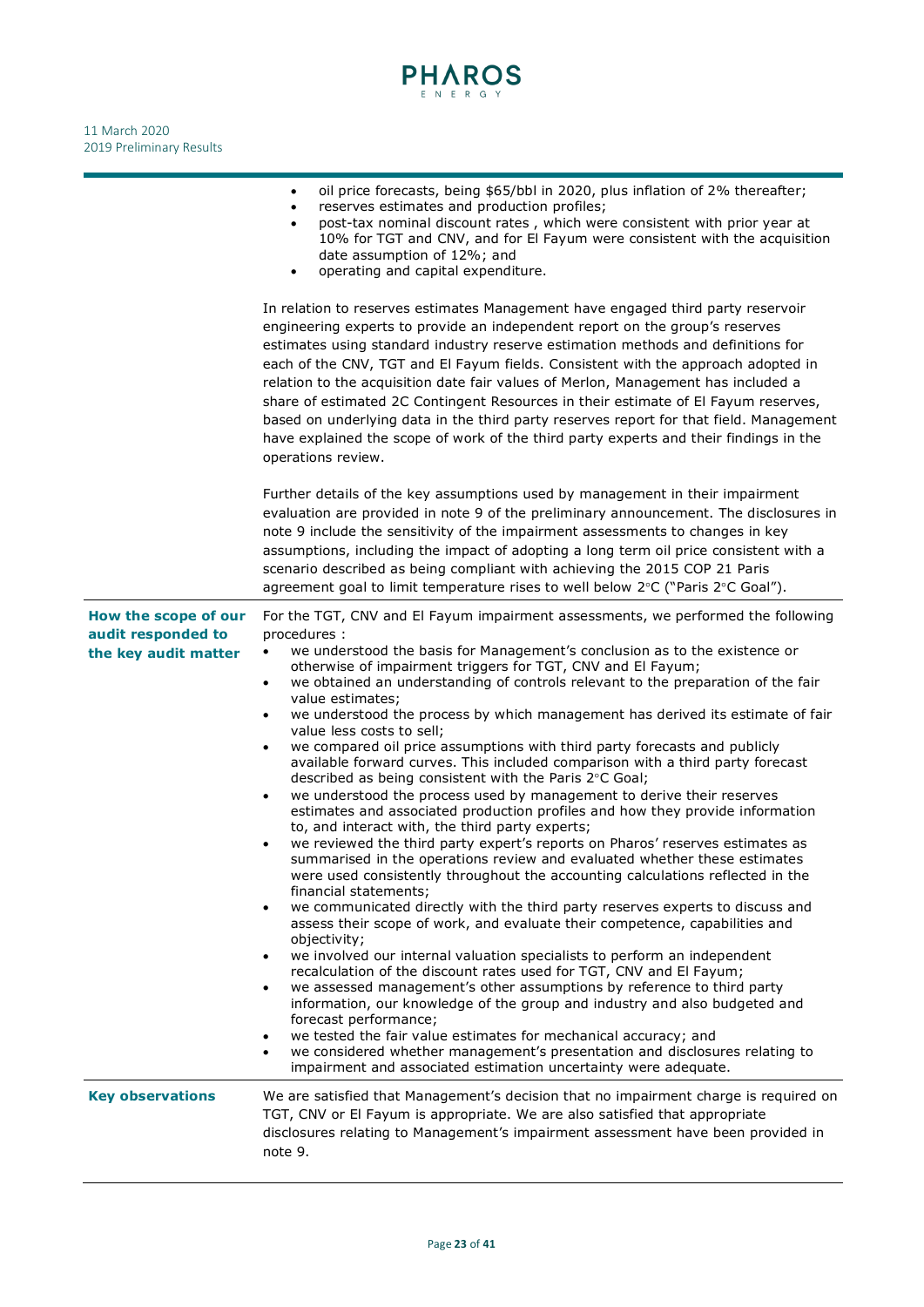

| 1.3 Going Concern                                                  |                                                                                                                                                                                                                                                                                                                                                                                                                                                                                                                                                                                                                                                                                                                                                                                                                                                                                                                                                                                                                                                                                                                                                                                                                                                           |
|--------------------------------------------------------------------|-----------------------------------------------------------------------------------------------------------------------------------------------------------------------------------------------------------------------------------------------------------------------------------------------------------------------------------------------------------------------------------------------------------------------------------------------------------------------------------------------------------------------------------------------------------------------------------------------------------------------------------------------------------------------------------------------------------------------------------------------------------------------------------------------------------------------------------------------------------------------------------------------------------------------------------------------------------------------------------------------------------------------------------------------------------------------------------------------------------------------------------------------------------------------------------------------------------------------------------------------------------|
| <b>Key audit matter</b><br>description                             | As a result of the significant (approximately 50%) reduction in oil prices subsequent to<br>the balance sheet date, we consider the appropriateness of the going concern<br>assumption and the adequacy of Management's disclosure in this area to be a key audit<br>matter.                                                                                                                                                                                                                                                                                                                                                                                                                                                                                                                                                                                                                                                                                                                                                                                                                                                                                                                                                                              |
|                                                                    | Management have prepared a base case cash flow forecast for a period of at least 12<br>months from the date of approval of the financial statements and also considered a<br>number of downside scenarios.                                                                                                                                                                                                                                                                                                                                                                                                                                                                                                                                                                                                                                                                                                                                                                                                                                                                                                                                                                                                                                                |
|                                                                    | The key assumptions used by management in their base case include:<br>oil price forecasts, being \$60/bbl in 2020, increasing to \$65/bbl from January<br>$\bullet$<br>2021, adjusted for existing hedging positions in place; and<br>production and expenditure forecasts consistent with those used in their<br>impairment tests for producing oil & gas assets.                                                                                                                                                                                                                                                                                                                                                                                                                                                                                                                                                                                                                                                                                                                                                                                                                                                                                        |
|                                                                    | Management's downside scenarios include individual sensitivities relating to oil price,<br>production and capital expenditure. They have also considered an aggregated downside<br>scenario, with key assumptions including:<br>oil price forecast of \$30/bbl in 2020, increasing by \$5/bbl in each quarter in<br>2021;<br>5% reduction in production for its Vietnam producing assets; and                                                                                                                                                                                                                                                                                                                                                                                                                                                                                                                                                                                                                                                                                                                                                                                                                                                             |
|                                                                    | 10% increase in capital expenditure.<br>The aggregated downside scenario also includes a number of mitigating actions, of<br>which the most significant is the removal of uncommitted capital expenditure in both<br>Egypt and Vietnam, together with the associated reduction in future production<br>volumes.                                                                                                                                                                                                                                                                                                                                                                                                                                                                                                                                                                                                                                                                                                                                                                                                                                                                                                                                           |
|                                                                    | Management's base case and downside scenarios forecast that the group will remain<br>cash positive and in compliance with the financial covenants in its reserve based lending<br>(RBL) facility for at least 12 months from the date of approval of the financial<br>statements. Based on this, management has concluded that the going concern basis of<br>accounting is appropriate.                                                                                                                                                                                                                                                                                                                                                                                                                                                                                                                                                                                                                                                                                                                                                                                                                                                                   |
|                                                                    | Further details of the key assumptions used by management are provided in the going<br>concern section of the financial review.                                                                                                                                                                                                                                                                                                                                                                                                                                                                                                                                                                                                                                                                                                                                                                                                                                                                                                                                                                                                                                                                                                                           |
| How the scope of our<br>audit responded to<br>the key audit matter | We performed the following audit procedures:<br>obtained an understanding of the company's going concern assessment<br>process as well as the control environment implemented by management;<br>confirmed that the forecasts incorporated in the base case model are<br>$\bullet$<br>consistent with the budget approved by the Board and the impairment tests<br>for producing oil & gas assets;<br>assessed the historical accuracy of budgets prepared by Management;<br>compared the oil prices in the aggregated downside scenario with both the<br>spot oil price and publically available forward curves as of the date of<br>approval of the financial statements;<br>assessed and recalculated the impact of the aggregated downside scenario on<br>the financial covenants included in the the RBL during the going concern<br>period;<br>assessed the ability of management to execute the mitigating actions in its<br>$\bullet$<br>aggregated downside scenario, including the extent to which the adjustments<br>made to capital expenditure are uncommitted as of the date of this report;<br>tested the going concern model for mechanical accuracy; and<br>considered whether the disclosures relating to going concern are appropriate. |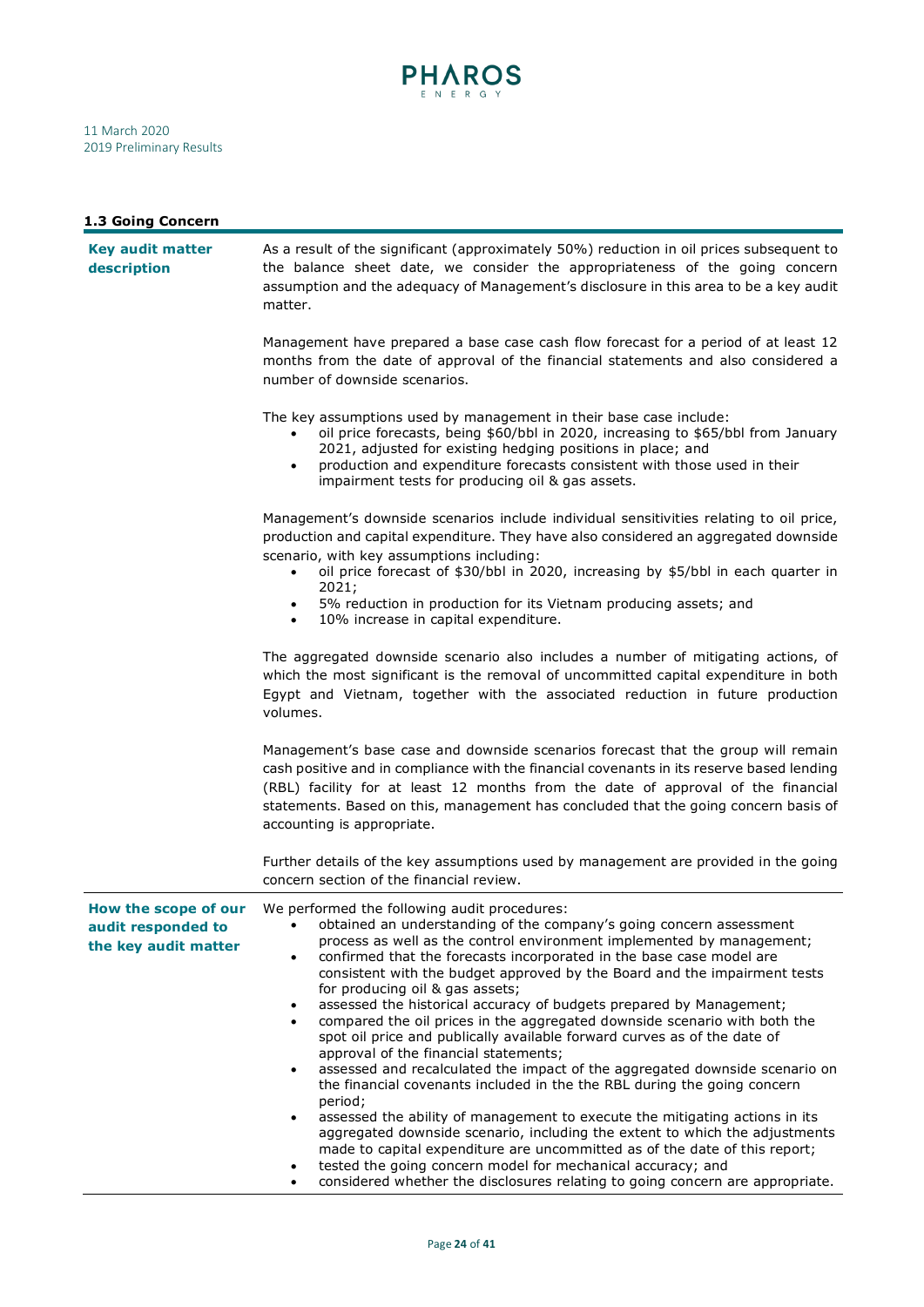

| <b>Key observations</b> | Based on the cashflow forecasts prepared by Management, we are satisfied that it is   |
|-------------------------|---------------------------------------------------------------------------------------|
|                         | appropriate to adopt the going concern basis of accounting in preparing the financial |
|                         | statements.                                                                           |

These matters were addressed in the context of our audit of the financial statements as a whole, and in forming our opinion thereon, and we did not provide a separate opinion on these matters.

### **Procedures performed to agree to the preliminary announcement of annual results**

In order to agree to the publication of the preliminary announcement of annual results of Pharos Energy plc we carried out the following procedures:

- (a) checked that the figures in the preliminary announcement covering the full year have been accurately extracted from the audited financial statements and reflect the presentation to be adopted in the audited financial statements;
- (b) considered whether the information (including the management commentary) is consistent with other expected contents of the annual report;
- (c) considered whether the financial information in the preliminary announcement is misstated;
- (d) considered whether the preliminary announcement includes a statement by directors as required by section 435 of CA 2006 and whether the preliminary announcement includes the minimum information required by UKLA Listing Rule 9.7A.1;
- (e) where the preliminary announcement includes alternative performance measures ("APMs"), considered whether appropriate prominence is given to statutory financial information and whether:
	- the use, relevance and reliability of APMs has been explained;
	- the APMs used have been clearly defined, and have been given meaningful labels reflecting their content and basis of calculation;
	- the APMs have been reconciled to the most directly reconcilable line item, subtotal or total presented in the financial statements of the corresponding period; and
	- comparatives have been included, and where the basis of calculation has changed over time this is explained.
- (f) read the management commentary, any other narrative disclosures and any final interim period figures and considered whether they are fair, balanced and understandable.

## **Use of our report**

Our liability for this report, and for our full audit report on the financial statements is to the company's members as a body, in accordance with Chapter 3 of Part 16 of the Companies Act 2006. Our audit work has been undertaken so that we might state to the company's members those matters we are required to state to them in an auditor's report and for no other purpose. To the fullest extent permitted by law, we do not accept or assume responsibility to anyone other than the company and the company's members as a body, for our audit work, for our audit report or this report, or for the opinions we have formed.

David Paterson ACA (Senior statutory auditor) For and on behalf of Deloitte LLP Statutory Auditor London, United Kingdom 10 March 2020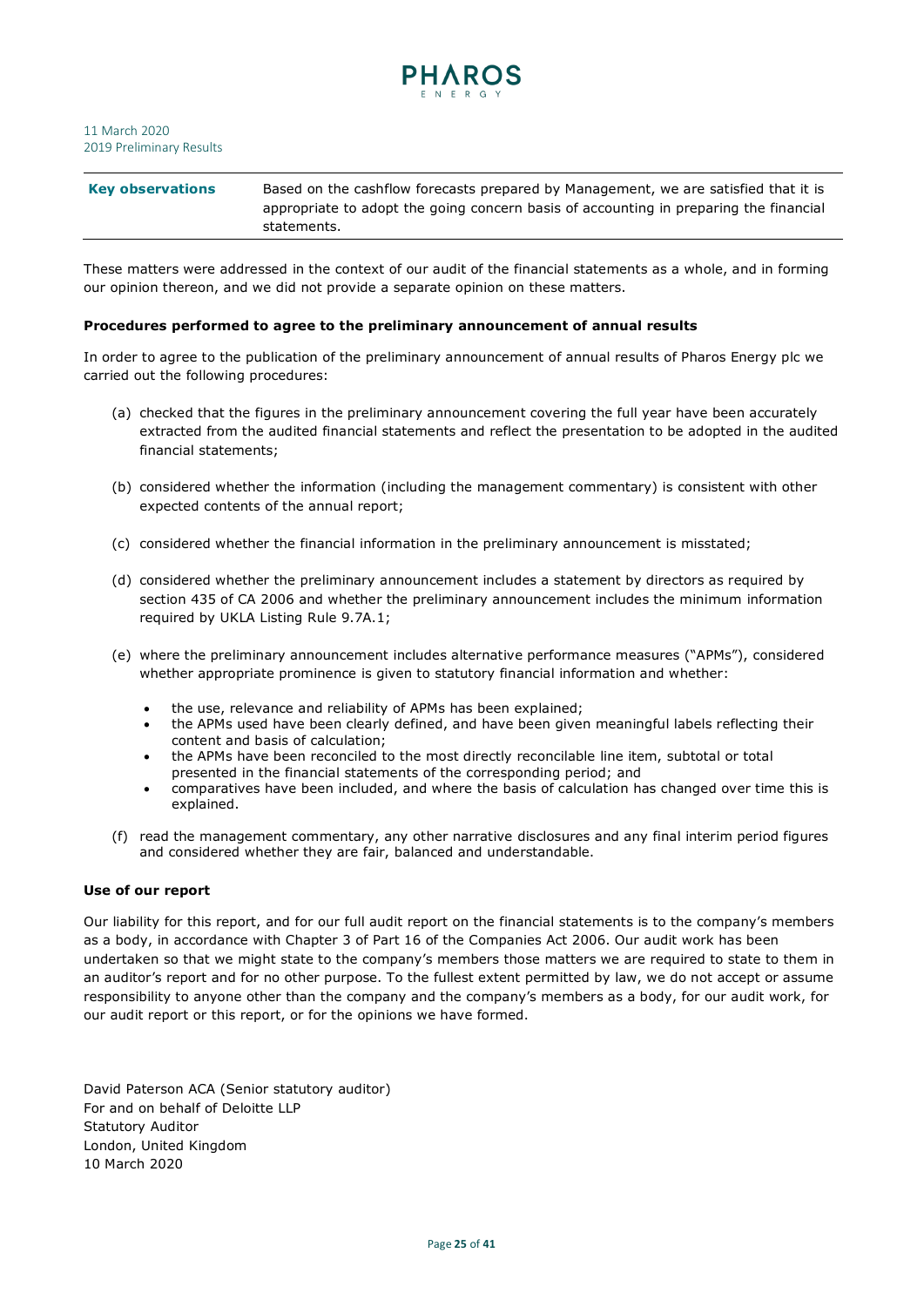

## CONDENSED CONSOLIDATED INCOME STATEMENT

for the year to 31 December 2019

|                                                                               |                | 2019       | 2018       |
|-------------------------------------------------------------------------------|----------------|------------|------------|
|                                                                               | <b>Notes</b>   | \$ million | \$ million |
| Continuing operations                                                         |                |            |            |
| Revenue                                                                       | 3              | 189.7      | 175.1      |
| Cost of sales                                                                 | $\overline{4}$ | (128.6)    | (104.6)    |
| <b>Gross profit</b>                                                           |                | 61.1       | 70.5       |
|                                                                               |                |            |            |
| Administrative expenses                                                       |                | (23.1)     | (28.4)     |
| Reversal of impairment charge                                                 |                |            | 37.8       |
| <b>Operating profit</b>                                                       |                | 38.0       | 79.9       |
| Other/exceptional expense                                                     | 5              | (16.7)     |            |
| Investment revenue                                                            |                | 1.9        | 2.7        |
| Finance costs                                                                 | 6              | (11.5)     | (2.5)      |
| Profit before tax                                                             | $\overline{3}$ | 11.7       | 80.1       |
| Tax                                                                           | 3,7            | (38.2)     | (56.0)     |
| (Loss)/profit for the year from continuing operations                         |                | (26.5)     | 24.1       |
|                                                                               |                |            |            |
| Discontinued operations                                                       |                |            |            |
| Profit pre and post-tax for the year from discontinued operations             | 3,14           | 2.0        | 3.6        |
| (Loss)/profit for the year                                                    |                | (24.5)     | 27.7       |
|                                                                               |                |            |            |
| (Loss)/earnings per share from continuing operations (cents)                  | 8              |            |            |
| <b>Basic</b>                                                                  |                | (7.3)      | 7.3        |
| <b>Diluted</b>                                                                |                | (7.3)      | 7.0        |
| (Loss)/earnings per share from continuing and discontinued operations (cents) |                |            |            |
| <b>Basic</b>                                                                  |                | (6.8)      | 8.4        |
| <b>Diluted</b>                                                                |                | (6.8)      | 8.1        |
|                                                                               |                |            |            |

## CONDENSED CONSOLIDATED STATEMENTS OF COMPREHENSIVE INCOME

for the year to 31 December 2019

|                                                                |    | 2019<br>\$ million | 2018<br>\$ million |
|----------------------------------------------------------------|----|--------------------|--------------------|
|                                                                |    |                    |                    |
| (Loss)/profit for the year                                     |    | (24.5)             | 27.7               |
| Items that may be subsequently reclassified to profit or loss: |    |                    |                    |
| Commodity hedge losses (pre and post-tax)                      | 13 | (2.6)              |                    |
| Unrealised currency translation differences                    |    |                    | 0.2                |
|                                                                |    |                    |                    |
| Total comprehensive (loss)/profit for the year                 |    | (27.1)             | 27.9               |

The above condensed consolidated income statement and condensed consolidated statement of comprehensive income should be read in conjunction with the accompanying notes.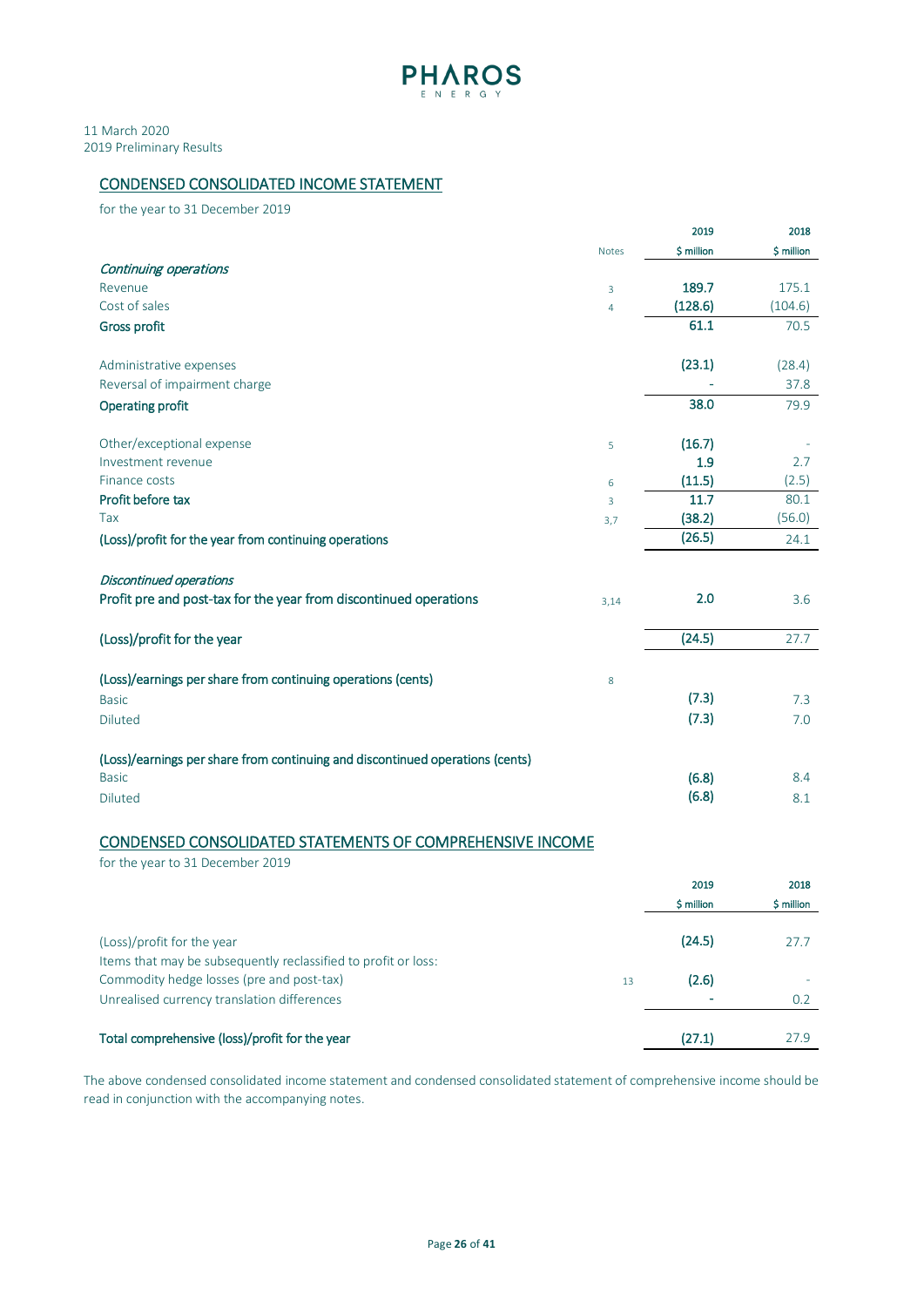

## CONDENSED CONSOLIDATED BALANCE SHEETS

|                                  |       |                 | Group      |            | Company    |
|----------------------------------|-------|-----------------|------------|------------|------------|
|                                  |       | 2019            | 2018       | 2019       | 2018       |
|                                  | Notes | \$ million      | \$ million | \$ million | \$ million |
| Non-current assets               |       |                 |            |            |            |
| Intangible assets                |       | 20.4            | 5.8        | 0.3        |            |
| Property, plant and equipment    | 9     | 669.6           | 507.2      | 0.6        | 0.3        |
| Right-of-use assets              | 12    | 7.3             |            | 6.3        |            |
| Investments                      |       |                 |            | 539.2      | 396.7      |
| Loan to subsidiaries             |       |                 |            | 16.8       |            |
| Other assets                     |       | 43.6            | 40.6       |            |            |
|                                  |       | 740.9           | 553.6      | 563.2      | 397.0      |
| <b>Current assets</b>            |       |                 |            |            |            |
| Inventories                      |       | 16.2            | 4.1        |            |            |
| Trade and other receivables      |       | 41.2            | 19.6       | 0.5        | 0.9        |
| Tax receivables                  |       | 1.2             | 0.6        | 0.3        | 0.6        |
| Cash and cash equivalents        |       | 58.5            | 240.1      | 4.5        | 105.9      |
|                                  |       | 117.1           | 264.4      | 5.3        | 107.4      |
| <b>Total assets</b>              |       | 858.0           | 818.0      | 568.5      | 504.4      |
| <b>Current liabilities</b>       |       |                 |            |            |            |
| Trade and other payables         |       | (35.5)          | (22.9)     | (5.5)      | (9.5)      |
| <b>Borrowings</b>                |       | (26.4)          |            |            |            |
| Lease liabilities                | 12    | (0.8)           |            | (0.3)      |            |
| Tax payable                      |       | (8.8)           | (5.2)      | (1.7)      | (0.7)      |
|                                  |       | (71.5)          | (28.1)     | (7.5)      | (10.2)     |
| Net current assets (liabilities) |       | 45.6            | 236.3      | (2.2)      | 97.2       |
| Non-current liabilities          |       |                 |            |            |            |
| Deferred tax liabilities         |       | (137.8)         | (141.8)    |            |            |
|                                  |       | (71.7)          |            |            |            |
| Borrowings<br>Lease liabilities  |       |                 | (95.6)     |            |            |
|                                  | 12    | (6.4)<br>(60.5) |            | (6.0)      |            |
| Long term provisions             |       |                 | (51.7)     |            |            |
|                                  |       | (276.4)         | (289.1)    | (6.0)      |            |
| <b>Total liabilities</b>         |       | (347.9)         | (317.2)    | (13.5)     | (10.2)     |
| Net assets                       |       | 510.1           | 500.8      | 555.0      | 494.2      |
| Equity                           |       |                 |            |            |            |
| Share capital                    |       | 31.9            | 27.6       | 31.9       | 27.6       |
| Share premium                    |       | 55.4            |            | 55.4       |            |
| Other reserves                   |       | 246.6           | 246.6      | 199.3      | 196.7      |
| Retained earnings                |       | 176.2           | 226.6      | 268.4      | 269.9      |
|                                  |       |                 |            |            |            |
| <b>Total equity</b>              |       | 510.1           | 500.8      | 555.0      | 494.2      |

The above condensed consolidated balance sheets should be read in conjunction with the accompanying notes.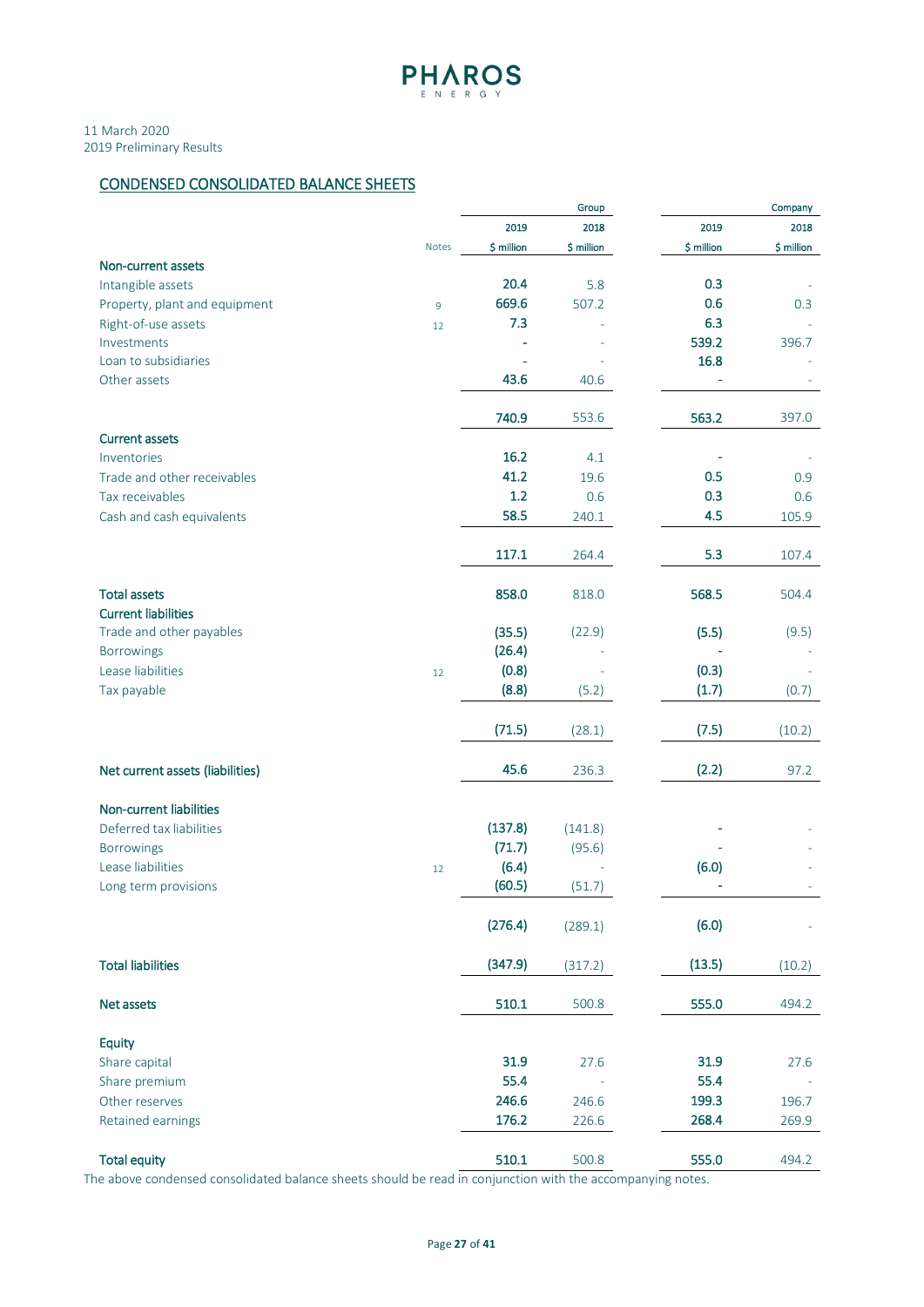

## CONDENSED CONSOLIDATED STATEMENTS OF CHANGES IN EQUITY

for the year to 31 December 2019

|                                             |                            |                  |                   |                      | Group        |
|---------------------------------------------|----------------------------|------------------|-------------------|----------------------|--------------|
|                                             | Called up<br>share capital | Share<br>Premium | Other<br>reserves | Retained<br>earnings | <b>Total</b> |
|                                             | \$ million                 | \$ million       | \$ million        | \$ million           | \$ million   |
| As at 1 January 2018                        | 27.6                       |                  | 245.9             | 221.1                | 494.6        |
| Profit for the year                         |                            |                  |                   | 27.7                 | 27.7         |
| Unrealised currency translation differences |                            |                  | (1.4)             | 0.2                  | (1.2)        |
| <b>Distributions</b>                        |                            |                  |                   | (23.3)               | (23.3)       |
| Share-based payments                        |                            |                  | 3.0               |                      | 3.0          |
| Transfer relating to share-based payments   |                            |                  | (0.9)             | 0.9                  |              |
| As at 1 January 2019                        | 27.6                       |                  | 246.6             | 226.6                | 500.8        |
| Loss for the year                           |                            |                  |                   | (24.5)               | (24.5)       |
| Other Comprehensive income                  |                            |                  | (2.6)             |                      | (2.6)        |
| Unrealised currency translation differences |                            |                  | 0.4               |                      | 0.4          |
| Shares Issued                               | 4.3                        | 55.4             |                   |                      | 59.7         |
| <b>Distributions</b>                        |                            |                  |                   | (27.4)               | (27.4)       |
| Share-based payments                        |                            |                  | 3.7               |                      | 3.7          |
| Transfer relating to share-based payments   |                            |                  | (1.5)             | 1.5                  |              |
| As at 31 December 2019                      | 31.9                       | 55.4             | 246.6             | 176.2                | 510.1        |

|                                             |                            |                  |                   |                             | Company      |
|---------------------------------------------|----------------------------|------------------|-------------------|-----------------------------|--------------|
|                                             | Called up<br>share capital | Share<br>Premium | Other<br>reserves | <b>Retained</b><br>earnings | <b>Total</b> |
|                                             | \$ million                 | \$ million       | \$ million        | \$ million                  | \$ million   |
| As at 1 January 2018                        | 27.6                       |                  | 195.8             | 157.3                       | 380.7        |
| Profit for the year                         |                            |                  |                   | 159.9                       | 159.9        |
| Unrealised currency translation differences |                            |                  | (1.4)             | (24.8)                      | (26.2)       |
| <b>Distributions</b>                        |                            |                  |                   | (23.3)                      | (23.3)       |
| Share-based payments                        |                            | ٠                | 3.0               |                             | 3.0          |
| Transfer relating to share-based payments   |                            |                  | (0.7)             | 0.8                         | 0.1          |
| As at 1 January 2019                        | 27.6                       |                  | 196.7             | 269.9                       | 494.2        |
| Profit for the year                         |                            |                  |                   | 24.4                        | 24.4         |
| Unrealised currency translation differences |                            |                  | 0.4               |                             | 0.4          |
| Shares Issued                               | 4.3                        | 55.4             |                   |                             | 59.7         |
| <b>Distributions</b>                        |                            |                  |                   | (27.4)                      | (27.4)       |
| Share-based payments                        |                            | ٠                | 3.7               |                             | 3.7          |
| Transfer relating to share-based payments   |                            | ۰                | (1.5)             | 1.5                         |              |
| As at 31 December 2019                      | 31.9                       | 55.4             | 199.3             | 268.4                       | 555.0        |

The above consolidated statements of changes in equity should be read in conjunction with the accompanying notes.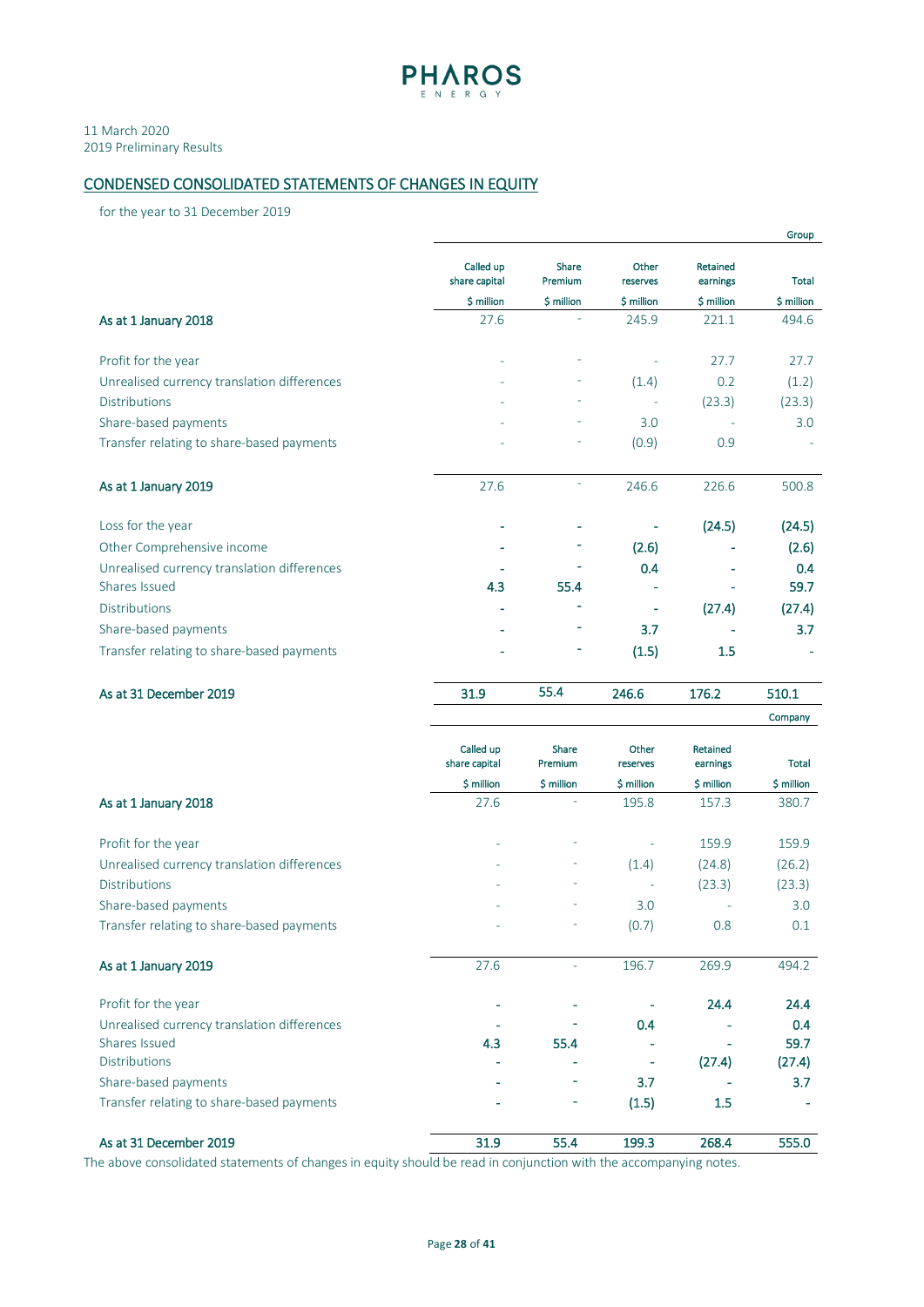

## CONDENSED CONSOLIDATED CASH FLOW STATEMENTS

for the year to 31 December 2019

|                                                             |              |            | Group      |            | Company    |
|-------------------------------------------------------------|--------------|------------|------------|------------|------------|
|                                                             |              | 2019       | 2018       | 2019       | 2018       |
|                                                             | <b>Notes</b> | \$ million | \$ million | \$ million | \$ million |
|                                                             |              |            |            |            |            |
| Net cash from (used in) continuing operating activities     |              | 72.3       | 55.9       | (21.1)     | (23.2)     |
| Net cash used in discontinuing operating activities         |              |            | (1.7)      |            |            |
| Net cash from (used in) operating activities                | 11           | 72.3       | 54.2       | (21.1)     | (23.2)     |
| <b>Investing activities</b>                                 |              |            |            |            |            |
| Purchase of intangible assets                               |              | (9.9)      | (2.4)      | (0.3)      |            |
| Purchase of property, plant and equipment                   |              | (50.2)     | (16.6)     | (0.6)      | (0.1)      |
| Decrease in liquid investments <sup>1</sup>                 |              |            | 25.3       |            |            |
| Payment for acquisition of subsidiary, net of cash acquired |              | (153.1)    |            | (155.5)    |            |
| Payment to abandonment fund                                 |              | (3.3)      | (3.4)      |            |            |
| Other investment (repayments) in subsidiary undertaking     |              |            |            | 16.8       | (33.4)     |
| Dividends received from subsidiary undertaking              |              |            |            | 87.5       | 187.0      |
|                                                             |              |            |            |            |            |
| Net cash (used in) from continuing investing activities     |              | (216.5)    | 2.9        | (52.1)     | 153.5      |
| Net cash (used in) from discontinuing investing activities  |              | (0.7)      | 0.5        |            |            |
| Net cash (used in) from investing activities                |              | (217.2)    | 3.4        | (52.1)     | 153.5      |
|                                                             |              |            |            |            |            |
| <b>Financing activities</b>                                 |              |            |            |            |            |
| Proceeds from borrowings                                    |              |            | 95.6       |            |            |
| Interest paid on borrowings                                 |              | (7.7)      |            |            |            |
| Lease payments                                              |              | (1.2)      |            | (0.9)      |            |
| Share-based payments                                        |              | 0.1        |            | 0.1        |            |
| Proceeds from exercise of share options                     |              |            |            |            | (1.2)      |
| Purchase of own shares into treasury                        |              |            | (1.3)      |            |            |
| Dividends paid to Company shareholders                      |              | (27.4)     | (23.3)     | (27.4)     | (23.3)     |
| Net cash (used in) from continuing financing activities     |              | (36.2)     | 71.0       | (28.2)     | (24.5)     |
| Net cash (used in) from financing activities                |              | (36.2)     | 71.0       | (28.2)     | (24.5)     |
|                                                             |              |            |            |            |            |
|                                                             |              |            |            |            |            |
| Net (decrease) increase in cash and cash equivalents        |              | (181.1)    | 128.6      | (101.4)    | 105.8      |
| Cash and cash equivalents at beginning of year              |              | 240.1      | 112.4      | 105.9      | 1.0        |
| Effect of foreign exchange rate changes                     |              | (0.5)      | (0.9)      |            | (0.9)      |
| Cash and cash equivalents at end of year 1                  |              | 58.5       | 240.1      | 4.5        | 105.9      |

<sup>1</sup> Liquid investments comprise short term liquid investments of between three to six months maturity while cash and cash equivalents comprise cash at bank and other short term highly liquid investments of less than three months maturity. No liquid investments were held as of 31 December 2019 and 2018.

The above condensed consolidated cash flow statements should be read in conjunction with the accompanying notes.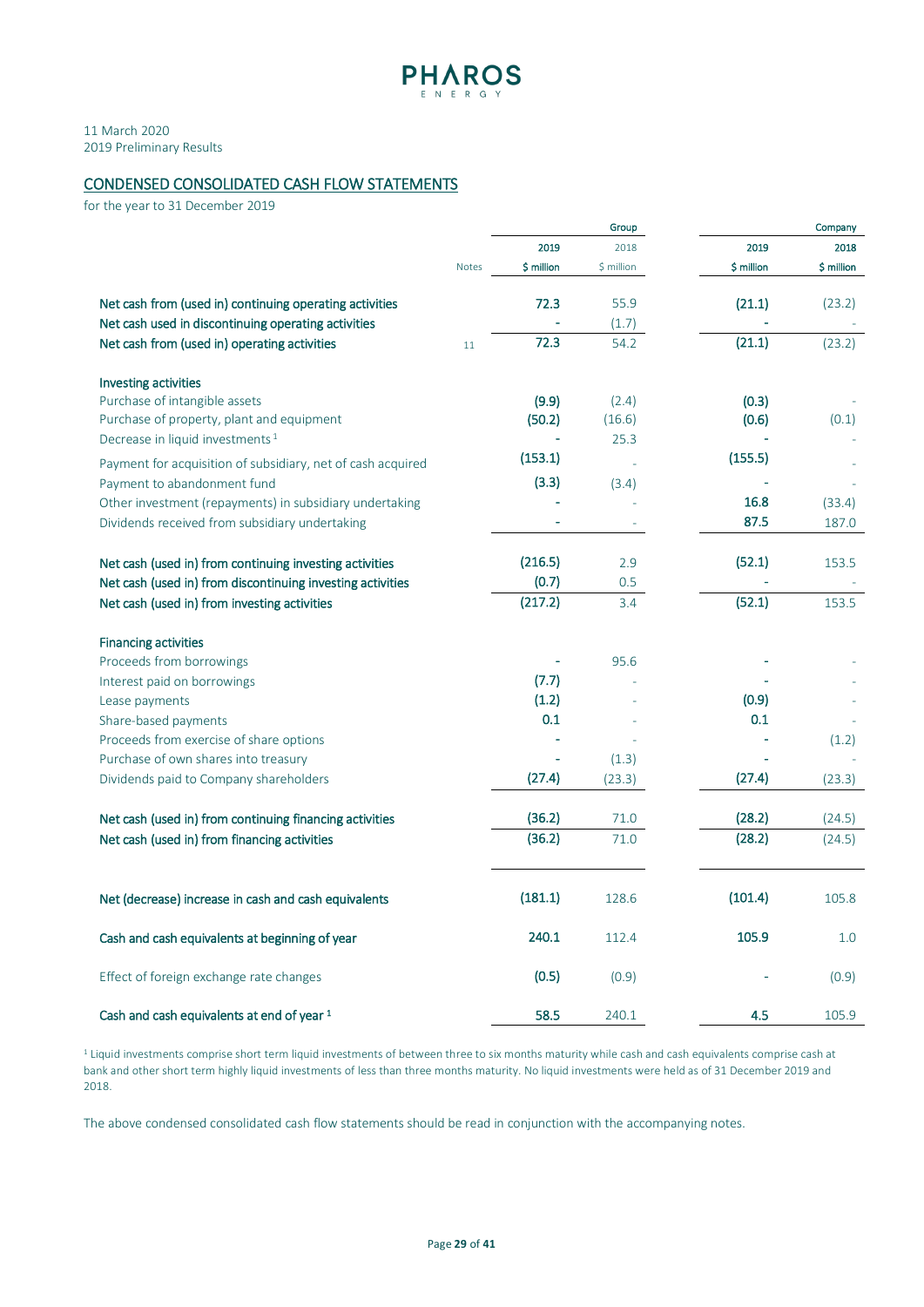

## NOTES TO THE CONDENSED CONSOLIDATED FINANCIAL STATEMENTS

## 1. General information

The financial information set out above does not constitute the Company's statutory accounts for the years ended 31 December 2019 or 2018, but is derived from those accounts. A copy of the statutory accounts for 2018 has been delivered to the Registrar of Companies and those for 2019 will be delivered following the Company's annual general meeting. The auditors have reported on those accounts; their reports were unqualified, did not draw attention to any matters by way of emphasis without qualifying their report and did not contain statements under section 498(2) or (3) of the Companies Act 2006. Whilst the financial information included in this preliminary announcement has been computed in accordance with International Financial Reporting Standards (IFRS), this announcement does not itself contain sufficient information to comply with IFRS. The financial statements are presented in US dollars which is the functional currency of each of the Company's subsidiary undertakings.

#### 2. Significant accounting policies

#### (a) Basis of preparation

The financial information has been prepared in accordance with the recognition and measurement criteria of IFRS and with IFRSs adopted for use in the European Union. The financial statements have been prepared under the historical cost basis, except for the valuation of hydrocarbon inventory and the revaluation of certain financial instruments.

The Group has a strong financial position and based on future cash flow projections should be able to continue in operational existence for the foreseeable future. Consequently, the Directors believe that the Group is well placed to manage its financial and operating risks successfully and have prepared the financial information on a going concern basis.

#### (b) New and amended standards adopted by the Group

On 1 January 2019, Pharos adopted IFRS 16 'Leases', which replaced IAS 17 'Leases'. The Group applied the modified retrospective approach and did not restate comparative amounts for the year prior to first adoption.

For short-term leases (lease term less than 12 months) and leases of low value assets, the Group has opted to recognise a lease expense on a straight-line basis as permitted by IFRS 16.

Right-of-use assets were measured at the amount of the corresponding lease liability on the date of initial adoption (adjusted for any prepaid or accrued lease expenses).

Lease liabilities were measured at the present value of the remaining lease payments, discounted using the interest rate implicit in the lease (if available), or the incremental borrowing rate as of 1 January 2019, or start of the lease, whichever is earlier. Refer to Note 12 for further detail.

#### 3. Segment information

The Group has one principal business activity being oil and gas exploration and production. The Group's continuing operations are located in South East Asia and Egypt (the Group's operating segments). Africa has been classified as a discontinued operation for all years shown, as the Group disposed of all of its interests in that geographical area. There are no inter-segment sales. South East Asia and Egypt form the basis on which the Group reports its segment information.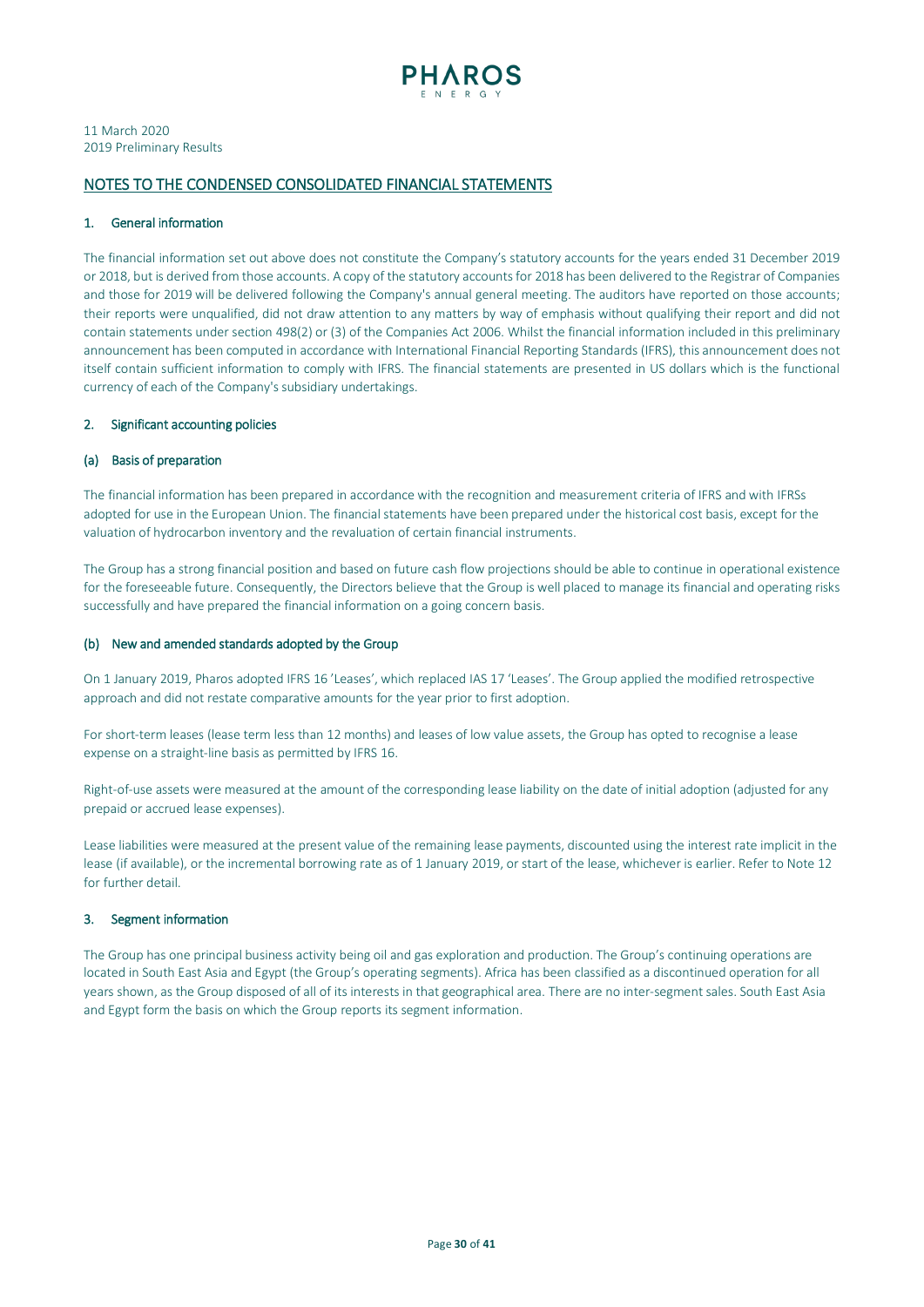

|                                                    |                |            |                     |             | 2019       |
|----------------------------------------------------|----------------|------------|---------------------|-------------|------------|
|                                                    | <b>SE Asia</b> | Egypt      | Africa <sup>2</sup> | Unallocated | Group      |
|                                                    | \$ million     | \$ million | \$ million          | \$ million  | \$ million |
| Oil and gas sales                                  | 155.5          | 34.4       |                     |             | 189.9      |
| Commodity Hedge                                    |                |            |                     | (0.2)       | (0.2)      |
| <b>Total Revenue</b>                               | 155.5          | 34.4       |                     | (0.2)       | 189.7      |
| Depreciation, depletion and amortisation – oil and |                |            |                     |             |            |
| gas                                                | 60.3           | 14.1       |                     |             | 74.4       |
| Depreciation, depletion and amortisation – other   |                | 0.2        |                     | 0.9         | 1.1        |
| Profit (loss) before tax from continuing           |                |            |                     |             |            |
| operations <sup>1</sup>                            | 55.2           | (10.1)     |                     | (33.4)      | 11.7       |
| Profit post-tax from discontinued operations       |                |            | 2.0                 |             | 2.0        |
| Tax charge (see Note 7)                            | 38.2           |            |                     |             | 38.2       |

|                                                    |                |            |                     |             | 2018        |
|----------------------------------------------------|----------------|------------|---------------------|-------------|-------------|
|                                                    | <b>SE Asia</b> | Egypt      | Africa <sup>2</sup> | Unallocated | Group       |
|                                                    | \$ million     | \$ million | \$ million          | \$ million  | $$$ million |
| Oil and gas sales                                  | 175.1          |            |                     |             | 175.1       |
| Depreciation, depletion and amortisation – oil and |                |            |                     |             |             |
| gas                                                | 51.8           | ÷          |                     |             | 51.8        |
| Depreciation, depletion and amortisation – other   |                |            |                     | 0.3         | 0.3         |
| Reversal of impairment charge                      | 37.8           | ٠          | -                   | ۰           | 37.8        |
| Profit (loss) before tax from continuing           |                |            |                     |             |             |
| operations <sup>1</sup>                            | 107.7          | ٠          | ۰                   | (27.6)      | 80.1        |
| Profit post-tax from discontinued operations       |                | ٠          | 3.6                 |             | 3.6         |
| Tax charge (see Note 7)                            | 56.0           |            |                     |             | 56.0        |

1Unallocated amounts included in profit before tax comprise corporate costs not attributable to an operating segment, investment revenue, other gains and losses and finance costs.

<sup>2</sup> As of December 2018, Africa operations had been disposed.

Included in revenues arising from South East Asia and Egypt are revenues of \$150.7m and \$34.4m which arose from the Group's two largest customers, who contributed more than 10% to the Group's oil and gas revenue (2018: \$129.1m and \$35.0m in South East Asia from the Group's two largest customers).

## Geographical information

The Group's oil and gas revenue and non-current assets (excluding other receivables) by geographical location are separately detailed below where they exceed 10% of total revenue or non-current assets, respectively:

## Revenue

All of the Group's oil and gas revenue is derived from foreign countries. The Group's oil and gas revenue by geographical location is determined by reference to the final destination of oil or gas sold.

|          | 2019       | 2018       |
|----------|------------|------------|
| Revenue  | \$ million | \$ million |
| Vietnam  | 153.9      | 131.8      |
| Egypt    | 34.4       | ۰          |
| Thailand | ۰          | 26.1       |
| Other    | 1.6        | 17.2       |
|          | 189.9      | 175.1      |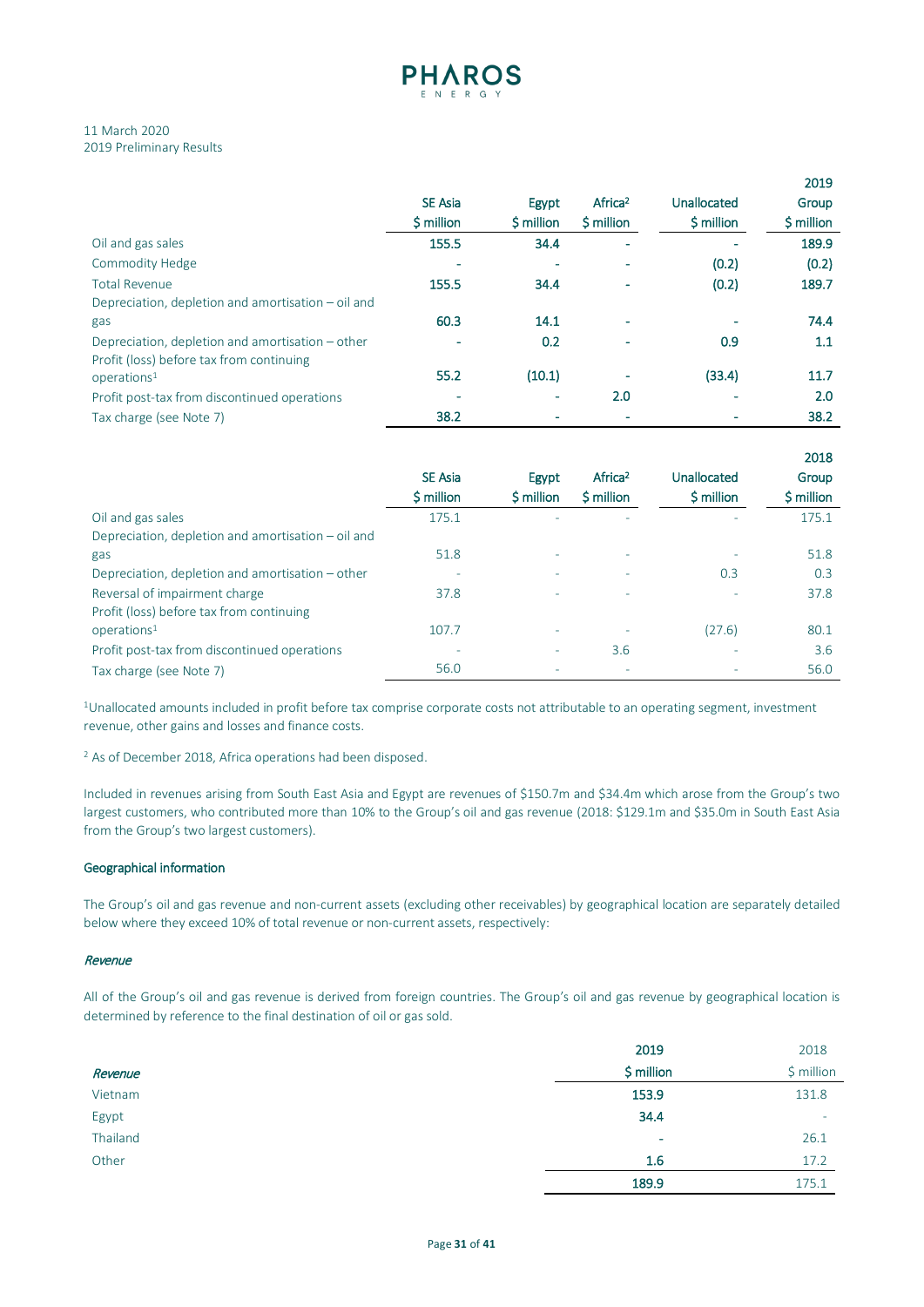

|                    | 2019        | 2018                     |
|--------------------|-------------|--------------------------|
| Non-current assets | $$$ million | \$ million               |
| United Kingdom     | 7.2         | 0.2                      |
| Vietnam            | 482.7       | 512.8                    |
| Egypt              | 207.4       | $\overline{\phantom{a}}$ |
|                    | 697.3       | 513.0                    |

# Excludes other assets.

## 4. Cost of sales

|                                          | 2019       | 2018       |
|------------------------------------------|------------|------------|
|                                          | \$ million | \$ million |
| Depreciation, depletion and amortisation | 74.4       | 51.8       |
| Production based taxes                   | 12.3       | 15.1       |
| Production operating costs               | 45.4       | 37.6       |
| Inventories                              | (3.5)      | 0.1        |
|                                          | 128.6      | 104.6      |

## 5. Other/exceptional expense

|                                                       | 2019       | 2018       |
|-------------------------------------------------------|------------|------------|
|                                                       | \$ million | \$ million |
| Assignment fee - Egypt acquisition cost (see Note 15) | 13.6       | -          |
| Redundancy cost                                       | 3.1        |            |
|                                                       | 16.7       | -          |

## 6. Finance Cost

|                                             | 2019       | 2018          |
|---------------------------------------------|------------|---------------|
|                                             | \$ million | $$$ million   |
| Unwinding of discount on provisions         | 1.6        | $1.4^{\circ}$ |
| Interest expense payable and similar fees   | 7.0        | 0.6           |
| Interest on lease liabilities (see Note 12) | 0.3        |               |
| Amortisation of capitalised borrowing costs | 2.7        |               |
| Net foreign exchange (gains)/losses         | (0.1)      | 0.5           |
|                                             | 11.5       | 2.5           |

In 2019 \$1.6m relates to the unwinding of discount on the provisions for decommissioning (2018:\$1.4m). The provisions are based on the net present value of the Group's share of the expenditure which may be incurred at the end of the life of TGT and CNV (currently estimated to be 11-12 years) in the removal and decommissioning of the facilities currently in place.

| 7.<br>Tax    |            |            |
|--------------|------------|------------|
|              | 2019       | 2018       |
|              | \$ million | \$ million |
| Current tax  | 42.2       | 46.8       |
| Deferred tax | (4.0)      | 9.2        |
|              | 38.2       | 56.0       |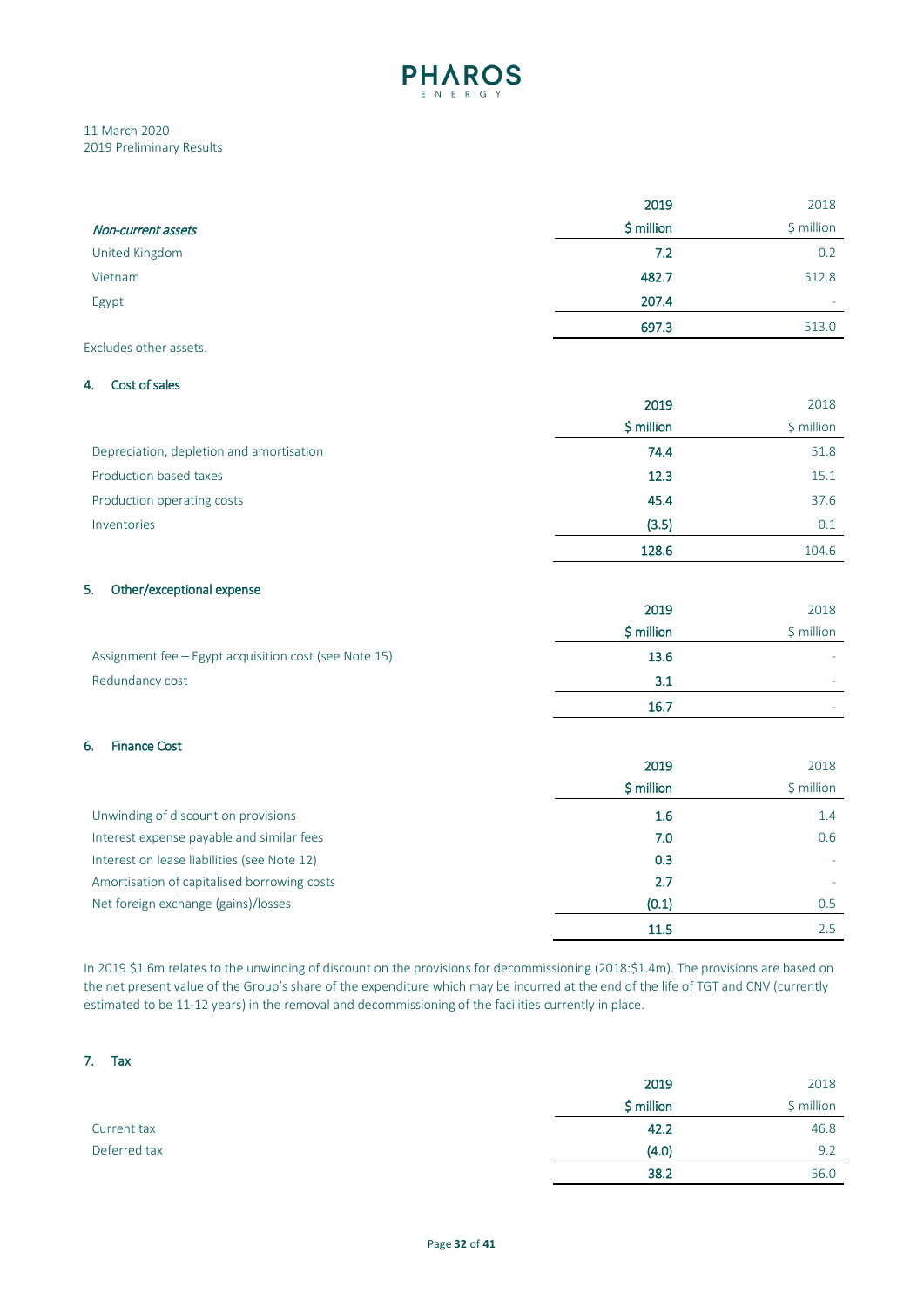

The Group's corporation tax is calculated at 50% (2018: 50%) of the estimated assessable profit for the year in Vietnam. In Egypt, under the terms of the concession any local taxes arising are settled by EGPC. During 2019 and 2018 both current and deferred taxation have arisen in overseas jurisdictions only.

|                                                       | 2019       | 2018       |
|-------------------------------------------------------|------------|------------|
|                                                       | \$ million | \$ million |
| Profit before tax (including discontinued operations) | 13.7       | 83.7       |
| Profit before tax at 50% (2018: 50%)                  | 6.8        | 41.9       |
| Effects of:                                           |            |            |
| Non-deductible expenses                               | 14.0       | 4.5        |
| Tax losses not recognised                             | 17.4       | 8.5        |
| Non-deductible exploration costs written off          |            | 1.1        |
| Tax charge for the year                               | 38.2       | 56.0       |

The prevailing tax rate in Vietnam, where the Group produces oil and gas, is 50%. The tax charge in future periods may also be affected by the factors in the reconciliation above.

Non-deductible expenses included \$8.9m (2018: \$6.7m) relating to Vietnam DD&A charges for costs previously capitalised, which are non-deductible for Vietnamese tax purposes. A further \$5.1m (2018: \$2.8m) relates to non-deductible corporate costs including share scheme incentives.

The Egypt concessions are subject to corporate income tax at the standard rate of 40.55%, however responsibility for payment of corporate income taxes falls upon EGPC on behalf of our local subsidiary Pharos El Fayum (PEF). The Group records a tax charge, with a corresponding increase in revenue, for the tax paid by EGPC on its behalf. However, this is only valid if PEF is in a profit making position and no such tax has been recorded this year.

The effect from tax losses not recognised relates to costs, primarily of the Company, deductible for tax in the UK but not expected to be utilised in the foreseeable future.

## 8. Earnings/(loss) per share

The calculation of the basic and diluted earnings/(loss) per share is based on the following data:

|                                                                                                                  |            | Group      |
|------------------------------------------------------------------------------------------------------------------|------------|------------|
|                                                                                                                  | 2019       | 2018       |
|                                                                                                                  | \$ million | \$ million |
| (Loss)/profit from continuing and discontinued operations for the purposes of basic<br>(loss)/ profit per share  | (24.5)     | 27.7       |
| Effect of dilutive potential ordinary shares – Cash settled awards and options                                   |            | (0.7)      |
| (Loss)/profit from continuing and discontinued operations for the purposes of<br>diluted (loss)/profit per share | (24.5)     | 27.0       |
|                                                                                                                  |            |            |
|                                                                                                                  |            | Group      |
|                                                                                                                  | 2019       | 2018       |
|                                                                                                                  | \$ million | \$ million |
| (Loss)/profit from continuing operations for the purposes of basic (loss)/profit per<br>share                    | (26.5)     | 24.1       |
| Effect of dilutive potential ordinary shares - Cash settled awards and options                                   |            | (0.7)      |
| (Loss)/profit from continuing operations for the purpose of diluted (loss)/profit per<br>share                   | (26.5)     | 23.4       |
|                                                                                                                  |            |            |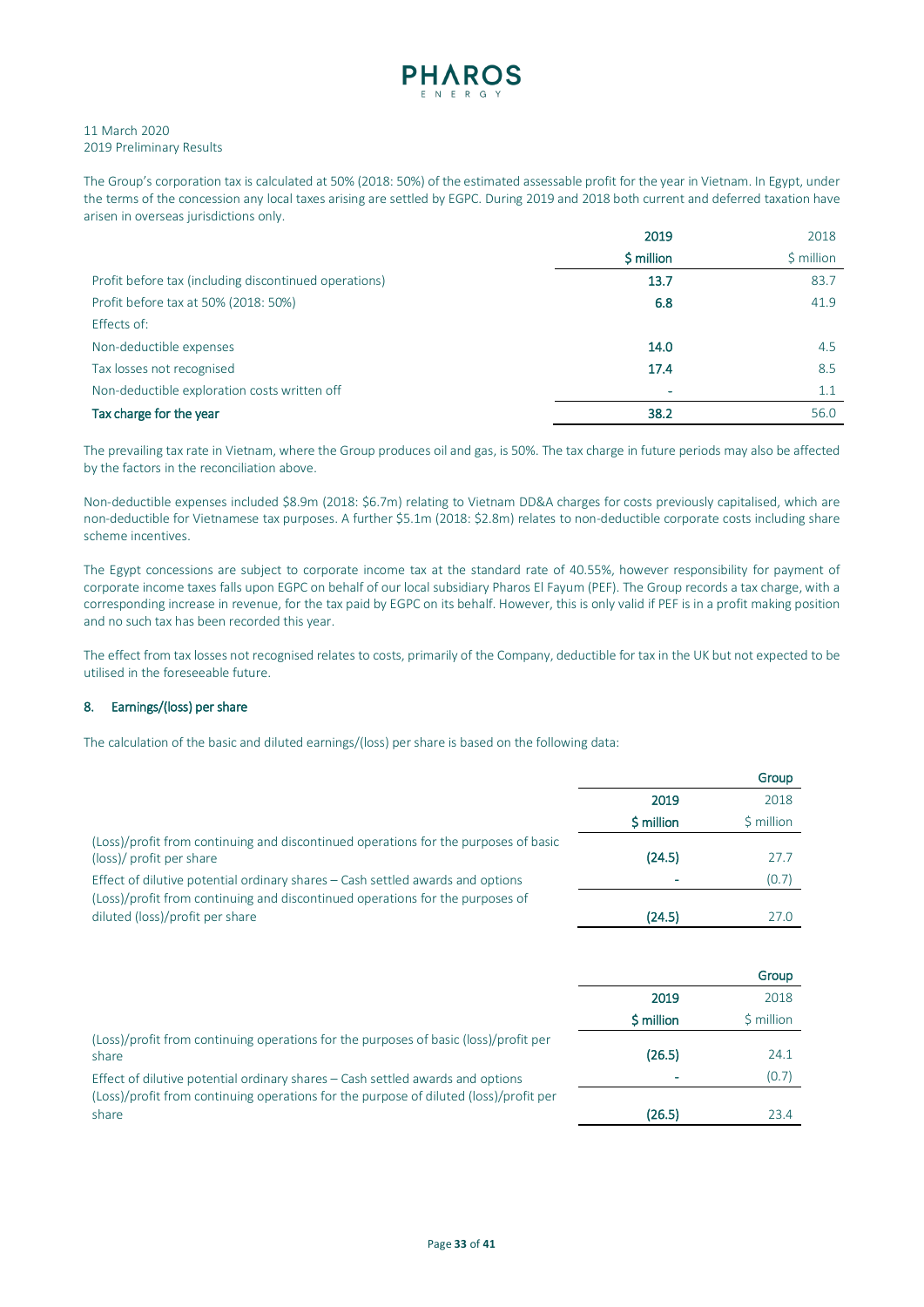

|                                                                         | 2019  | 2018  |
|-------------------------------------------------------------------------|-------|-------|
| Weighted average number of ordinary shares                              | 361.3 | 329.8 |
| Effect of dilutive potential ordinary shares – Share awards and options |       | 4.6   |
| Weighted average number of ordinary shares for the purpose of diluted   |       |       |
| earnings/(loss) per share                                               | 361.3 | 334.4 |

The denominator for the purposes of calculating both basic and diluted earnings per share have been adjusted to reflect the capitalisation issue in 2019.

In accordance with IAS 33 "Earnings per Share", the effects of 1.7 million antidilutive potential shares have not been included when calculating dilutive earning per share for the year ended 31 December 2019 as the Group was loss making.

## 9. Property, plant and equipment

As a result of ongoing oil price volatility, we have tested each of our oil and gas producing properties for impairment. The results of these impairment tests are summarised below. For each producing property, the recoverable amount has been determined using the fair value less costs of disposal method which constitutes a level 3 valuation within the fair value hierarchy. The net book value is supported by the fair value derived from a discounted cash flow valuation of the 2P production profile.

#### Vietnam

The key assumptions to which the fair value measurement is most sensitive are oil price, discount rate, capital spend and 2P reserves (2018: oil price, discount rate and 2P reserves).. As at 31 December 2019, the fair value of the assets are estimated based on a post-tax nominal discount rate of 10% (2018: 10%) and an oil price of \$65.0/bbl in 2020, plus inflation of 2.0% thereafter (2018: an oil price of \$63.8/bbl in 2019, \$66.3/bbl in 2020 plus inflation of 2% thereafter).

No impairments arose on either TGT or CNV as a result of the above impairment tests.

Testing of sensitivity cases indicated that a \$5/bbl reduction in long term oil price used when determining the fair value less costs of disposal method would result in a minor impairment of \$1m on TGT and a \$0.2m impairment on CNV. A 1% increase in discount rate would not result in any impairment.

## Egypt

The key assumptions to which the fair value measurement is most sensitive are oil price, discount rate, capital spend and 2P reserves. As at 31 December 2019, the fair value of the asset is estimated based on a post-tax nominal discount rate of 12% and an oil price of \$65.0/bbl in 2020, plus inflation of 2.0% thereafter. In addition to 2P reserves, the production volumes used in the impairment test include 60% of estimated 2C contingent resources, with the underlying data for such volumes based on the reserve figures audited by our third party reservoir engineers in Egypt, McDaniels.

No impairment arose on El Fayum as a result of the above impairment test.

Testing of sensitivity cases indicated that a \$5/bbl reduction in long term oil price used when determining the fair value less costs of disposal method would result in an impairment of \$48.6m. A 1% increase in discount rate would result in an impairment of \$9.7m.

In developing the long term oil price assumptions outlined above, consideration was given to a third party forecast described as being consistent with achieving the 2015 COP 21 Paris agreement goal to limit temperature rises to well below 2°C. The long term oil price shown in this third party forecast is below the amount used in the above impairment tests but within the range encapsulated by the oil price sensitivity shown above.

Other fixed assets comprise office fixtures and fittings and computer equipment.

## 10. Distribution to Shareholders

In May 2019, the Company paid dividends to shareholders of \$27.4m (2018: \$23.3m) or 5.50 pence per Ordinary Share (2018: 5.25 pence per Ordinary Share).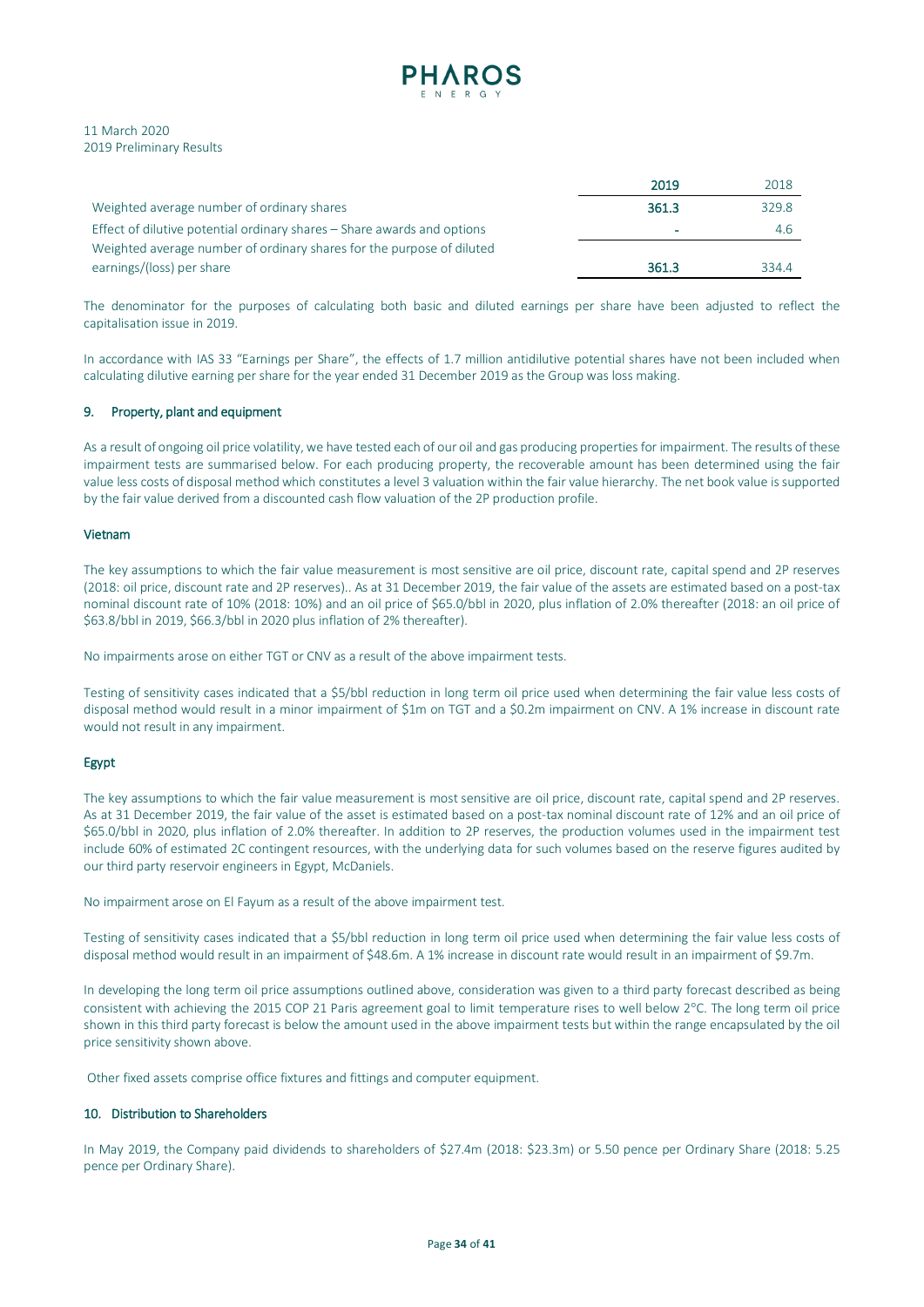

The Pharos EBT, which is consolidated within the Group, waived its rights to receive a dividend in 2019 and 2018.

We announced in January of this year, our intention to pay a dividend of 2.75 pence per Ordinary Share in 2020. We have now entered a period of global economic uncertainty, driven by the outbreak of Covid-19 and the pressure that this is putting on oil price against this backdrop. The Company is focused on preserving balance sheet strength and has therefore decided to defer all discretionary expenditure including the dividend until such time as the medium to long term outlook is clearer.

## 11. Reconciliation of operating profit to operating cash flows

|                                                          |            | Group      |            | Company    |
|----------------------------------------------------------|------------|------------|------------|------------|
|                                                          | 2019       | 2018       | 2019       | 2018       |
|                                                          | \$ million | \$ million | \$ million | \$ million |
| Operating profit/(loss)                                  | 38.0       | 79.9       | (21.1)     | (26.7)     |
| Share-based payments                                     | 3.7        | 2.5        | 3.7        | 2.5        |
| Depreciation, depletion and amortisation                 | 75.5       | 52.1       | 0.9        | 0.3        |
| Reversal of impairment charge                            |            | (37.8)     |            |            |
| Operating cash flows before movements in working capital | 117.2      | 96.7       | (16.5)     | (23.9)     |
| (Increase)/decrease in inventories                       | (0.5)      | 0.1        |            |            |
| (Increase)/decrease in receivables <sup>1</sup>          | (1.7)      | 1.2        | 0.6        | (0.7)      |
| (Decrease)/increase in payables <sup>1</sup>             | (2.0)      | 3.4        | (3.6)      | 1.4        |
| Cash generated by operations                             | 113.0      | 101.4      | (19.5)     | (23.2)     |
| Interest received                                        | 2.2        | 2.6        | 1.0        |            |
| Interest paid                                            |            | (0.1)      | (0.2)      |            |
| Other/exceptional expense outflow                        | (2.4)      |            | (2.4)      |            |
| Income taxes paid                                        | (40.5)     | (48.0)     |            |            |
| Net cash from (used in) continuing operating activities  | 72.3       | 55.9       | (21.1)     | (23.2)     |
| Net cash used in discontinuing operating activities      |            | (1.7)      |            |            |
| Net cash from (used in) operating activities             | 72.3       | 54.2       | (21.1)     | (23.2)     |

<sup>1</sup> Decrease in trade receivables in Egypt from EGPC during the year of \$27.5m were offset by trade payables

### 12. Lease arrangements

This note explains the impact of the adoption of IFRS 16 Leases on the Group's financial statements and discloses the new accounting policy in relation to leases that has been applied from 1 January 2019.

On adoption of IFRS 16, the Group recognised lease labilities in relation to leases which had previously been classified as 'operating leases' under the principles of IAS 17 Leases. For short-term leases (lease term less than 12 months) and leases of low value assets the Group has opted to recognise a lease expense on a straight-line basis as permitted by IFRS 16.

Lease liabilities were measured at the present value of the remaining lease payments, discounted using the interest rate implicit in the lease (if available), or the incremental borrowing rate as of 1 January 2019 or start of the lease, whichever is earlier. The weighted average lessee's incremental borrowing rate applied to the lease liabilities on 1 January 2019 was 4.43%.

The Group impact of the transition has resulted in an upward revision of both property, plant and equipment and current and noncurrent lease liabilities. Financing cash flows represent repayment of principal and interest. In prior periods operating lease payments were all presented as operating cash flows under IAS 17.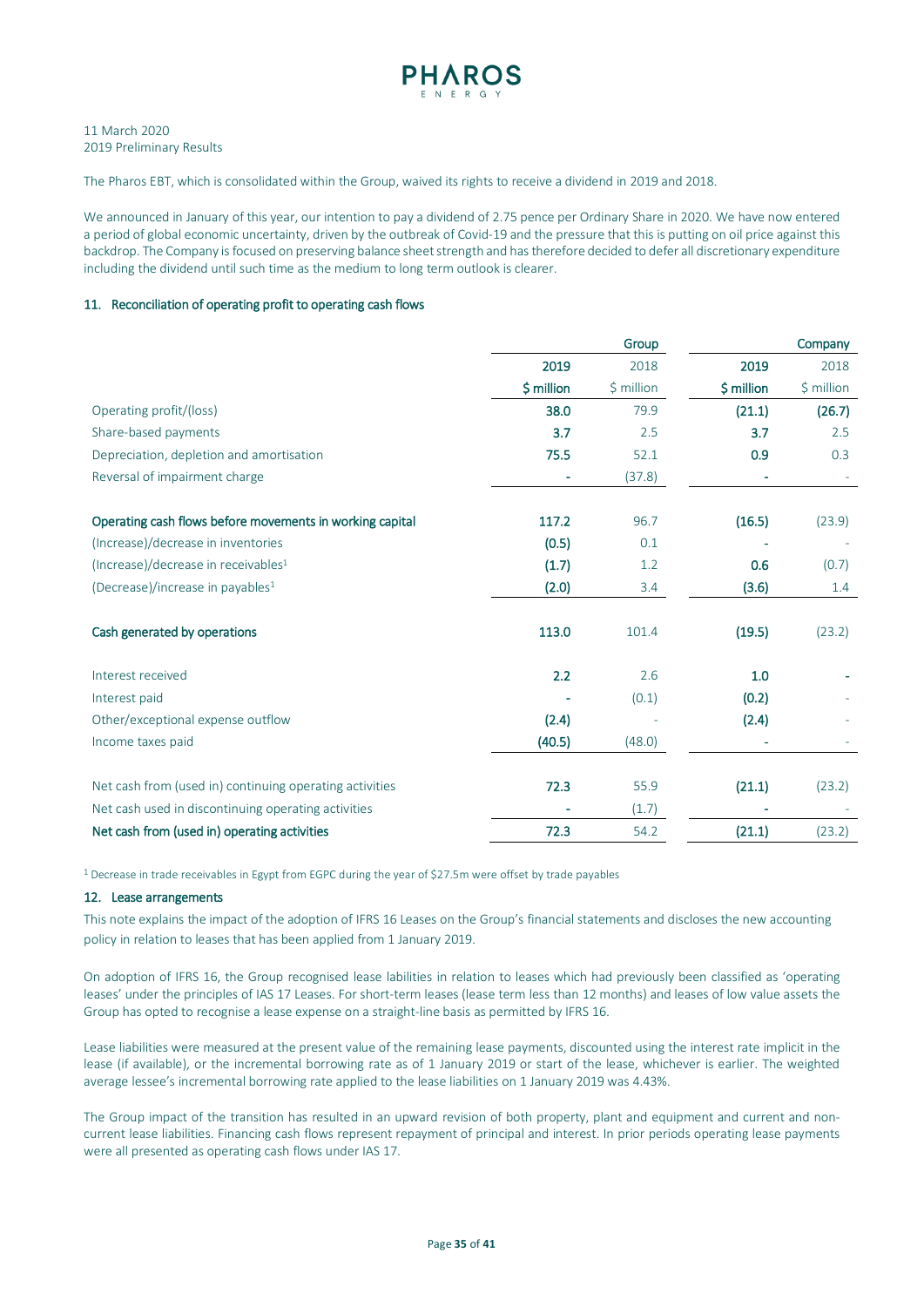

|                                                                                                | 2019       |
|------------------------------------------------------------------------------------------------|------------|
|                                                                                                | \$ million |
| Operating lease commitments disclosed as at 31 December 2018                                   | 55.9       |
| Lease commitments not recognised as such under IFRS 16                                         | (54.0)     |
| Lease liability as at 1 January 2019 undiscounted                                              | 1.9        |
| Discounted using the lessee's incremental borrowing rate at the date of initial application    | (0.1)      |
| Lease liability recognised as at 1 January 2019                                                | 1.8        |
| New lease during 2019                                                                          | 1.4        |
| Renewal of lease during 2019                                                                   | 6.9        |
| Discounted using the lessee's incremental borrowing rate of at the date of initial application | (1.7)      |
| Interest expense                                                                               | 0.3        |
| Foreign exchange adjustments                                                                   | (0.3)      |
| Principal repayments                                                                           | (1.2)      |
| Lease liability recognised as at 31 December 2019                                              | 7.2        |
| Of which are:                                                                                  |            |
| Current lease liabilities                                                                      | 0.8        |
| Non-current lease liabilities                                                                  | 6.4        |
| Right of use recognised as at 31 December 2019:                                                |            |
| Oil & Gas properties                                                                           | 0.9        |
| Other assets                                                                                   | 6.4        |

The FPSO leased by HLJOC is not recognised as a lease under IFRS 16 (lease commitments as of 31 December 2018: \$54.0m) as the asset is shared, in accordance with a tie in agreement, with a third party which utilises around 30% of the capacity of the FPSO. The FPSO facility is not an identified asset under IFRS 16 as HLJOC does not utilise substantially all the capacity.

## 13. Hedge transactions

During 2019, Pharos entered into different commodity (swap and zero collar) hedges, to protect its cash position and to ensure future compliance with its obligations under the RBL over the producing assets in Vietnam. The commodity hedges run until June 2020 and are settled monthly. The hedging positions in place cover 57% of the Group's forecast H1 2020 entitlement volumes securing a minimum price for this hedged volume of \$60.7 per barrel.

Pharos has designated the swaps and zero collar as cash flow hedges, measured at Fair Value through Other Comprehensive Income (FVOCI). This means that any unrealised gains or losses on open positions will be reflected in other comprehensive income. Every month, the realised gain or loss will be reflected in the revenue line of the income statement. The carrying amount of the swap is based on the fair value determined by a financial institution. As all material inputs are observable, they are categorised within Level 2 in the fair value hierarchy. It is presented in "Trade and other receivables" or "Trade and other payables" in the consolidated statement of financial position. The liability position as of December 2019 was \$3.0m. The reclassification to profit or loss corresponding to the realised gain or loss is included in "Revenue" in the consolidated income statement (as at 31 December amounts to a loss of \$0.2m). The outstanding unrealised loss on open position as at 31 December 2019 amounts to \$2.6m.

#### 14. Disposal of Africa interest

## Disposal of Congo interest

On 24th June 2018, Pharos signed and completed a sale and purchase agreement with Coastal Energy Congo Limited (Coastal Energy), to sell its entire shareholding in SOCO Congo Limited, a Cayman Islands Company, which held the Group's exploration interestsin Congo (Brazzaville). Under the terms of the Agreement the Group is entitled to receive a cash consideration of up to \$10m plus subsequent payments based on future oil and condensate production sold from those interests in Congo (royalty). The fair value of the financial asset at 31 December 2018 was \$0.5m. Pharos understands that Coastal Energy has not been and may never be recognised as operator by the Congolese Ministry of Hydrocarbons. As a consequence, Pharos has revised the fair value of the consideration to \$0m. In addition,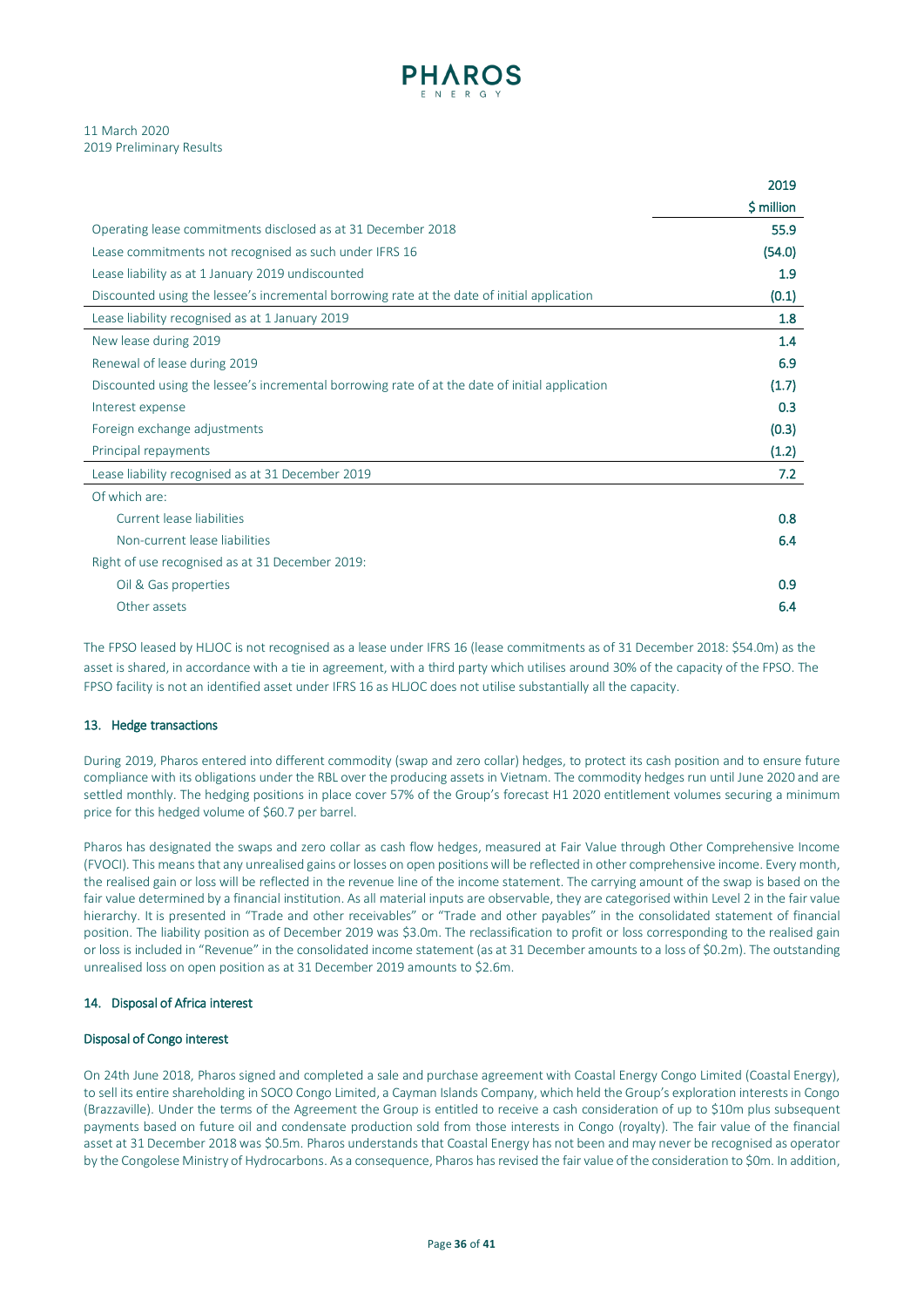

accrued balances of \$2.7m held on Pharos's balance sheet have now been released to the income statement as they are deemed highly unlikely ever to be incurred. The overall net gain from these discontinued operations as of 31 December 2019 amounts to \$2.0m.

## 15. Acquisition of Egypt assets

On 2 April 2019, Pharos Energy announced the completion of the acquisition of 100% of Merlon Petroleum El Fayum Company ("Merlon") from Merlon International LLC (the "Seller"). Pharos Energy agreed to acquire Merlon in consideration for approximately \$136m in cash and the issue of 65,561,041 new Pharos Energy ordinary shares of £0.05 each. In addition, debt of \$19.4m due by Merlon was repaid. Merlon's principal asset is a 100% working interest in the onshore El Fayum Concession in Egypt. The El Fayum Concession covers an area of 1,826 km2 and is located c.80km south west of Cairo.

The Egyptian Minister of Petroleum and Mineral Resources approved the transaction on 28 March 2019 and the transaction completed on 2 April 2019. All Merlon assets and liabilities were valued at that date in accordance with IFRS 3 and incorporated into Pharos Energy's balance sheet at those values. The results of the Merlon operations are included in the income statement from that date.

The acquisition of Merlon is a significant step forward in Pharos Energy's stated objective of expanding and diversifying its resource base to create a full-cycle, growth orientated E&P company of scale. Pharos Energy views Merlon as a highly strategic platform to enable future organic and inorganic growth in Egypt and the wider Middle East & North Africa ("MENA") region.

#### Acquisition-related costs

Pharos Energy incurred acquisition related costs in the period of \$1.0m on legal fees and due diligence costs. These costs have been included in 'administrative expenses'.

An assignment fee of \$13.6m, payable to EGPC, was later settled through an offset against receivables due from EGPC.

#### Consideration paid

Details of the purchase consideration and the net assets acquired are set out below. No goodwill arose on this transaction.

|                                        | 02.04.19   |
|----------------------------------------|------------|
| Purchase consideration:                | \$ million |
| Cash paid                              | 136.1      |
| Ordinary shares issued - equity        | 4.3        |
| Ordinary shares issued – share premium | 55.4       |
| RBL repayment                          | 19.4       |
| Total purchase consideration           | 215.2      |

The net cash paid for the acquisition was \$153.1m, being \$136.1m in cash, plus the repayment of \$19.4m for the RBL, offset by the balance acquired of \$2.4m. The fair value of the 65,561,041 shares issued as part of the consideration paid was based on the published share price on 02/04/19 of £0.699 per share and converted at the exchange rate as of 02/04/19 of 1.3031.

#### Identifiable assets acquired and liabilities assumed

The assets and liabilities recognised as a result of the acquisition are as follows:

|                                        | 02.04.19   |
|----------------------------------------|------------|
|                                        | \$ million |
| Plant and equipment                    | 183.8      |
| Other fixed assets                     | 0.9        |
| Inventories                            | 10.7       |
| Trade receivables                      | 29.9       |
| Other receivables                      | 5.6        |
| Cash                                   | 2.4        |
| Trade payables                         | (17.5)     |
| Other payables                         | (0.6)      |
| Total identifiable net assets acquired | 215.2      |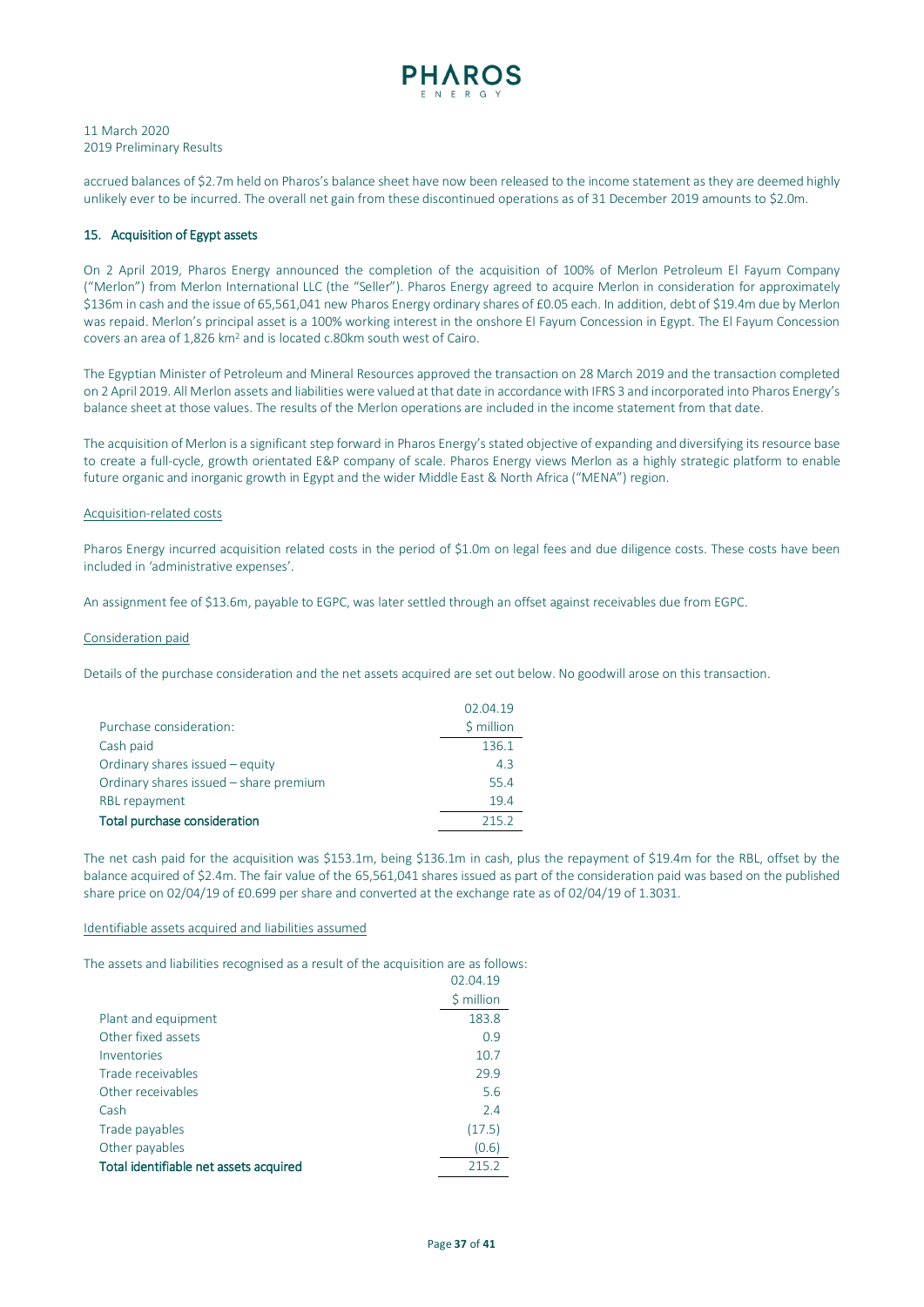

#### Measurement of fair value

The valuation techniques used for measuring the fair value of material assets acquired were as follows:

The fair values of the oil and gas properties acquired have been determined using discounted cash flows, forward curve commodity prices at the acquisition date (\$65/bbl for 2020 plus inflation of 2% thereafter), a post-tax nominal discount rate of 12% based on market observable data and cost and production profiles consistent with the estimated hydrocarbon reserves acquired with each asset. The estimated hydrocarbon reserves were proved and probable reserves together with 60% of the estimated 2C contingent resources, with the underlying data for such reserves based on the Competent Persons Report prepared for the purposes of the transaction.

The fair value of trade receivables has been estimated after taking into consideration the credit default rate for the Egyptian Government (as no direct reference point for EGPC is available), which is considered to represent a Level 2 fair value under the IFRS 13 fair value hierarchy, as it is based on quoted prices for identical or similar assets in markets that are not active.

From the date of acquisition to 31 December 2019, Merlon contributed \$34.4m to Group revenue and decreased the Group's profit before tax from continuing operations by \$10.1m, which includes the assignment fee payment of \$13.6m.

If the acquisition of Merlon had taken place at the beginning of the year, Merlon's contribution to Group revenue for the period ended 31 December 2019 would be \$46.5m and would have reduced the Group's profit before tax from continuing operations by \$8.7m.

## 16. Subsequent events

Subsequent to year end, global oil prices have fallen by approximately 50%, partly due to the global outbreak of the COVID-19 virus and partly due to Saudi Arabia's decision to increase production. Although it is not possible to reliably estimate the length or severity of these developments, and hence their financial impact, if oil prices remain at or below currently prevailing levels for an extended period of time, this could have a significant adverse impact on our financial results for future periods.

## 17. Preliminary results announced

Copies of the announcement will be available from the Company's head office, situated at 48 Dover Street, London, W1S 4FF and is also available to download from www.pharos.energy. The Annual Report and Accounts, together with notice of the 2020 AGM, will be posted to shareholders in due course.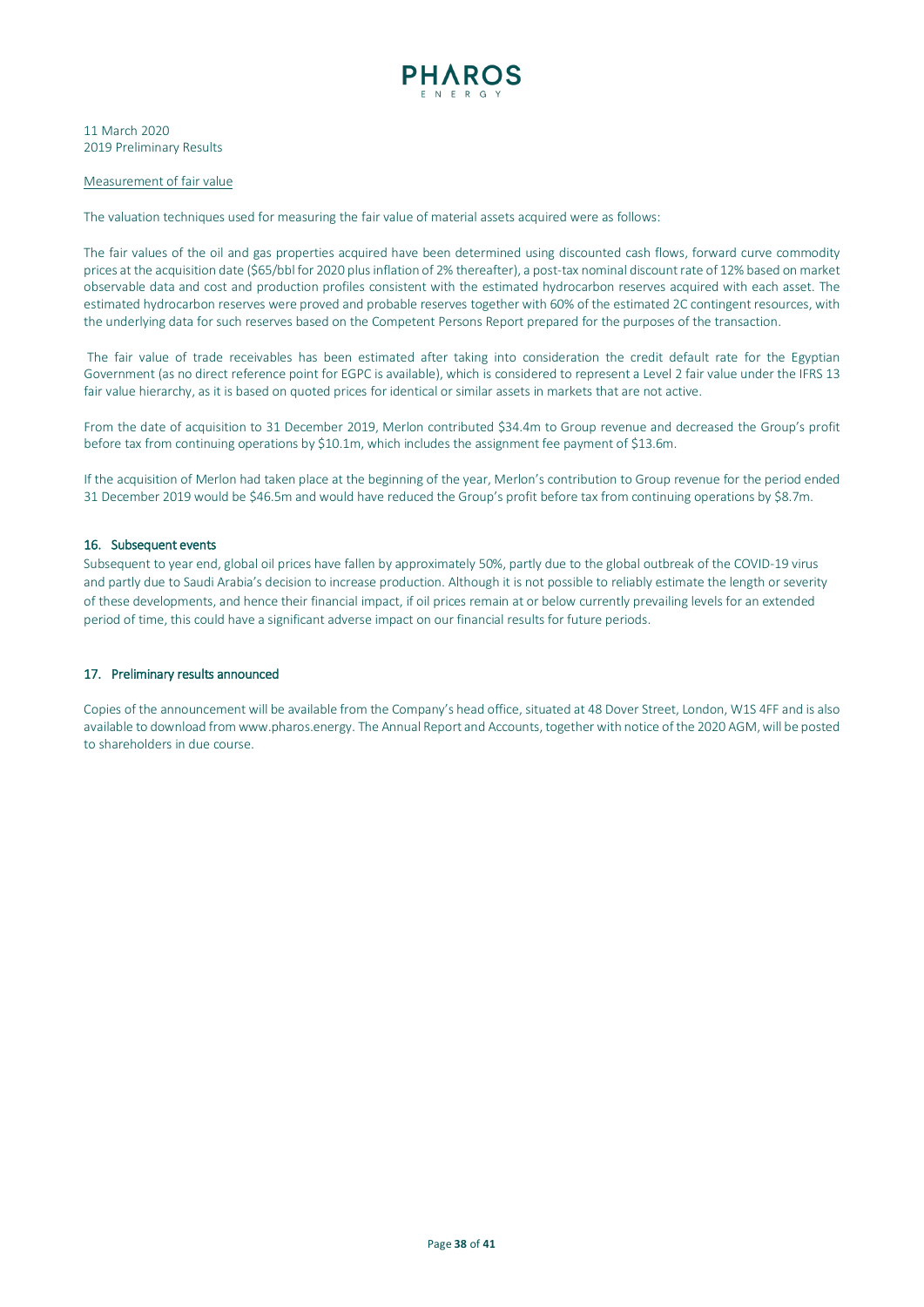

#### **Glossary**

## Non-IFRS measures

The Group uses certain measures of performance that are not specifically defined under IFRS or other generally accepted accounting principles. These non-IFRS measures include cash operating costs per barrel, DD&A per barrel, Gearing and operating cash per share. For the new RBL covenant compliance, three new Non-IFRS measures have been added: Net debt, EBITDAX and Net debt/EBITDAX.

#### Cash-operating costs per barrel

Cash operating costs are defined as cost of sales less depreciation, depletion and amortisation, production based taxes, movement in inventories and certain other immaterial cost of sales.

Cash operating costs for the period is then divided by barrels of oil equivalent produced. This is a useful indicator of cash operating costs incurred to produce oil and gas from the Group's producing assets.

|                                          | 2019        | 2018*       |
|------------------------------------------|-------------|-------------|
|                                          | $$$ million | $$$ million |
| Cost of sales                            | 128.6       | 104.6       |
| Less:                                    |             |             |
| Depreciation, depletion and amortisation | (74.4)      | (51.8)      |
| Production based taxes                   | (12.3)      | (15.1)      |
| Inventories                              | 3.5         | (0.1)       |
| Other cost of sales                      | (3.9)       | (1.4)       |
| Cash operating costs                     | 41.5        | 36.2        |
| <b>Production (BOEPD)</b>                | 12,136      | 7,274       |
| Cash operating cost per BOE (\$)         | 10.45       | 13.63       |
|                                          |             |             |

## Cash-operating costs per barrel by segment (2019)

|                                          | Vietnam     | Egypt**    | <b>Total</b> |
|------------------------------------------|-------------|------------|--------------|
|                                          | $$$ million | \$ million | $$$ million  |
|                                          |             |            |              |
| Cost of sales                            | 99.1        | 29.5       | 128.6        |
| Less:                                    |             |            |              |
| Depreciation, depletion and amortisation | (60.2)      | (14.2)     | (74.4)       |
| Production based taxes                   | (12.3)      | ۰          | (12.3)       |
| Inventories                              | 3.5         | ٠          | 3.5          |
| Other cost of sales                      | (2.5)       | (1.4)      | (3.9)        |
| Cash operating cost                      | 27.6        | 13.9       | 41.5         |
| Production (BOEPD)                       | 7,081       | 5,055      | 12,136       |
| Cash operating cost per BOE (\$)         | 10.69       | 10.01      | 10.45        |

\*2018 included Vietnam only

\*\*Egypt from the date of acquisition to 31 December 2019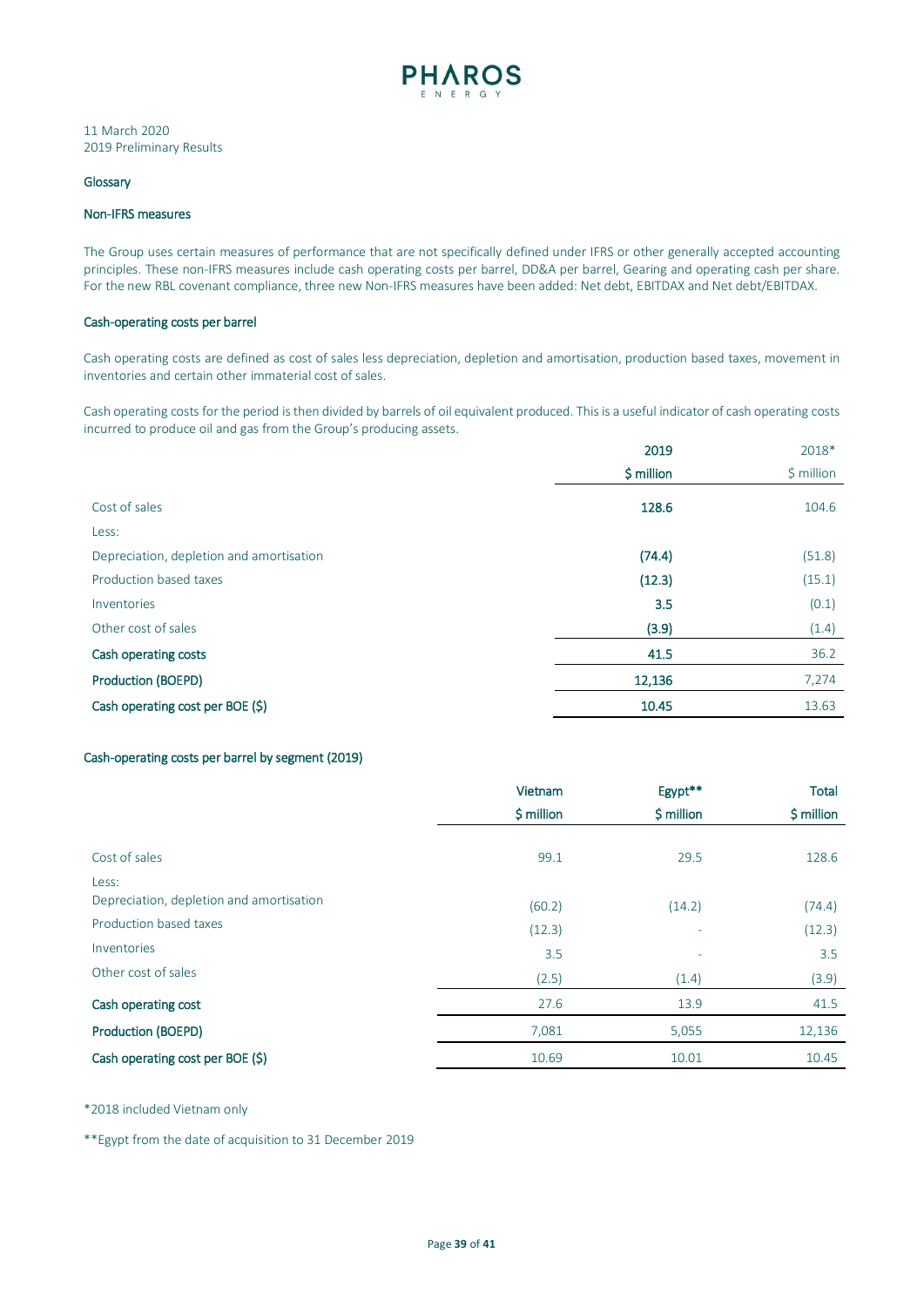

### Depreciation, depletion and amortisation costs per barrel

DD&A per barrel is calculated as net book value of oil and gas assets in production, together with estimated future development costs over the remaining 2P reserves. This is a useful indicator of ongoing rates of depreciation and amortisation of the Group's producing assets.

|                                          | 2019       | 2018*      |
|------------------------------------------|------------|------------|
|                                          | \$ million | \$ million |
| Depreciation, depletion and amortisation | 74.4       | 51.8       |
| Production (BOEPD)                       | 12,136     | 7,274      |
| DD&A per BOE (\$)                        | 18.74      | 19.51      |

## DD&A per barrel by segment (2019)

|                                          | Vietnam    | Egypt**    | <b>Total</b> |
|------------------------------------------|------------|------------|--------------|
|                                          | \$ million | \$ million | \$ million   |
| Depreciation, depletion and amortisation | 60.2       | 14.2       | 74.4         |
| <b>Production (BOEPD)</b>                | 7.081      | 5.055      | 12,136       |
| DD&A per BOE (\$)                        | 23.29      | 10.25      | 18.74        |

## \*2018 included Vietnam only

\*\*Egypt from the date of acquisition to 31 December 2019

## Net Debt

Net debt comprises interest-bearing bank loans, less cash and short-term deposits.

|                           | 2019       | 2018       |
|---------------------------|------------|------------|
|                           | \$ million | \$ million |
| Cash and cash equivalents | 58.5       | 240.1      |
| <b>Borrowings</b>         | (100.0)    | (100.0)    |
| Net (Debt)/Cash           | (41.5)     | 140.1      |

## EBITDAX

EBITDAX is earnings from continuing activities before interest, tax, depreciation, amortisation, impairment, exploration expenditure and other/exceptional items in the current year.

|                                          | 2019       | 2018       |
|------------------------------------------|------------|------------|
|                                          | \$ million | \$ million |
| Operating profit                         | 38.0       | 79.9       |
| Depreciation, depletion and amortisation | 75.5       | 52.1       |
| Reversal of Impairment charge            |            | (37.8)     |
| <b>EBITDAX</b>                           | 113.5      | 94.2       |